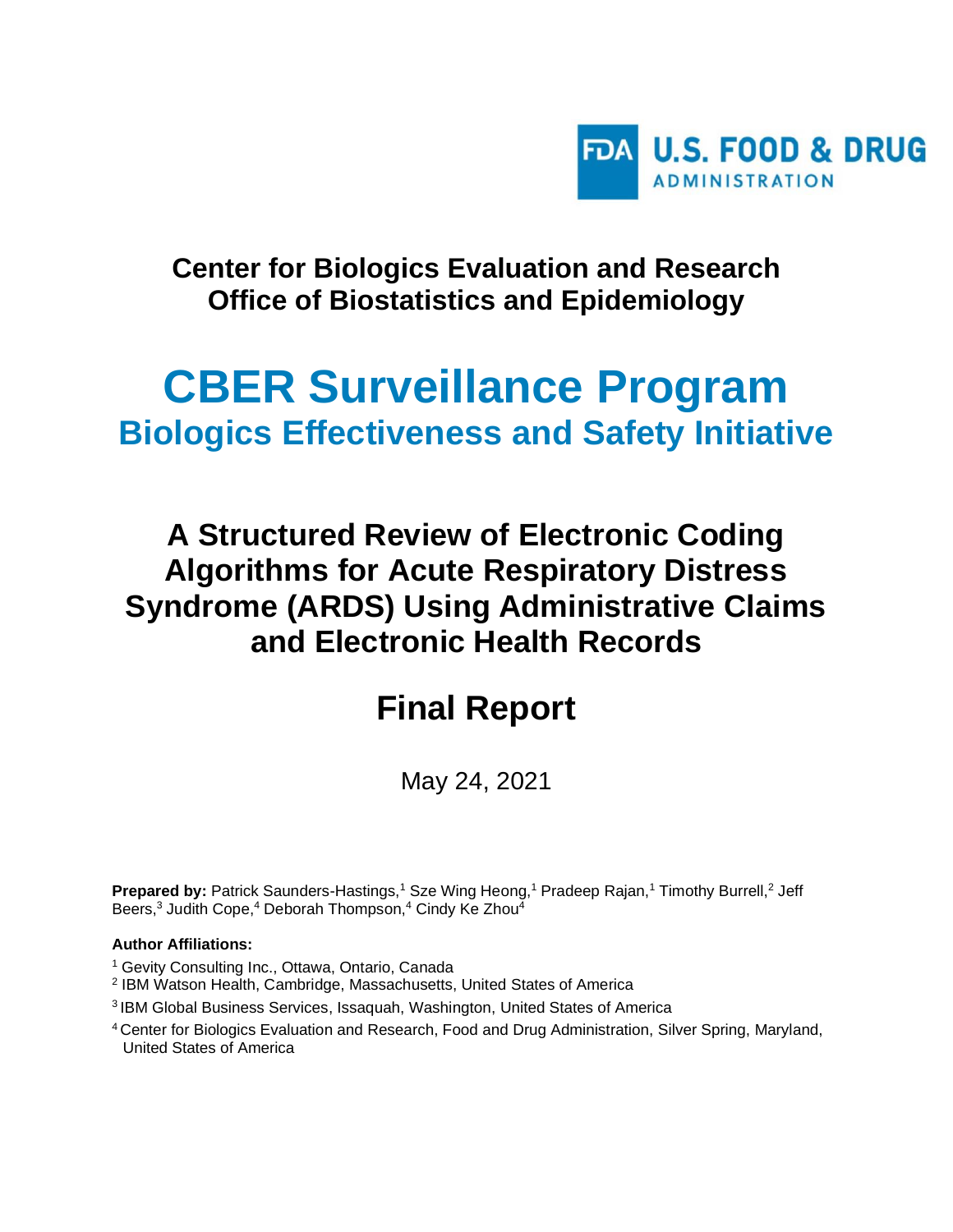ARDS Case Algorithm May 2021

*This page is intentionally left blank*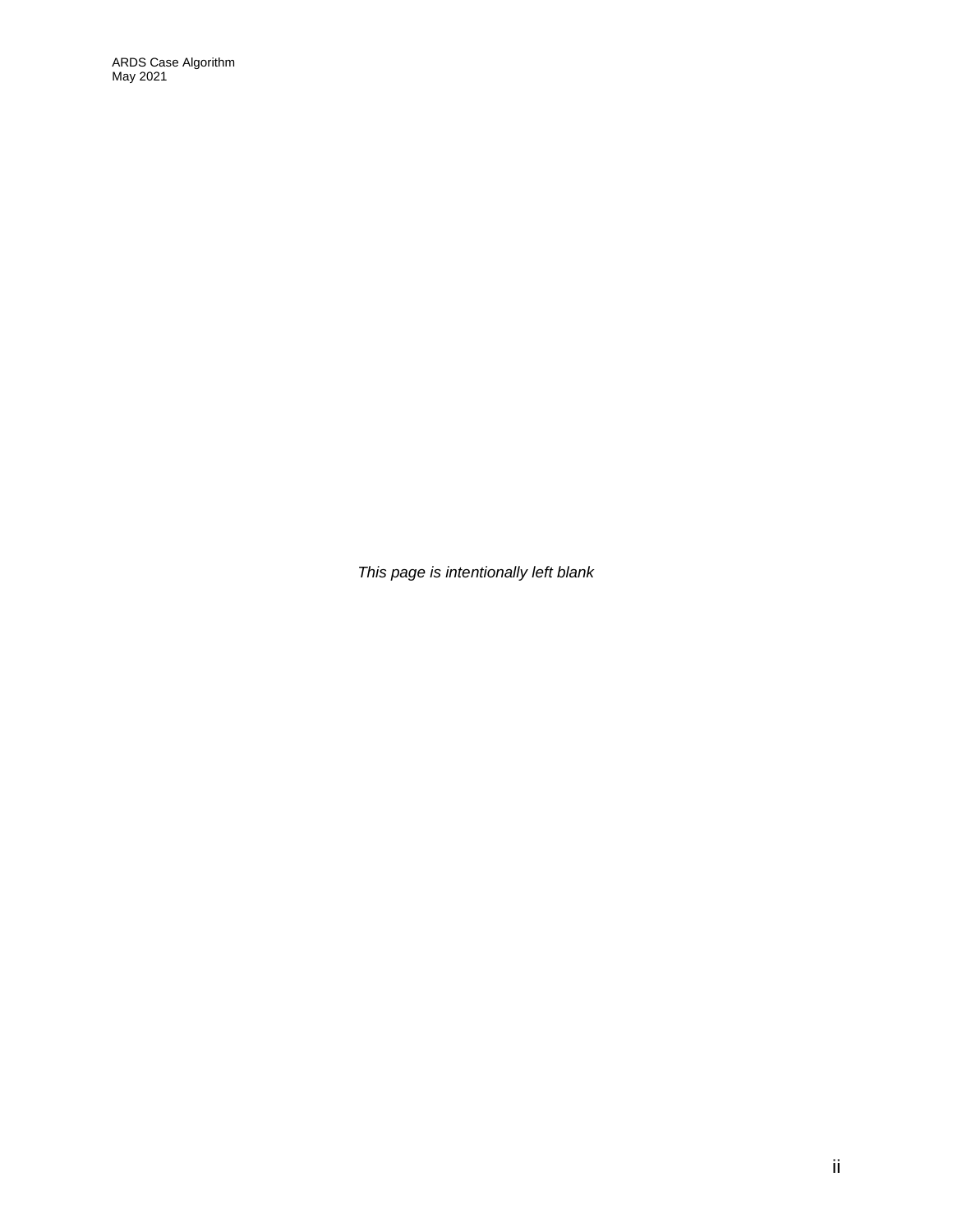### **Table of Contents**

| A                                                                                |
|----------------------------------------------------------------------------------|
| B                                                                                |
| C                                                                                |
| C <sub>1</sub>                                                                   |
| C2<br>2.a<br>2.b<br>2.c                                                          |
| D                                                                                |
| Е                                                                                |
| F                                                                                |
| G                                                                                |
| G <sub>1</sub>                                                                   |
| G <sub>2</sub>                                                                   |
| н                                                                                |
| L                                                                                |
| J                                                                                |
|                                                                                  |
| Appendix B. Counts of Patients with Specific Codes Proposed for the Algorithm 30 |
|                                                                                  |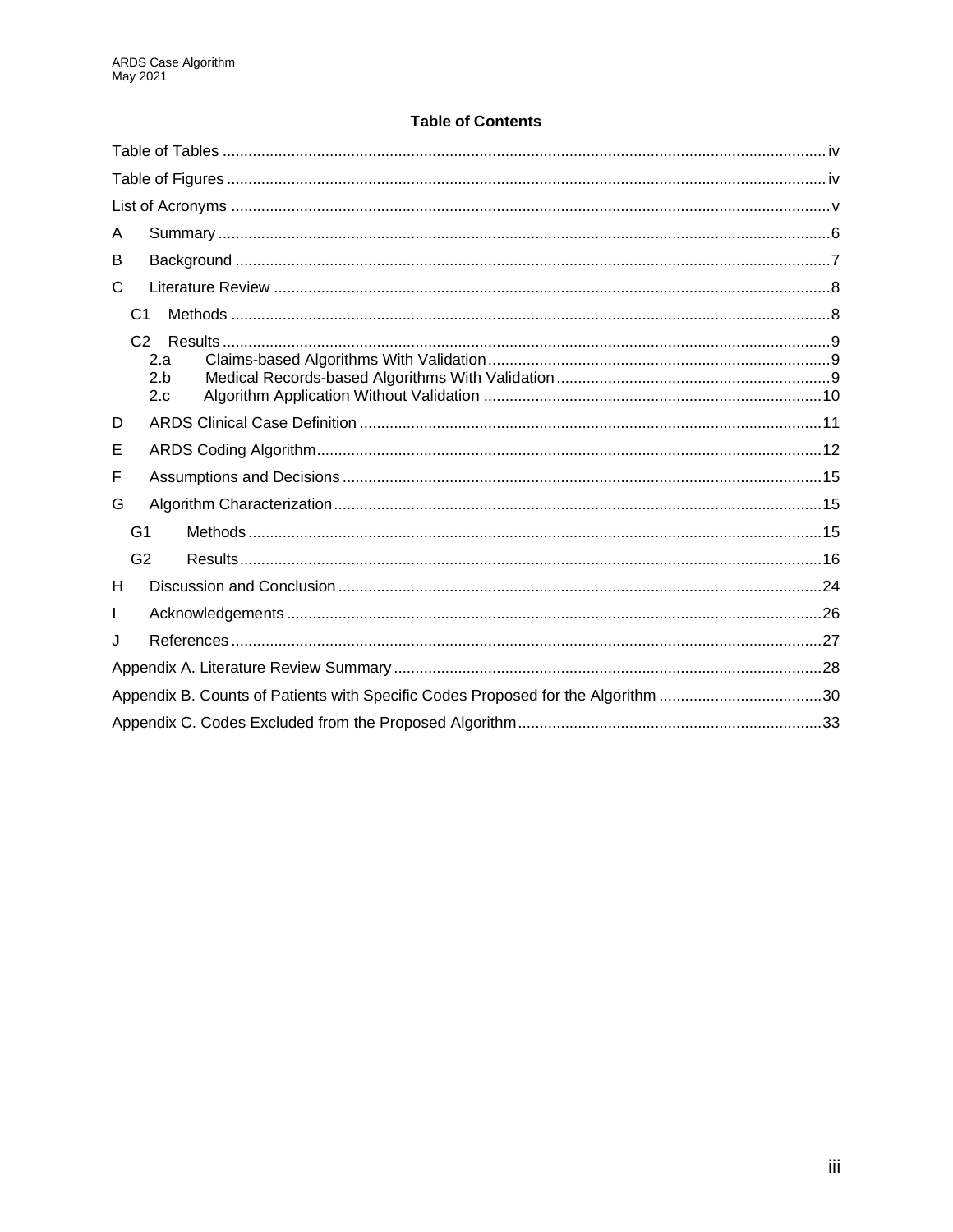## **Table of Tables**

<span id="page-3-0"></span>

| Table 4. Counts and proportions of patients experiencing ARDS <sup>b</sup> , defined by ICD-9-CM and ICD-10-CM |  |
|----------------------------------------------------------------------------------------------------------------|--|

## **Table of Figures**

<span id="page-3-1"></span>

| Figure 1. Proportion of patients with ARDS code per 1,000 enrolled, by year (2014–2018). 18                                                                                                             |
|---------------------------------------------------------------------------------------------------------------------------------------------------------------------------------------------------------|
| Figure 2. Patients with at least one diagnosis code for ARDS defined by ICD-9-CM codes, January 1,                                                                                                      |
| Figure 3. Patients with at least one diagnosis code for ARDS defined by ICD-10-CM codes, October 1,                                                                                                     |
| Figure 4. Patients with at least one diagnosis code for ARDS (ICD-9-CM or ICD-10-CM), January 1,                                                                                                        |
| Figure 5. Proportion of patients (1-85+)* with at least one diagnosis code for ARDS (ICD-9-CM or ICD-10-<br>CM) per 1,000 enrolled population, by age and gender (January 1, 2014–December 31, 2018)22  |
| Figure 6. Proportion of patients (1–85+)* with at least one diagnosis for ARDS (ICD-9-CM or ICD-10-CM)<br>per 1,000 enrolled population, by age and calendar year (January 1, 2014–December 31, 2018)23 |
| Figure 7. Proportion of patients with at least one diagnosis for ARDS (ICD-9-CM or ICD-10-CM), stratified<br>. 24                                                                                       |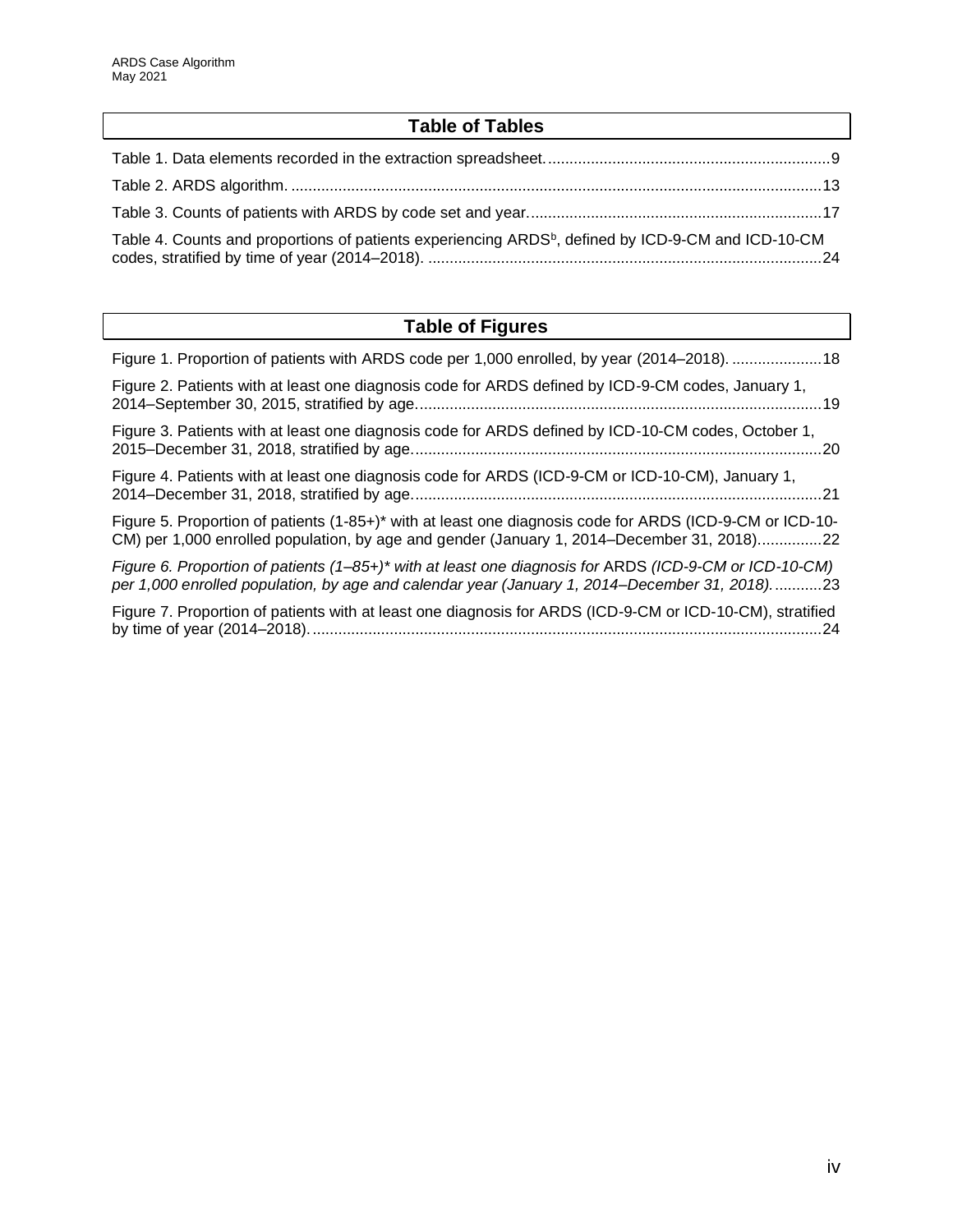## **List of Acronyms**

<span id="page-4-0"></span>

| AECC                               | American-European Consensus Conference                                          |
|------------------------------------|---------------------------------------------------------------------------------|
| AFHSB                              | United States Armed Forces Health Surveillance Branch                           |
| AHRQ                               | Agency for Healthcare Research and Quality                                      |
| ALI                                | Acute Lung Injury                                                               |
| <b>ARDS</b>                        | <b>Acute Respiratory Distress Syndrome</b>                                      |
| <b>BEST</b>                        | <b>Biologics Effectiveness and Safety</b>                                       |
| CBER                               | Center for Biologics Evaluation and Research                                    |
| СI                                 | Confidence Interval                                                             |
| <b>CMS</b>                         | Centers for Medicare and Medicaid                                               |
| <b>CPAP</b>                        | <b>Continuous Positive Airway Pressure</b>                                      |
| <b>CPT</b>                         | <b>Current Procedural Terminology</b>                                           |
| <b>EHR</b>                         | <b>Electronic Health Record</b>                                                 |
| FDA.                               | Food and Drug Administration                                                    |
| GEM                                | <b>General Equivalence Mapping</b>                                              |
| <b>HCPCS</b>                       | Healthcare Common Procedure Coding System                                       |
| ICD-9-CM                           | International Classification of Diseases, Ninth Revision, Clinical Modification |
| ICD-10-CM                          | International Classification of Diseases, Tenth Revision, Clinical Modification |
| ICU                                | Intensive Care Init                                                             |
| <b>LOINC</b>                       | Logical Observation Identifiers Names and Codes                                 |
| MeSH                               | <b>Medical Subject Headings</b>                                                 |
| <b>NIS</b>                         | Nationwide Inpatient Sample                                                     |
| <b>NDC</b>                         | <b>National Drug Code</b>                                                       |
| <b>NPV</b>                         | Negative Predictive Value                                                       |
| PaO <sub>2</sub> /FiO <sub>2</sub> | Arterial Partial Pressure of Oxygen to Fraction of Inspired Oxygen              |
| <b>PAWP</b>                        | Pulmonary Artery Wedge Pressure                                                 |
| PEEP                               | Positive end Expiratory Pressure                                                |
| <b>PICO</b>                        | Population, Intervention, Comparator, Outcome                                   |
| PPV.                               | <b>Positive Predictive Value</b>                                                |
| <b>SME</b>                         | <b>Subject Matter Expert</b>                                                    |
| TRALI                              | Transfusion-Related Acute Lung Injury                                           |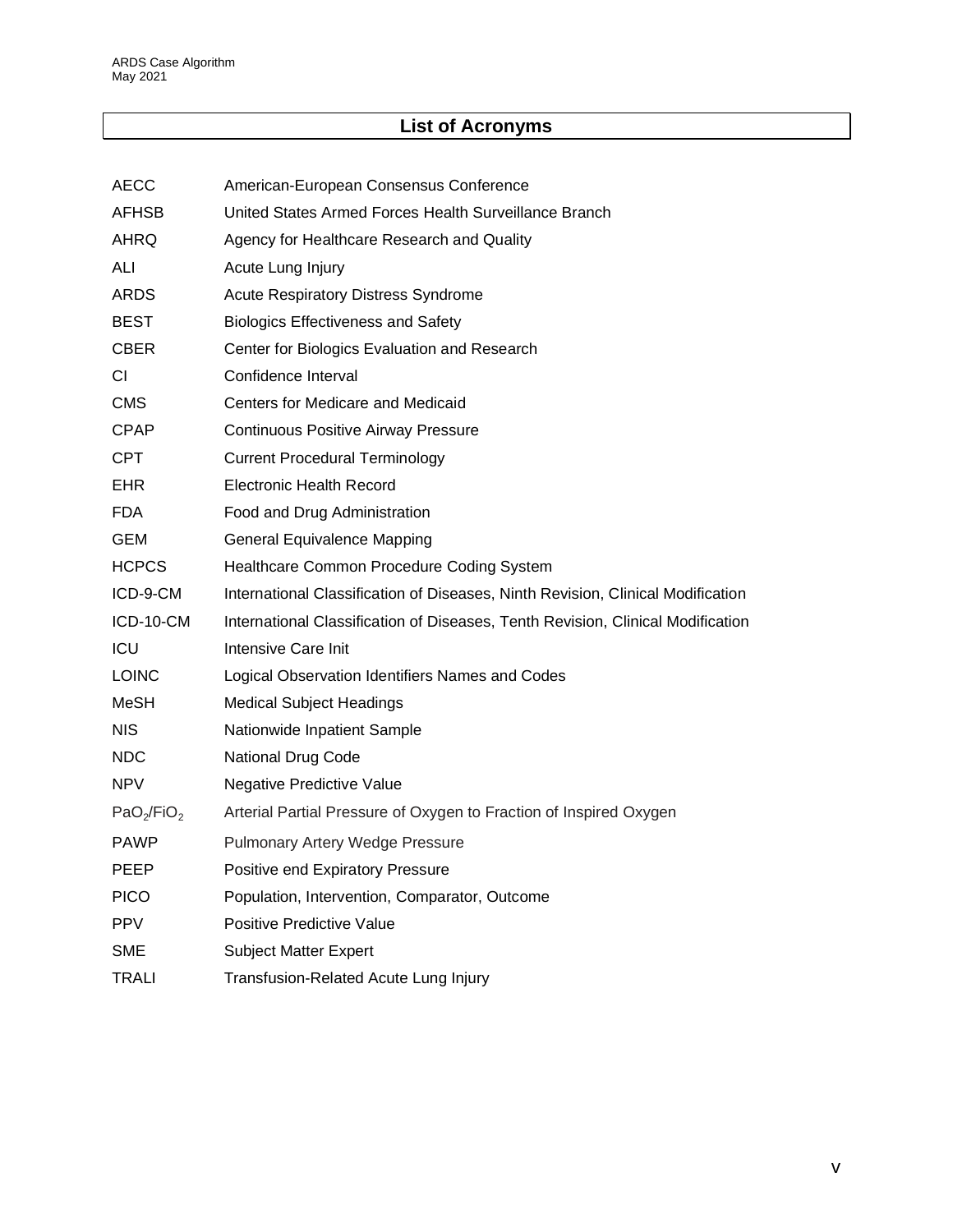### <span id="page-5-0"></span>**A Summary**

The United States (U.S.) Food and Drug Administration (FDA) Biologics Effectiveness and Safety (BEST) Initiative conducted a structured literature review (through June 9, 2020) to identify validated coding algorithms for ascertaining cases of acute respiratory distress syndrome (ARDS) in large administrative healthcare databases. The studies selected for this targeted review used billing codes in claims or electronic health record (EHR) databases to derive ARDS coding algorithms. Three studies with varying performance measures (positive predictive value [PPV], negative predictive value [NPV], sensitivity, or specificity) were found.<sup>1-3</sup> A comprehensive algorithm was developed leveraging findings from all relevant papers identified in the literature review and further reviewed and refined by clinical subject matter experts (SMEs).

No validation studies for coding algorithms identified in administrative claims, nor studies using International Classification of Diseases, Tenth Revision, Clinical Modification (ICD-10-CM) codes were found. However, we identified three U.S.-based studies that validated electronic coding algorithms derived from billing codes in electronic health records (EHR). First, a study used International Classification of Diseases, Ninth Revision, Clinical Modification (ICM-9-CM) codes from hospital discharge records to identify cases of ARDS in patients admitted into the intensive care unit (ICU), followed with medical chart review per American-European Consensus Conference (AECC) criteria. <sup>1</sup> This validation study reported a specificity of 99.6% and a sensitivity of 6.2% for the EHR-based coding algorithm. <sup>1</sup> Another study validated ARDS and acute lung injury (ALI) ICD-9-CM diagnosis and procedure codes in patients admitted to a study hospital.<sup>3</sup> The algorithm performance varied depending on the AECC criteria applied, with a sensitivity of 53–71%, specificity of 73–100%, and PPV of 90–100%; these findings highlight the importance of selecting an ARDS clinical case definition most relevant to the research question of interest.<sup>3</sup> The third study validated ARDS ICD-9-CM diagnosis codes from hospital discharge records in ICU patients aged 12 years or over in six general acute care hospitals in Utah.<sup>2</sup> The authors reported a sensitivity of 85%, specificity of 98%, PPV of 7%, and NPV of over 99.9%.<sup>2</sup>

The algorithm developed and proposed herein leveraged approaches reported across these three publications to build a comprehensive draft algorithm, which was then refined by clinical SMEs from IBM (TB, JB), FDA Center for Biologics Evaluation and Research (CBER) (JC, DT), and Acumen. The proposed algorithm uses both ICD-9-CM and ICD-10-CM codes, the latter of which were translated from ICD-9-CM codes via forward-backward mapping using the General Equivalence Mappings (GEMs) for reference.<sup>i</sup> Several options were included in the proposed algorithm so the specificity and sensitivity of the algorithm can be modified by adding or excluding code groups; this was done to support additional analytical flexibility in tailoring the algorithm specifications to the research question of interest or user priorities (i.e., with respect to sensitivity and specificity).

As an initial step in assessing the feasibility of using the algorithm to identify cases of ARDS, the algorithm was applied in the IBM MarketScan Research Databases (Commercial and Medicare Supplemental), a collection of commercially insured individuals in the U.S. Statistics describing the frequency and proportions of ARDS codes included in the algorithm were generated, with results reported below.

<sup>i</sup> Additional information about GEMs and the methodology for forward and backward mapping can be found at Centers for Medicaid and Medicare Services. (2017). 2018 ICD-10-CM and GEMs. Available at https://www.cms.gov/Medicare/Coding/ICD10/2018-ICD-10-CM-and-GEMs. Researchers used the following website to map ICD-9-CM codes to ICD-10-CM[: https://www.icd10data.com.](https://www.icd10data.com/)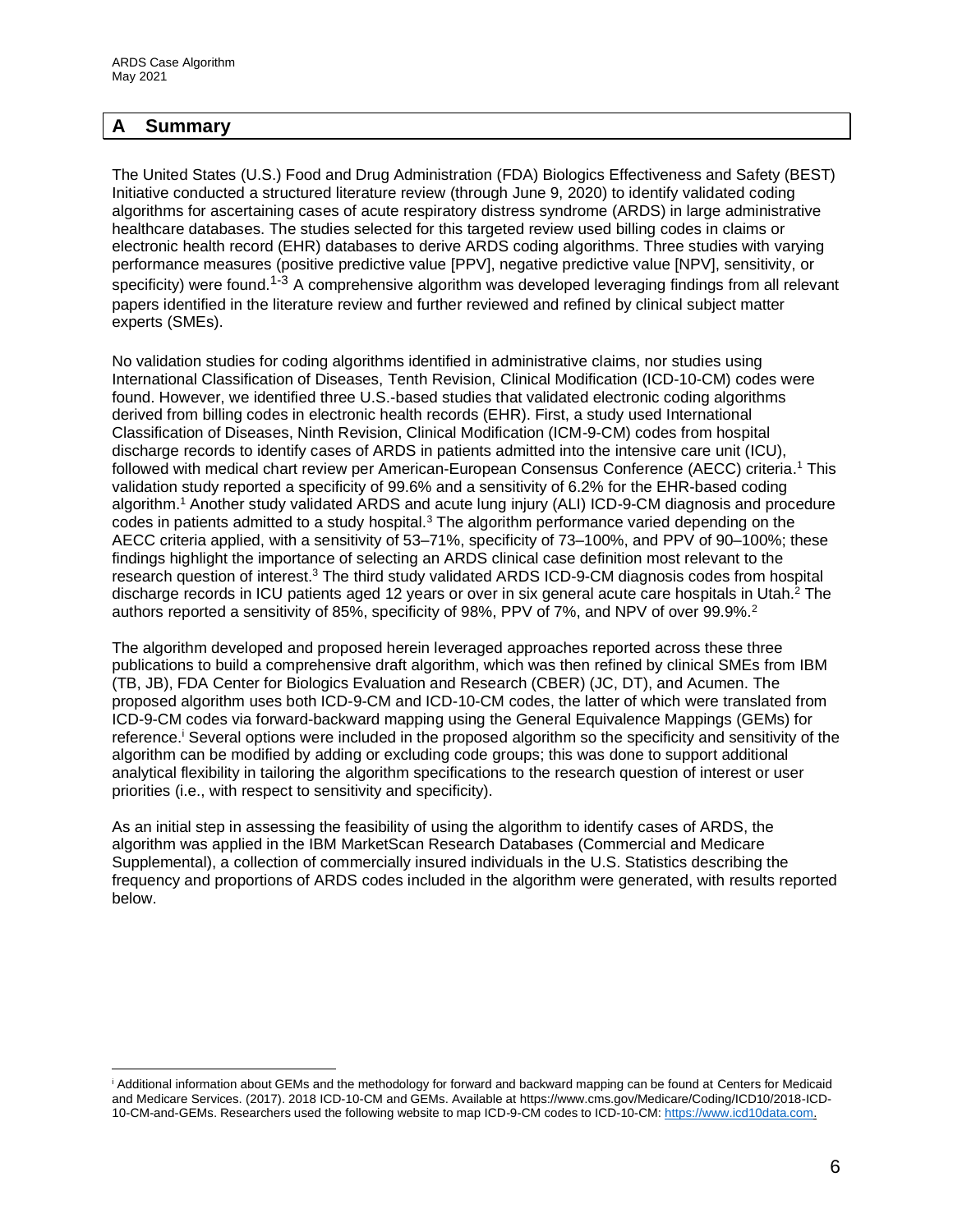## <span id="page-6-0"></span>**B Background**

Among other responsibilities, the U.S. FDA is mandated to protect the public health by ensuring the safety and efficacy of drugs, biologics, and medical devices.<sup>ii</sup> In support of this mandate, the FDA Center for Biologics Evaluation and Research (CBER) has a mission to conduct policy and regulatory reviews of biologics and related products, including blood products, vaccines, allergenics, tissues, and cellular and gene therapies. CBER assesses the risks and benefits of new biologic products, as well as previously approved products that have been proposed for new indications. The CBER process emphasizes the pursuit of the maximum public benefit while minimizing risks to the public for each biologic product. The BEST Initiative is a program initiated by CBER whose objective is to assess the safety and effectiveness of biologic products using large datasets of administrative healthcare data.

Acute respiratory distress syndrome (ARDS) is a serious condition caused by direct or indirect insult to the lung which leads to an acute and intense inflammatory response that can result in low blood oxygen levels, abnormal lung physiology, and death. $3,4$  Symptoms include dyspnea, rapid and shallow respiration, dry cough, confusion, restlessness, and crackling, rattling or wheezing lung sounds.<sup>5</sup> Recent studies suggest that the incidence of ARDS in the U.S. ranges from 15.3–58.7 cases per 100,000 person-years.<sup>6</sup> Another study estimated the total number of annual cases to be 190,600, which were associated with 74,500 deaths and 2.2 million intensive care unit (ICU) days in the U.S.<sup>7,8</sup> ARDS is also a source of significant healthcare expenditure in the U.S., associated with an estimated \$5 billion in healthcare costs yearly.5,9

Important risk factors for ARDS include sepsis, pneumonia, inhalation injury, drug overdose, and transfusions. <sup>10</sup> Additionally, ARDS has been identified as a potential complication associated with coronavirus disease 2019 (COVID-19), and may represent an outcome of interest for future studies of COVID-19 epidemiology and vaccine safety and effectiveness assessment.<sup>11</sup> It may also be of interest to identify ARDS in relation to other products under the CBER mandate.

The objective of this review was to assess and understand the validity of electronic coding algorithms using billing codes for identifying ARDS from administrative claims and electronic health records (EHR). These coding algorithms can draw from a variety of classification systems, including International Classification of Diseases (ICD), Healthcare Common Procedure Coding System (HCPCS), Current Procedural Terminology (CPT), National Drug Code (NDC), and Logical Observation Identifiers Names and Codes (LOINC).

A structured literature review of coding algorithms for identifying potential cases of ARDS was conducted, leveraging findings from U.S. and international studies to inform the development of an algorithm. The focus of the review was on algorithms derived from administrative claims data (i.e., claims-based), while algorithms derived from EHRs that used standardized billing codes (i.e., EHR-based) were also considered. The draft algorithm was then reviewed by clinical SMEs and tested in the MarketScan® Research Databases (Commercial and Medicare Supplemental), a large collection of administrative claims data accessed via the Treatment Pathways online analytic platform. **Section C** summarizes the literature review methodology and findings. **Section D** provides clinical case definitions for ARDS, which could be of value in further assessing the performance of the proposed algorithm via chart review validation studies; **Sections E** and **F** present the algorithm and its associated assumptions and decisions, respectively; **Section G** presents the approach for and results of an initial application of the algorithms to characterize the population with ARDS in a claims database; and **Section H** provides discussion and concluding thoughts.

ii U.S. Food and Drug Administration. What We Do. March 28, 2018.<https://www.fda.gov/aboutfda/whatwedo/>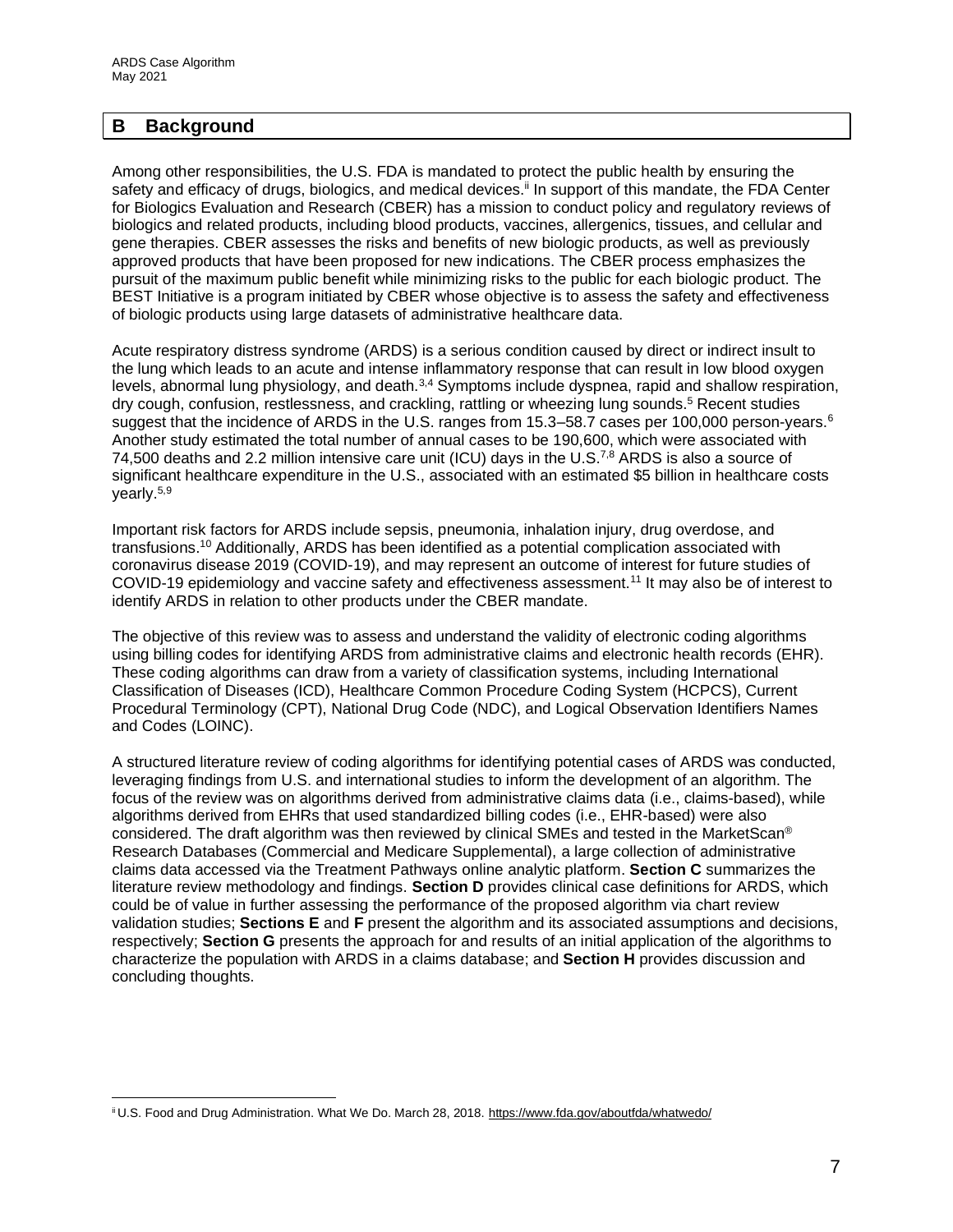## <span id="page-7-0"></span>**C Literature Review**

## <span id="page-7-1"></span>*C1 Methods*

A literature review search strategy was developed for the BEST Initiative, based on the Population, Intervention, Comparator, Outcome (PICO) framework. The PICO framework used can be summarized as follows:

- **Population:** *any population group (human)*
- **Intervention:** *any intervention or no intervention*
- **Comparator:** *any comparator, placebo*
- **Outcome:** *Acute Respiratory Distress Syndrome*

The setting for eligible studies was any clinically observable environment that led an individual to seek care.

The literature review process started with a comprehensive search of existing publications available in the CBERiii and Center for Drug Evaluation and Research Sentineliv databases. A review of the academic literature was then conducted using a structured search method. Only publications available in English were included for review. PubMed and Google Scholar were used to identify relevant resources through to June 2020 (date of search). The search strategy, which is not case-sensitive, is summarized below:

- *Search 1 (PubMed):* "acute respiratory distress syndrome" AND ICD **retrieved 17 articles**
- *Search 2 (Google Scholar):* "acute respiratory distress syndrome" AND validate AND ICD **retrieved 2750 results**

Targeted and *ad hoc* searches of the gray literature were conducted, including clinical guidelines and reports from organizations such as the United States Armed Forces Health Surveillance Branch (AFHSB) and the Agency for Healthcare Research and Quality (AHRQ). A snowballing technique was also applied, wherein the bibliographies of relevant studies were scanned for additional publications. Abstract review was subsequently conducted for these publications. The literature search was conducted between June 4, 2020, and June 9, 2020.

Publications that met the above search criteria were screened. Articles that did not report a claims- or EHR-based definition for ARDS were excluded. All abstracts were reviewed, and 15 articles were reviewed in full text. Of these, five were retained for extraction and informed algorithm design. A Microsoft<sup>®</sup> Excel spreadsheet was developed to extract relevant data. The data elements collected are provided in **[Table 1](#page-8-3)**.

A relevance ranking was assigned based on the judgement of the reviewer and the available information on study location ("Country"), the algorithm specifications ("Algorithm"), and the measures of validity and diagnostic accuracy (e.g., sensitivity and specificity). Relevance rankings were assigned based on the following criteria:

- **Ranking 1:** U.S. claims- or EHR-based validation study (i.e., reporting measures of validity and diagnostic accuracy)
- **Ranking 2:** U.S. study that reported a claims- or EHR-based coding algorithm but no independent validation OR a non-U.S. validation study
- *Ranking 3:* Non-U.S. study that reported a claims- or EHR-based coding algorithm but no independent validation

iii U.S. Food and Drug Administration. Innovation and Regulatory Science. July 10, 2020. [https://www.fda.gov/vaccines-blood](https://www.fda.gov/vaccines-blood-biologics/science-research-biologics/innovation-and-regulatory-science)[biologics/science-research-biologics/innovation-and-regulatory-science](https://www.fda.gov/vaccines-blood-biologics/science-research-biologics/innovation-and-regulatory-science)

iv Sentinel. Publications and Presentations[. https://www.sentinelinitiative.org/communications/publications](https://www.sentinelinitiative.org/communications/publications)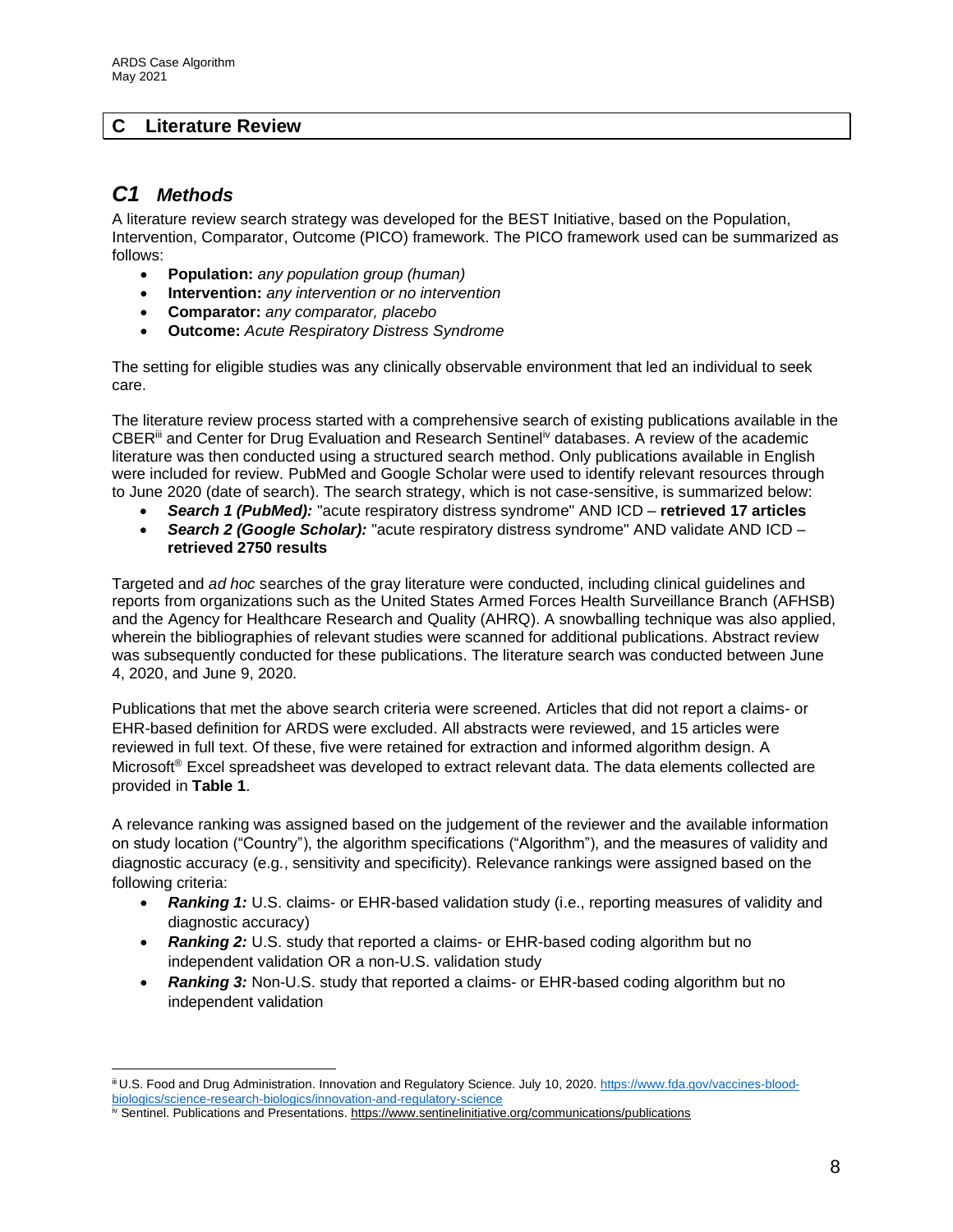<span id="page-8-3"></span>

|  |  |  |  |  |  | Table 1. Data elements recorded in the extraction spreadsheet. |
|--|--|--|--|--|--|----------------------------------------------------------------|
|--|--|--|--|--|--|----------------------------------------------------------------|

| Data Element                           |
|----------------------------------------|
| Author                                 |
| <b>Publication Year</b>                |
| Article Relevance (Ranking 1-3)        |
| <b>Full Citation</b>                   |
| Country of Study                       |
| Data Source                            |
| Years Included                         |
| <b>Population Eligibility Criteria</b> |
| <b>Validation Method</b>               |
| Disease Definition                     |
| Algorithm Incidence Rules              |
| ICD-9/ICD-9-CM Codes                   |
| ICD-10/ICD-10-CM Codes                 |
| <b>Other Codes</b>                     |
| PPV % (95% Confidence Interval [CI])   |
| NPV % (95% CI)                         |
| <b>Other Performance Measures</b>      |
| Comments                               |

Abbreviations: ICD-9, International Classification of Diseases, Ninth Revision; ICD-10, International Classification of Diseases, Tenth Revision; PPV, Positive predictive value; NPV, Negative predictive value; 95% CI, 95% confidence interval

## <span id="page-8-0"></span>*C2 Results*

Following title and abstract screening, full-text review, and data extraction; a total of five U.S. publications were identified as being of particular relevance for identifying ARDS using EHRs (additional information in Appendix A).<sup>1-4,12</sup> One study was identified from the CBER research database. No studies reported the use of ICD-10 codes. Of the five studies, three were subject to validation and included varying measures of performance such as positive predictive value (PPV), negative predictive value (NPV), sensitivity, and specificity.<sup>1-3</sup> We summarized literature below with respect to the data source from which each coding algorithm was derived (i.e., claims or EHRs), validation with medical charts (i.e., yes or no), and the location of the study (i.e., U.S. or international).

## <span id="page-8-1"></span>**2.a Claims-based Algorithms with Validation**

<span id="page-8-2"></span>No claims-based algorithms that reported measures of diagnostic accuracy were found.

#### **2.b Medical Records-based Algorithms with Validation**

Howard and colleagues sought to validate ARDS diagnosis codes in patients admitted to the ICU.<sup>1</sup> Every patient admitted to the ICU during the study period was evaluated daily to determine whether they met the American-European Consensus Conference (AECC) criteria for ARDS within a 24-hour period. Patient charts and discharge summaries were reviewed for any mention of ARDS. Patients who met the AECC criteria had cardiogenic pulmonary edema excluded using pulmonary artery catheter or echocardiogram. Using ICD-9-CM codes 518.82 (other pulmonary insufficiency, not elsewhere classified) and 518.85 (pulmonary insufficiency following trauma and surgery) from discharge records, the authors reported that their algorithm had a specificity of 99.6% and a sensitivity of 6.2% (no 95% confidence interval [CI] reported). The authors hypothesized that the low sensitivity could be due to misinterpretation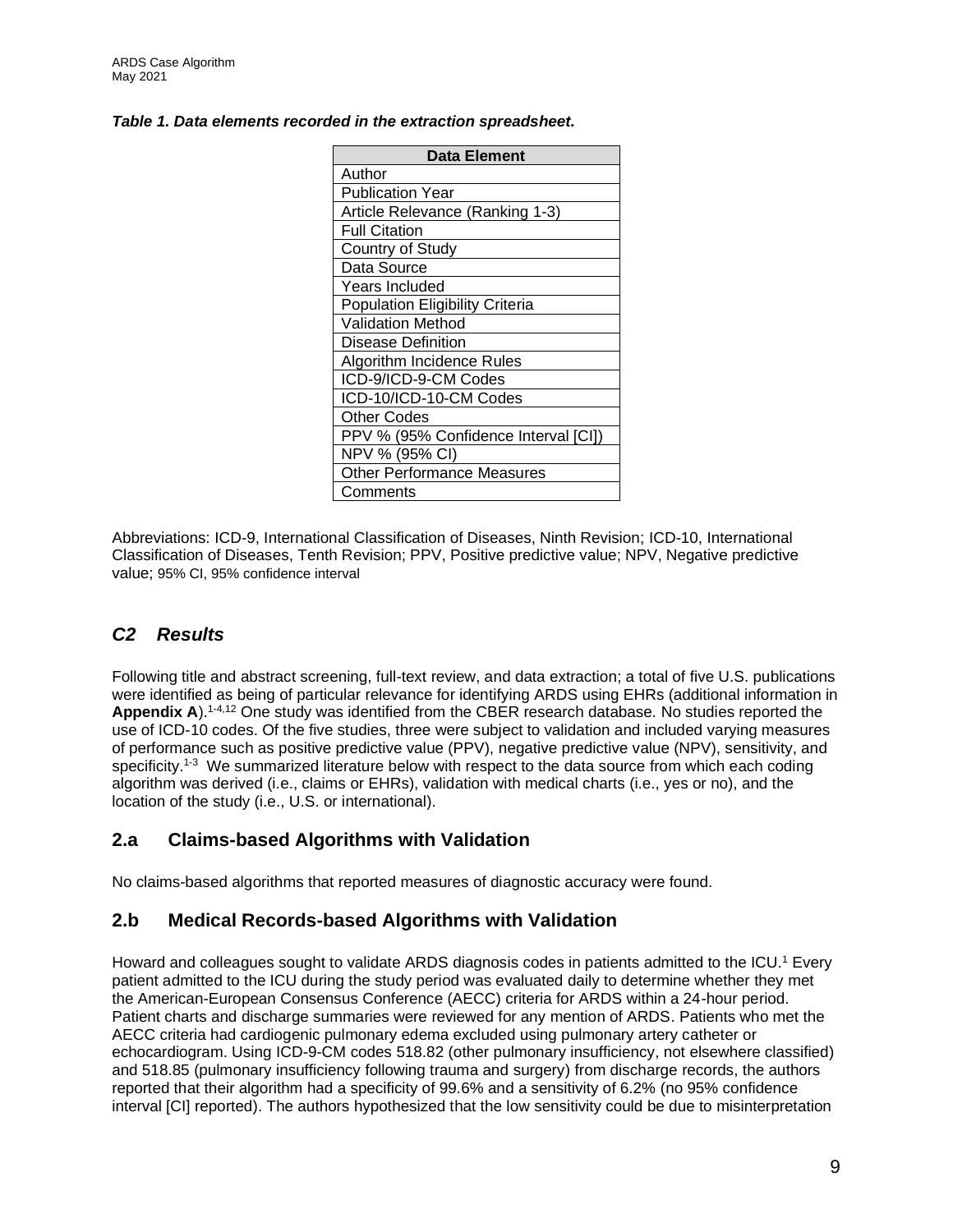of patient charts leading to coding error or medical coding specialists not coding for ARDS due to lack of mention of the term in physician notes.

Rincon and colleagues sought to validate ARDS and acute lung injury (ALI) identified by ICD-9-CM codes in the Nationwide Inpatient Sample (NIS).<sup>3</sup> They included all patients admitted to one hospital with ARDS and/or ALI codes in their discharge records. ICD-9-CM codes included 518.5 (pulmonary insufficiency following trauma and surgery) and 518.82 (other pulmonary insufficiency, not elsewhere classified), as well as ICD-9 procedural codes 96.70 (continuous invasive mechanical ventilation of unspecified duration), 96.71 (continuous invasive mechanical ventilation for less than 96 consecutive hours), and 96.72 (continuous invasive mechanical ventilation for 96 consecutive hours or more). ARDS and ALI were determined to be present if AECC criteria were met.<sup>3</sup> Using the AECC criteria of arterial partial pressure of oxygen to fraction of inspired oxygen (PaO<sub>2</sub>/FiO<sub>2</sub>) and chest x-rays as the reference method, the authors reported a sensitivity of 71%, specificity of 100%, and PPV of 100% (no NPV or 95% CI reported) for the coding algorithm.<sup>3,10</sup> Algorithm performance was reduced when adding an additional AECC criterion of having normal echocardiography, with a sensitivity of 53%, specificity of 73%, and PPV of 90% (no NPV or 95% CI reported). This change in performance highlights the importance of applying the most suitable ARDS case definition for each research question of interest. The authors noted that algorithm performance was better than what has been reported in previous studies. They speculated that the better performance may have been due to the single-center bias in case ascertainment and differing prevalence of ARDS and ALI across studies. However, the better performance may also be due to the addition of codes related to mechanical ventilation. It is important to note that the study algorithm was applied to both ARDS and ALI, and the performance of the algorithm is likely to differ from one considering ARDS alone.

Thomsen and Morris sought to validate ICD-9-CM diagnosis codes from discharge records for ARDS in six acute care hospitals in Utah.<sup>2</sup> The presence of ARDS ICD-9-CM codes 518.5 (pulmonary insufficiency following trauma and surgery), 518.81 (acute respiratory failure), and 518.82 (other pulmonary insufficiency, not elsewhere classified) diagnoses were identified from ICU discharge records among patients aged 12 years or older. The ICU records were reviewed per the AECC criteria for severe ARDS to validate those diagnosis codes. The authors had previously applied their algorithm to a single hospital, reporting a sensitivity of 88%, specificity of 99%, PPV of 11% and NPV of over 99.9% (no 95% CI reported).<sup>2,13</sup> In the current study, five additional hospitals were added along with the hospital from the prior study. The authors tested the performance of the algorithm both including and excluding the hospital from the prior study. Including only the five new sites resulted in a slightly poorer performance (sensitivity of 79%, specificity of 98%, PPV of 4%, and NPV of over 99.9%, no 95% CI reported), compared with the single site-based study. Combining six sites resulted in a similar performance with a sensitivity of 85%, specificity of 98%, PPV of 7%, and NPV of over 99.9% (no 95% CI reported). The authors highlight the importance of consistent coding between facilities and note that the low PPV may be due to the ARDS being an infrequent condition.

## <span id="page-9-0"></span>**2.c Algorithm Application Without Validation**

Two additional U.S.-based studies — both derived coding algorithms from billing codes of EHRs — were identified and considered in efforts to develop a comprehensive list of codes for ARDS.<sup>4,12</sup>

Reynolds and colleagues used data from the Maryland Health Services Cost Review Commission to estimate the incidence and mortality rates for ARDS.<sup>12</sup> Their study population of interest were patients over the age of 12 years who were discharged with ICD-9-CM codes 518.5x (pulmonary insufficiency following trauma and surgery) or 518.82 (other pulmonary insufficiency, not elsewhere classified) and had at least one procedure code for ventilatory support, which included ICD-9-CM procedure codes 96.70 (continuous invasive mechanical ventilation of unspecified duration), 96.71 (continuous invasive mechanical ventilation for less than 96 consecutive hours), and 96.72 (continuous invasive mechanical ventilation for 96 consecutive hours or more). Furthermore, ventilatory support was required for four days or more unless the patient died within that time period or required ventilatory support for an unspecified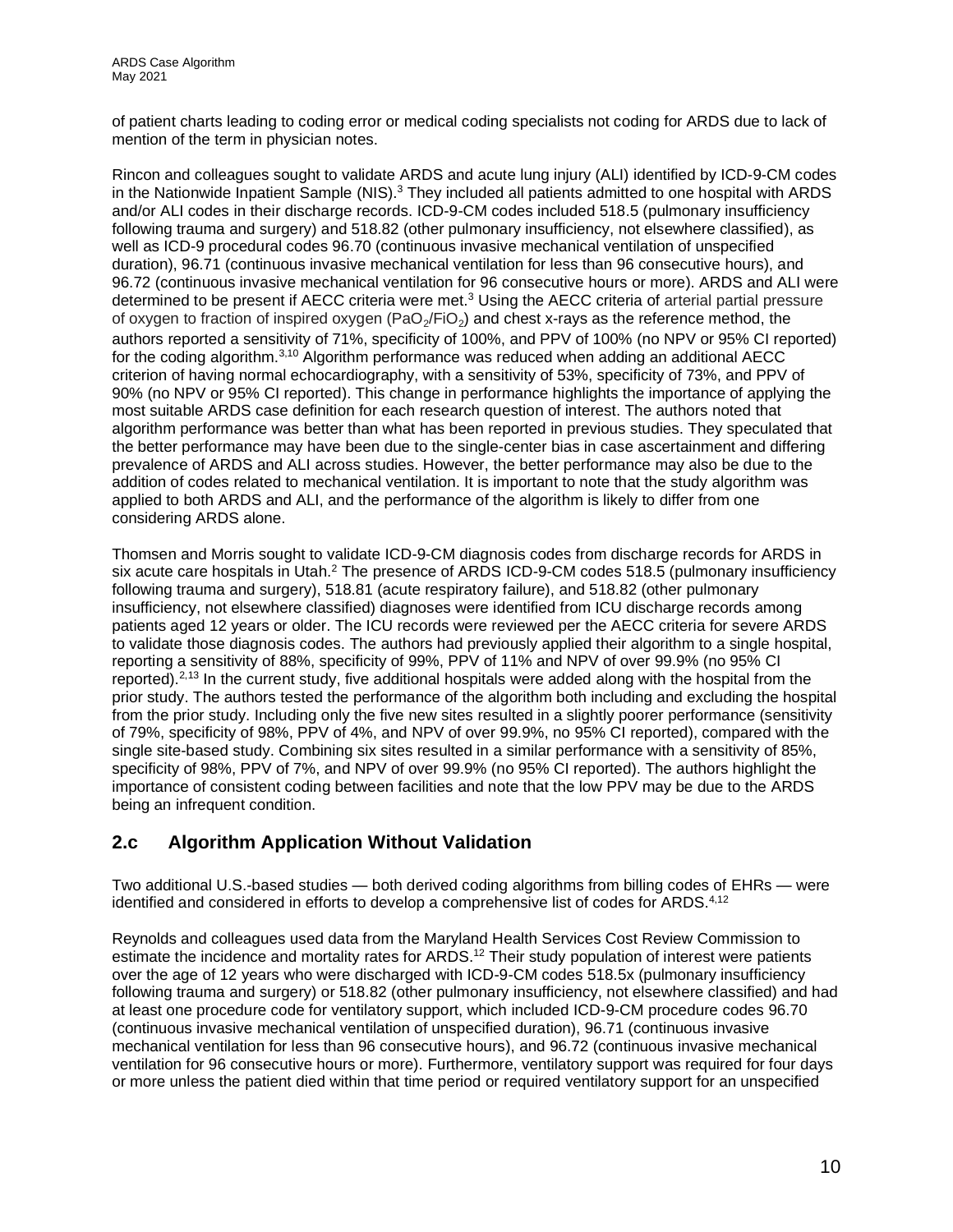duration. This approach was based on a previous study examining the incidence of ARDS in Utah, summarized above.<sup>2</sup>

Eworuke and colleagues used an EHR-based algorithm to estimate the national incidence rates and risk factors for ARDS among the NIS database.<sup>4</sup> The authors used ICD-9-CM diagnosis codes 518.5x (pulmonary insufficiency following trauma and surgery), 518.82 (other pulmonary insufficiency, not elsewhere classified), and 518.81 (acute respiratory failure) in the first or second diagnosis position, in addition to ICD-9-CM procedure codes 96.70 (continuous invasive mechanical ventilation of unspecified duration), 96.71 (continuous invasive mechanical ventilation for less than 96 consecutive hours), and 96.72 (continuous invasive mechanical ventilation for 96 consecutive hours or more) to identify ARDS related hospital discharges. Additionally, to align with the Berlin criteria for ARDS, patients had to have at least one risk factor for ARDS. Patients at risk for left atrial hypertension and those without an ARDS risk factor were excluded. Risk factors included pneumonia, sepsis, trauma, pancreatitis, shock, transfusion, aspiration of gastric contents, pulmonary contusion, and drowning; these were identified using a separate list of ICD-9-CM codes.

## <span id="page-10-0"></span>**D ARDS Clinical Case Definition**

Two robust case definitions were noted in the literature review. Definitions created by the AECC and the ARDS Definition Task Force demonstrated notable similarities but differed in their complexity.10,14 The optimal case definition may depend on the priorities of a particular research or validation study and data available. Should a validation study of the proposed ARDS algorithm be executed, these definitions could be used to inform chart review and adjudication.

The AECC ARDS definition was the most commonly identified in the literature. First introduced in 1994, the definition classifies ARDS as the most severe end of the ALI spectrum.<sup>14</sup> For example, all ARDS patients have ALI but patients with ALI may not have ARDS.<sup>14</sup> As such, the definition for ARDS builds upon the definition for ALI and includes the following criteria, differing only in the relevant PaO $_2$ /FiO $_2$ thresholds: 14

Criteria for ALI:<sup>14</sup>

- 1) Acute onset
- 2) PaO<sub>2</sub>/FiO<sub>2</sub> ≤ 300 mmHg regardless of positive end expiratory pressure (PEEP) level <sup>10</sup>
- 3) Frontal chest radiograph shows bilateral infiltrates
- 4) Pulmonary artery wedge pressure (PAWP)  $\leq$  18 mmHg OR no evidence of left atrial hypertension

#### Criteria for ARDS:<sup>14</sup>

- 1) Acute onset
- 2) PaO $_2$ /FiO $_2$  $\leq$  200 mmHg regardless of PEEP level $^{10}$
- 3) Frontal chest radiograph shows bilateral infiltrates
- 4) PAWP  $\leq$  18 mmHg OR no evidence of left atrial hypertension

The Berlin definition was created by the ARDS Definition Task Force in 2012 to address the reliability, validity, and limitation issues of the AECC definition.<sup>10</sup> The Berlin definition includes an acute time frame, three severity subgroups, risk factors, clarified radiograph criteria, and minimal PEEP requirements as well as the removal of ALI terminology and PAWP requirements.<sup>10</sup> The resulting definition is:<sup>10</sup>

- 1) Onset within one week of known clinical insult or new/worsening respiratory symptoms
- 2) Chest radiograph or computed tomography scan showing bilateral opacities not fully explained by effusions, lobar/lung collapse, or nodules
- 3) Edema/respiratory failure not fully explained by cardiac failure or fluid overload. If the patient does not have a risk factor, hydrostatic edema must be excluded using objective assessment. Direct risk factors include pneumonia, aspiration of gastric contents, inhalation injury, pulmonary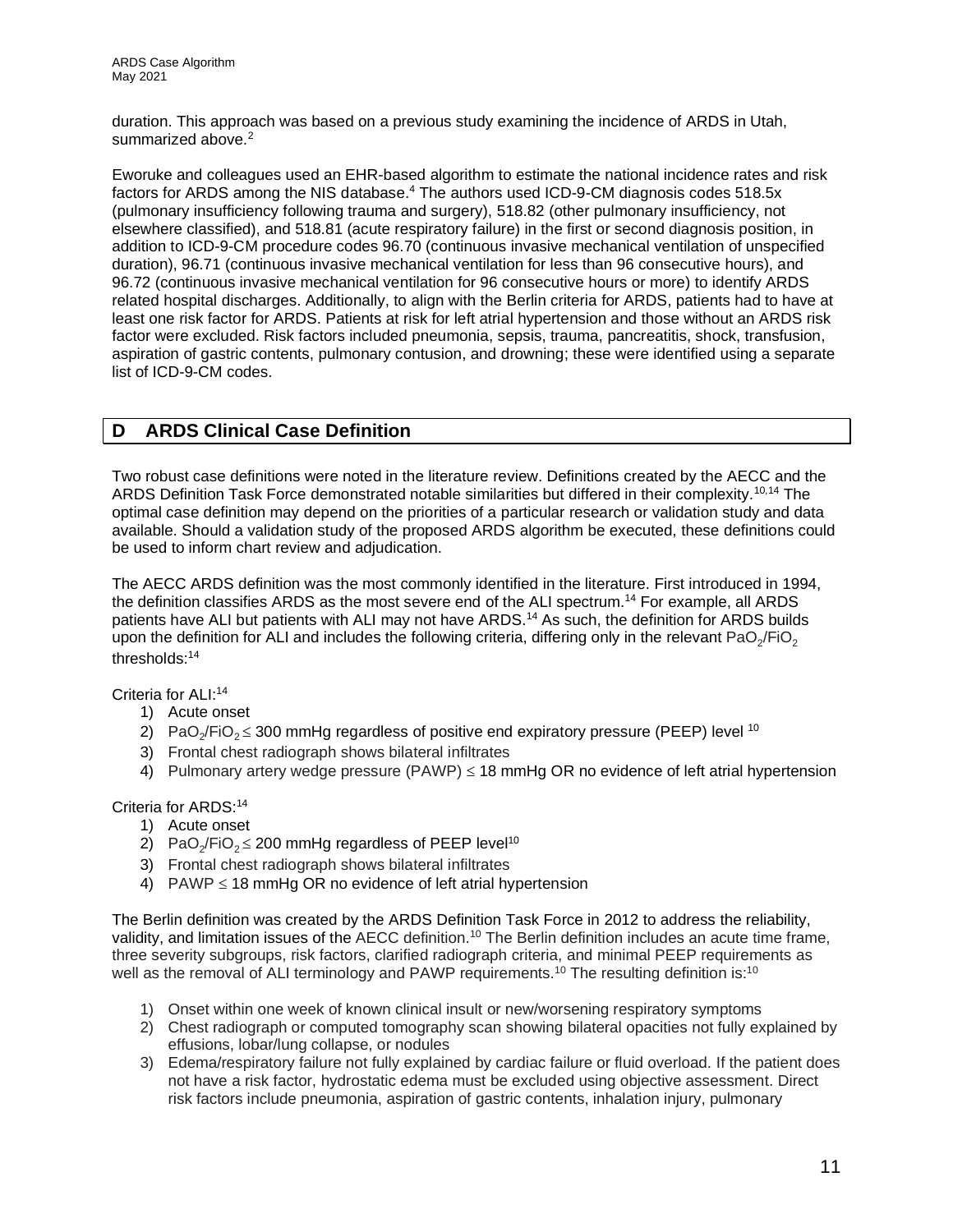contusion, pulmonary vasculitis, and drowning. Indirect risk factors include non-pulmonary sepsis, major trauma, pancreatitis, severe burns, non-cardiogenic shock, drug overdose, multiple transfusions, or transfusion-associated ALI.

- 4) Three severity levels determined using oxygenation as determined by PaO<sub>2</sub>/FiO<sub>2</sub>, PEEP, and continuous positive airway pressure (CPAP).
	- a) Mild ARDS: "200 mmHg < PaO<sub>2</sub>/FIO<sub>2</sub>  $\leq$  300 mmHg with PEEP or CPAP  $\geq$ 5 cm H2O" 10
	- b) Moderate ARDS: "100 mmHg < PaO $_2$ /FIO $_2$   $\leq$  200 mmHg with PEEP  $\geq$ 5 cm H $2$ O" $^{10}$
	- c) Severe ARDS: "PaO $_2$ /FIO $_2$   $\leq$  100 mmHg with PEEP  $\geq$ 5 cm H2O" $^{10}$

## <span id="page-11-0"></span>**E ARDS Coding Algorithm**

The aim of this review was to develop an algorithm to identify cases of ARDS that could be of potential interest following exposure to a biologic product. To form a comprehensive list of ARDS codes for clinical consideration, all codes used to identify ARDS were extracted from the articles identified in the literature review (**Appendix A**). To expand the draft code list and reflect current coding practice, ICD-10-CM diagnosis codes were generated from ICD-9-CM codes using forward-backward mapping via the Centers for Medicare and Medicaid Services (CMS) GEMs files. *V* The expanded draft code list, which included ICD-9-CM and ICD-10-CM codes, was subsequently reviewed by clinical SMEs from IBM (TB, JB), FDA CBER (JC, DT), and Acumen.

The final algorithm is presented in **[Table 2](#page-12-0)**. As informed by previously published studies, the workgroup has developed an algorithm that includes diagnosis codes for ARDS, along with an option to include relevant procedural codes. This algorithm may be subject to refinements for future specific research questions. For example, recognizing that users may have different priorities regarding algorithm specificity and sensitivity, four different algorithm iterations have been offered, ranging from most specific (Option 1) to most sensitive (Option 4). Annual counts of patients with specific diagnosis codes are provided in **Appendix B**.

Specific decisions and assumptions related to construction of the algorithm are summarized in **Section F**. Overall, the clinical SMEs recommended the inclusion of additional codes or exclusion of codes from the expanded draft code list based on clinical relevance and optimizing the balance between specificity and sensitivity. A list of excluded codes is provided in **Appendix C**. These codes were ultimately determined by the clinical SMEs to be too general and could potentially increase the risk of misclassification. As such, while they were not applied as exclusion criteria, the codes in **Appendix C** were left out of the algorithm options to identify cases of ARDS.

We proposed four coding algorithms in the order of descending specificity and increasing sensitivity, and summarized them as follows:

**INCLUDE: ANY** ("either–or" logic) of the codes listed below, regardless of health care setting or coding position (only one code required).

**Option 1**: ≥1 diagnosis code for ARDS in Category 1 AND ≥1 procedure code in Category 0.5 within the same encounter

**Option 2**: ≥1 diagnosis code for ARDS in Category 1

**Option 3**: ≥1 diagnosis code for ARDS in Categories 1 or 1.5

**Option 4**: ≥1 diagnosis code for ARDS in Categories 1, 1.5 or 2

<sup>&</sup>lt;sup>V</sup> Additional information about GEMs and the methodology for forward and backward mapping can be found at Centers for Medicaid and Medicare Services. (2017). 2018 ICD-10-CM and GEMs. Available at https://www.cms.gov/Medicare/Coding/ICD10/2018-ICD-10-CM-and-GEMs. Researchers used the following website to map ICD-9-CM codes to ICD-10-CM[: https://www.icd10data.com.](https://www.icd10data.com/)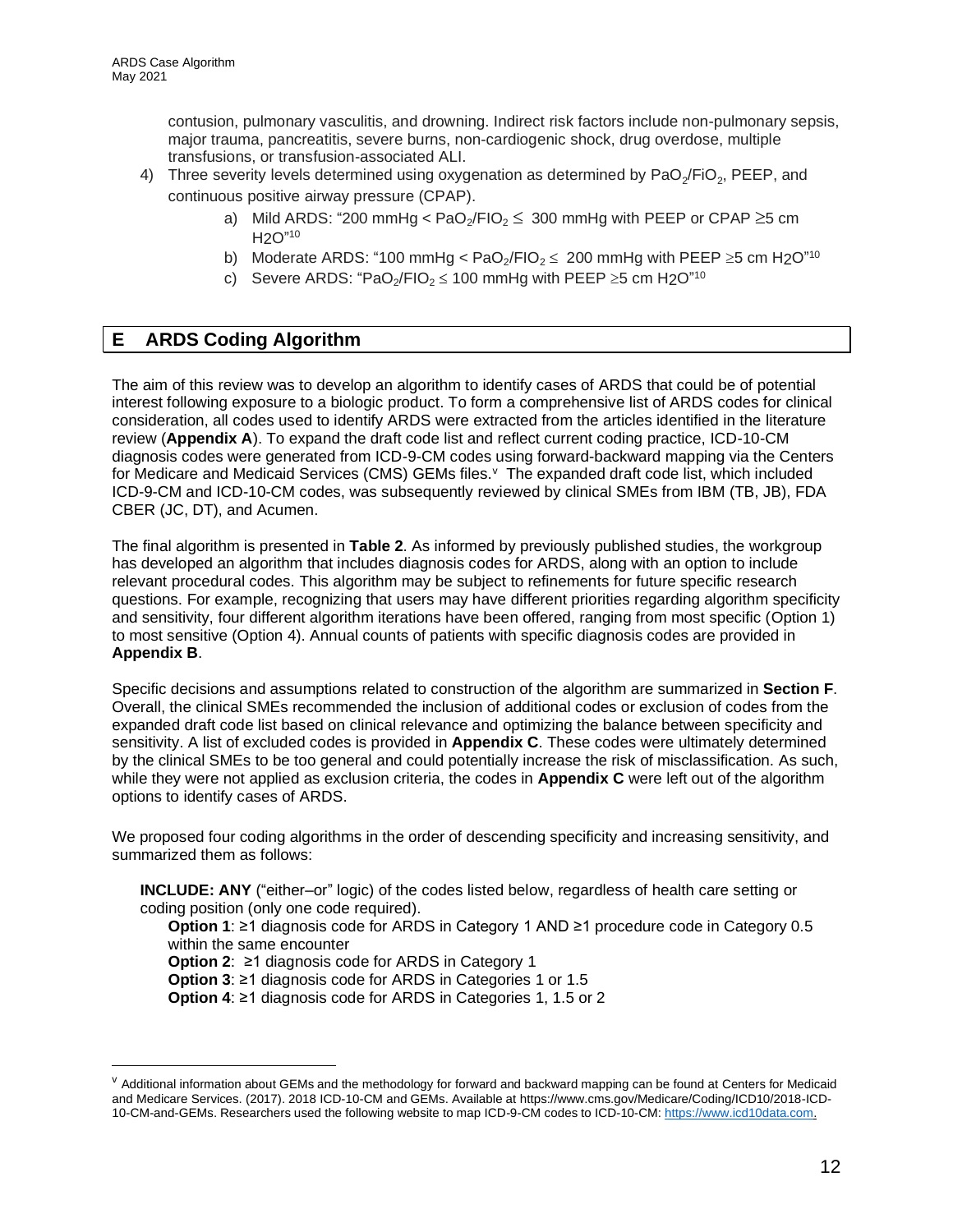## <span id="page-12-0"></span>*Table 2. ARDS algorithm.*

| Code       | <b>Description</b>                                                                                                                       | Code<br>Cat      | Code<br><b>Type</b> | <b>Category</b> |
|------------|------------------------------------------------------------------------------------------------------------------------------------------|------------------|---------------------|-----------------|
| 518.82     | Other pulmonary insufficiency, not elsewhere classified                                                                                  | <b>DX</b>        | 9                   | 1               |
| <b>J80</b> | Acute respiratory distress syndrome                                                                                                      | DX               | 10                  | 1               |
| 518.51     | Acute respiratory failure following trauma and surgery                                                                                   | DX               | 9                   | 1.5             |
|            | Other pulmonary insufficiency, not elsewhere classified, following                                                                       |                  |                     |                 |
| 518.52     | trauma and surgery                                                                                                                       | DX               | 9                   | 1.5             |
| 518.7      | Transfusion related acute lung injury (TRALI)                                                                                            | DX               | $\boldsymbol{9}$    | 1.5             |
| 518.81     | Acute respiratory failure                                                                                                                | DX               | 9                   | 1.5             |
| J95.1      | Acute pulmonary insufficiency following thoracic surgery                                                                                 | DX               | 10                  | 1.5             |
| J95.2      | Acute pulmonary insufficiency following nonthoracic surgery                                                                              | DX               | 10                  | 1.5             |
| J95.821    | Acute postprocedural respiratory failure                                                                                                 | DX               | 10                  | 1.5             |
| J95.84     | Transfusion-related acute lung injury (TRALI)                                                                                            | DX               | 10                  | 1.5             |
| J96.00     | Acute respiratory failure, unspecified whether with hypoxia or                                                                           | DX               | 10                  | 1.5             |
|            | hypercapnia                                                                                                                              |                  |                     |                 |
| J96.01     | Acute respiratory failure, with hypoxia                                                                                                  | DX               | 10                  | 1.5             |
| J96.02     | Acute respiratory failure, with hypercapnia                                                                                              | DX               | 10                  | 1.5             |
| J96.90     | Respiratory failure, unspecified, unspecified whether with hypoxia or                                                                    | <b>DX</b>        | 10                  | 1.5             |
|            | hypercapnia                                                                                                                              |                  |                     |                 |
| J96.91     | Respiratory failure, unspecified, with hypoxia                                                                                           | DX               | 10                  | 1.5             |
| J96.92     | Respiratory failure, unspecified, with hypercapnia                                                                                       | DX               | 10                  | 1.5             |
| R06.03     | Acute respiratory distress                                                                                                               | DX               | 10                  | 1.5             |
| J95.822    | Acute and chronic postprocedural respiratory failure                                                                                     | <b>DX</b>        | 10                  | $\overline{2}$  |
| 518.84     | Acute and chronic respiratory failure                                                                                                    | DX               | 9                   | $\overline{c}$  |
| 518.53     | Acute and chronic respiratory failure following trauma and surgery                                                                       | DX               | $\boldsymbol{9}$    | $\overline{2}$  |
| J96.20     | Acute and chronic respiratory failure, unspecified whether with hypoxia                                                                  | DX               | 10                  | $\overline{2}$  |
|            | or hypercapnia                                                                                                                           |                  |                     |                 |
| J96.21     | Acute and chronic respiratory failure, with hypoxia                                                                                      | <b>DX</b>        | 10                  | $\overline{2}$  |
| J96.22     | Acute and chronic respiratory failure, with hypercapnia                                                                                  | DX               | 10                  | 2               |
| 96.70      | Continuous mechanical ventilation of unspecified duration                                                                                | <b>PCS</b>       | 9                   | 0.5             |
| 96.71      | Continuous mechanical ventilation for < 96 h consecutively                                                                               | <b>PCS</b>       | $\overline{9}$<br>9 | 0.5             |
| 96.72      | Continuous mechanical ventilation for ≥96 h consecutively                                                                                | <b>PCS</b>       |                     | 0.5             |
| 5A1522F    | Extracorporeal Oxygenation, Membrane, Central                                                                                            | $\overline{PCS}$ | 10                  | 0.5             |
| 5A1522G    | Extracorporeal Oxygenation, Membrane, Peripheral Veno-arterial                                                                           | <b>PCS</b>       | 10                  | 0.5             |
| 5A1522H    | Extracorporeal Oxygenation, Membrane, Peripheral Veno-venous                                                                             | <b>PCS</b>       | 10                  | 0.5             |
| 5A1935Z    | Respiratory Ventilation, Less than 24 Consecutive Hours                                                                                  | <b>PCS</b>       | 10                  | 0.5             |
| 5A1945Z    | Respiratory Ventilation, 24-96 Consecutive Hours                                                                                         | <b>PCS</b>       | 10                  | 0.5             |
| 5A1955Z    | Respiratory Ventilation, Greater than 96 Consecutive Hours                                                                               | <b>PCS</b>       | 10                  | 0.5             |
| 94002      | Ventilation assist and management, initiation of pressure or volume<br>preset ventilators for assisted or controlled breathing, hospital | <b>CPT</b>       | 4                   | 0.5             |
|            | inpatient/observation, initial day<br>Ventilation assist and management, initiation of pressure or volume                                |                  |                     |                 |
| 94003      | preset ventilators for assisted or controlled breathing, hospital                                                                        | <b>CPT</b>       | 4                   | 0.5             |
|            | inpatient/observation, each subsequent day                                                                                               |                  |                     |                 |
|            | Ventilation assist and management, initiation of pressure or volume                                                                      |                  |                     |                 |
| 94004      | preset ventilators for assisted or controlled breathing, nursing facility,                                                               | <b>CPT</b>       | 4                   | 0.5             |
|            | each day                                                                                                                                 |                  |                     |                 |
|            | Continuous positive airway pressure ventilation (CPAP), initiation and                                                                   |                  |                     |                 |
| 94660      | management                                                                                                                               | <b>CPT</b>       | 4                   | 0.5             |
|            | Extracorporeal membrane oxygenation (ECMO)/extracorporeal life                                                                           |                  |                     |                 |
| 33946      | support (ECLS) provided by physician; initiation, veno-venous                                                                            | <b>CPT</b>       | 4                   | 0.5             |
|            | Extracorporeal membrane oxygenation (ECMO)/extracorporeal life                                                                           |                  |                     |                 |
| 33947      | support (ECLS) provided by physician; initiation, veno-arterial                                                                          | <b>CPT</b>       | 4                   | 0.5             |
|            | Extracorporeal membrane oxygenation (ECMO)/extracorporeal life                                                                           |                  |                     |                 |
| 33948      | support (ECLS) provided by physician; daily management, each day,                                                                        | <b>CPT</b>       | 4                   | 0.5             |
|            | veno-venous                                                                                                                              |                  |                     |                 |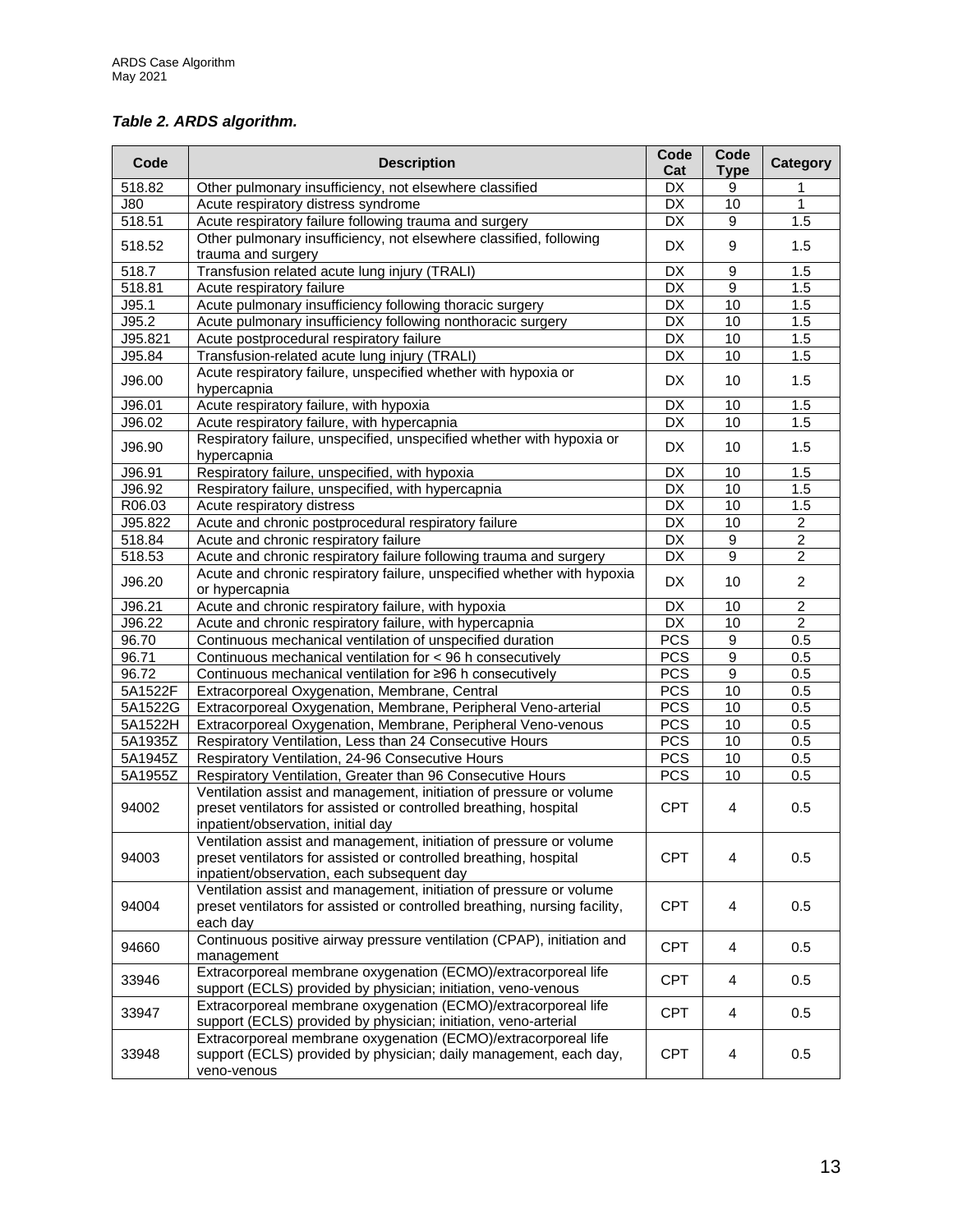| Code  | <b>Description</b>                                                                                                                                                                                                                                                     | Code<br>Cat | Code<br><b>Type</b> | <b>Category</b> |
|-------|------------------------------------------------------------------------------------------------------------------------------------------------------------------------------------------------------------------------------------------------------------------------|-------------|---------------------|-----------------|
| 33949 | Extracorporeal membrane oxygenation (ECMO)/extracorporeal life<br>support (ECLS) provided by physician; daily management, each day,<br>veno-arterial                                                                                                                   | <b>CPT</b>  | 4                   | 0.5             |
| 33951 | Extracorporeal membrane oxygenation (ECMO)/extracorporeal life<br>support (ECLS) provided by physician; insertion of peripheral (arterial<br>and/or venous) cannula(e), percutaneous, birth through 5 years of age<br>(includes fluoroscopic guidance, when performed) | <b>CPT</b>  | $\overline{4}$      | 0.5             |
| 33952 | Extracorporeal membrane oxygenation (ECMO)/extracorporeal life<br>support (ECLS) provided by physician; insertion of peripheral (arterial<br>and/or venous) cannula(e), percutaneous, 6 years and older (includes<br>fluoroscopic guidance, when performed)            | <b>CPT</b>  | 4                   | 0.5             |
| 33953 | Extracorporeal membrane oxygenation (ECMO)/extracorporeal life<br>support (ECLS) provided by physician; insertion of peripheral (arterial<br>and/or venous) cannula(e), open, birth through 5 years of age                                                             | <b>CPT</b>  | $\overline{4}$      | 0.5             |
| 33954 | Extracorporeal membrane oxygenation (ECMO)/extracorporeal life<br>support (ECLS) provided by physician; insertion of peripheral (arterial<br>and/or venous) cannula(e), open, 6 years and older                                                                        | <b>CPT</b>  | 4                   | 0.5             |
| 33955 | Extracorporeal membrane oxygenation (ECMO)/extracorporeal life<br>support (ECLS) provided by physician; insertion of central cannula(e)<br>by sternotomy or thoracotomy, birth through 5 years of age                                                                  | <b>CPT</b>  | 4                   | 0.5             |
| 33956 | Extracorporeal membrane oxygenation (ECMO)/extracorporeal life<br>support (ECLS) provided by physician; insertion of central cannula(e)<br>by sternotomy or thoracotomy, 6 years and older                                                                             | <b>CPT</b>  | 4                   | 0.5             |
| 33957 | Extracorporeal membrane oxygenation (ECMO)/extracorporeal life<br>support (ECLS) provided by physician; reposition peripheral (arterial<br>and/or venous) cannula(e), percutaneous, birth through 5 years of age<br>(includes fluoroscopic quidance, when performed)   | <b>CPT</b>  | 4                   | 0.5             |
| 33958 | Extracorporeal membrane oxygenation (ECMO)/extracorporeal life<br>support (ECLS) provided by physician; reposition peripheral (arterial<br>and/or venous) cannula(e), percutaneous, 6 years and older (includes<br>fluoroscopic guidance, when performed)              | <b>CPT</b>  | 4                   | 0.5             |
| 33959 | Extracorporeal membrane oxygenation (ECMO)/extracorporeal life<br>support (ECLS) provided by physician; reposition peripheral (arterial<br>and/or venous) cannula(e), open, birth through 5 years of age<br>(includes fluoroscopic guidance, when performed)           | <b>CPT</b>  | 4                   | 0.5             |
| 33962 | Extracorporeal membrane oxygenation (ECMO)/extracorporeal life<br>support (ECLS) provided by physician; reposition peripheral (arterial<br>and/or venous) cannula(e), open, 6 years and older (includes<br>fluoroscopic guidance, when performed)                      | <b>CPT</b>  | 4                   | 0.5             |
| 33963 | Extracorporeal membrane oxygenation (ECMO)/extracorporeal life<br>support (ECLS) provided by physician; reposition of central cannula(e)<br>by sternotomy or thoracotomy, birth through 5 years of age (includes<br>fluoroscopic guidance, when performed)             | <b>CPT</b>  | 4                   | 0.5             |
| 33964 | Extracorporeal membrane oxygenation (ECMO)/extracorporeal life<br>support (ECLS) provided by physician; reposition central cannula(e) by<br>sternotomy or thoracotomy, 6 years and older (includes fluoroscopic<br>guidance, when performed)                           | <b>CPT</b>  | $\overline{4}$      | 0.5             |

Abbreviations: CPT, Current Procedural Terminology; DX, ICD-CM Diagnosis; PCS, ICD procedure coding system.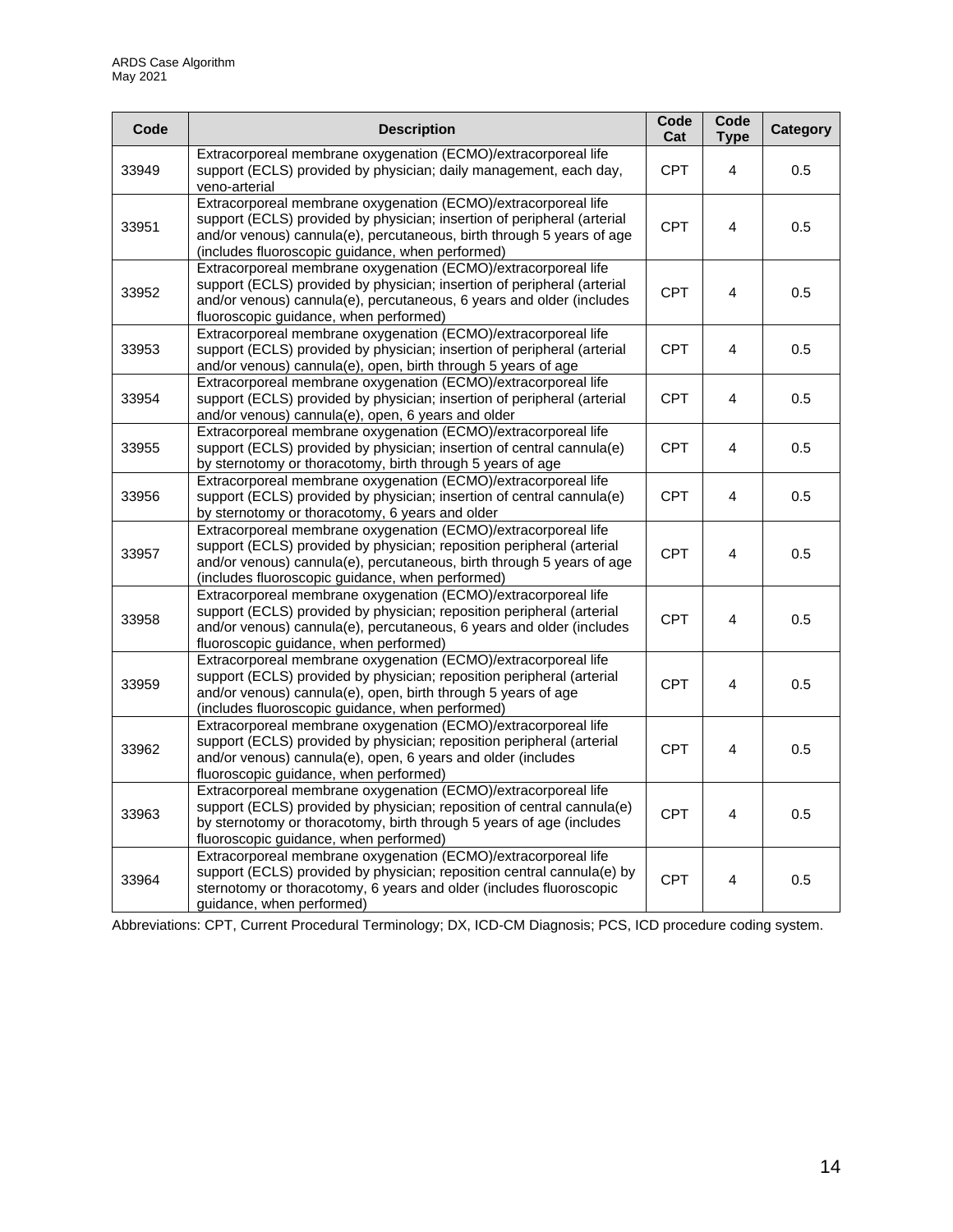## <span id="page-14-0"></span>**F Assumptions and Decisions**

The algorithm presented above was reviewed internally and with CBER stakeholders and partners. Decisions and assumptions relevant to the algorithm are listed below. Some of the decisions may be modified depending on the study research question.

- There is no ARDS-specific ICD-9-CM code. As such, users may consider applying a procedure code requirement for ICD-9-CM queries but not ICD-10-CM queries to add specificity. However, differences in application of the algorithm between ICD-9-CM and ICD-10-CM time periods could introduce other sources of misclassification and limit comparability across time periods.
- Category 1.5 lists codes that are related to ARDS (i.e., on the ALI continuum), while Category 2 lists codes not specified as acute or chronic. Application of these categories will depend on the priorities of the user and the specific research question.
- Procedure codes (Category 0.5) have been provided for users wishing to specify the algorithm further. The inclusion of procedure codes for intubation was discussed, but these codes were ultimately excluded out of concern that they may not be as reliably reported in facility claims data and the assumption that patients being intubated would already be captured by the ventilation codes included in Category 0.5. Both ICD procedural codes and CPT ventilation codes have been included, based on the clinical judgement that different databases would be likely to preferentially use one of these two standards and to give users the flexibility to adapt the algorithm to the relevant database.
- For users looking to specify the algorithm further (regardless of the Inclusion Category being used), codes for chronic respiratory distress/failure may be used as an exclusion criterion (e.g., exclude all individuals with a chronic code in the previous six months).
- ARDS can be viewed as a more severe form of TRALI, and the two may not be clinically distinguishable except by history or etiology, so TRALI has been added to the more inclusive category 1.5.
- The inclusion of acute pulmonary edema in Category 1.5 was discussed. However, it was believed that acute pulmonary edema could be due to many causes and may not be associated with increased capillary permeability due to ARDS. Further, coding for ARDS is typically done in an inpatient setting and is quite reliable, whereas coding for acute pulmonary edema happens in a variety of care settings and can be more variable. Lastly, cases of acute pulmonary edema that have/manifest ARDS may also receive an ARDS code included in the algorithm. Given these considerations, the code has been excluded from algorithm Options 1–4 but has been tested in the MarketScan Research Databases to establish frequency of use relative to ARDS codes. (**Appendix C)**
- Risk windows used to determine the association of ARDS with a particular exposure should be determined based on the particular research question and exposure of interest.

## <span id="page-14-1"></span>**G Algorithm Characterization**

## <span id="page-14-2"></span>*G1 Methods*

To characterize ARDS among a commercially insured population in the U.S., the workgroup used the IBM MarketScan Research Databases (Commercial and Medicare Supplemental), accessed via the Treatment Pathways<sup>vi</sup> online analytic platform, to query and analyze the codes included in the ARDS algorithm (**[Table 2](#page-12-0)**). The analyses below reflect a broader, more sensitive application of the algorithm, and characterize Algorithm [Option 3](#page-11-0) (i.e., ≥1 diagnosis code for ARDS in categories 1 or 1.5). For Option 3, Category 0.5 was left out due to concern that this could improperly exclude true cases of ARDS, while Category 2 was excluded as these codes include both acute and chronic cases. In order to gather the broadest range of ARDS cases to support a descriptive analysis, the analyses presented herein did not require exposure to a biologic product and did not restrict based on diagnosis coding position. It is

vi IBM MarketScan Research. Insight for Better Healthcare. <https://marketscan.truvenhealth.com/marketscanportal/Portal.aspx>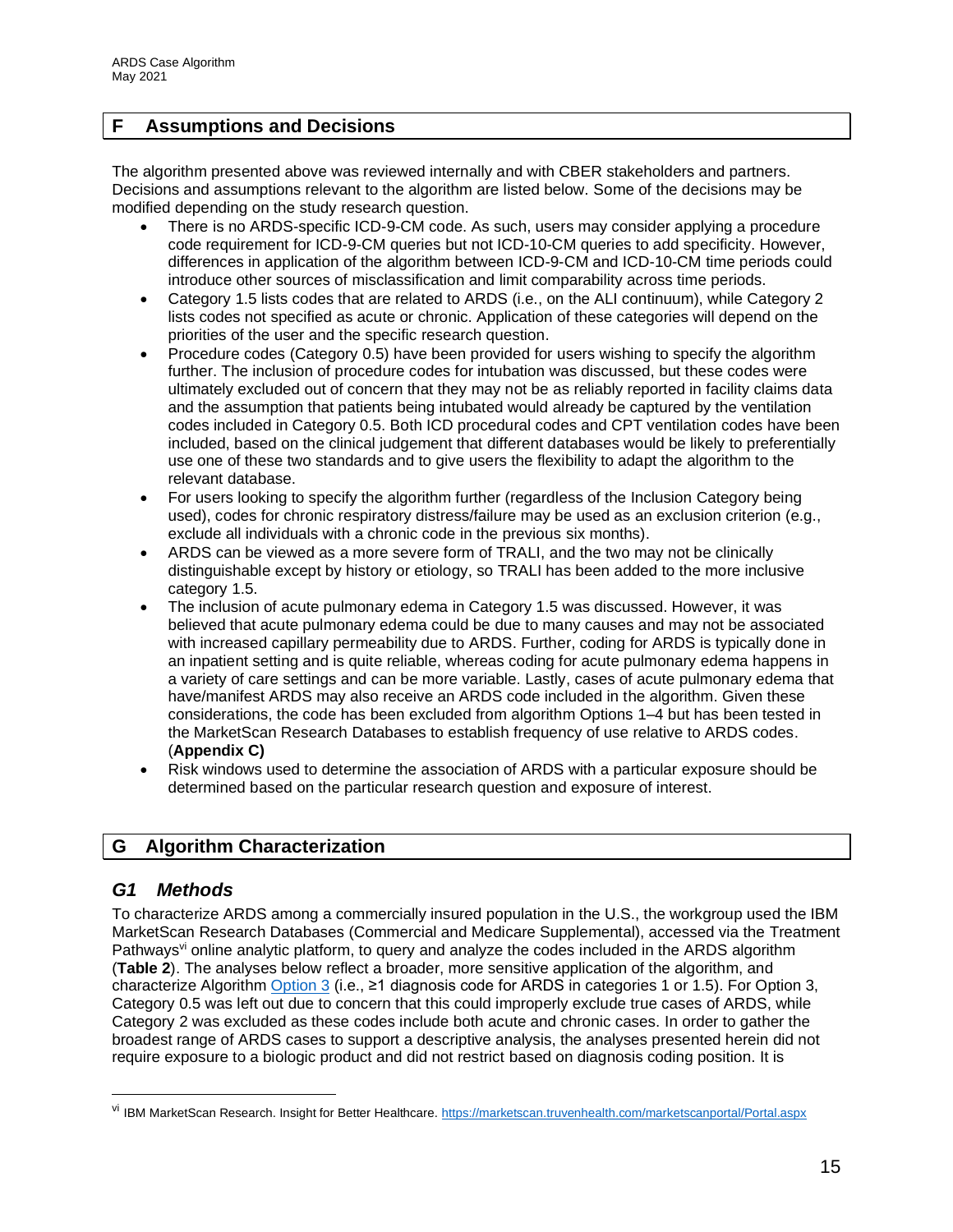recommended that the proposed algorithm(s) undergo a validation study prior to use and future analytical studies should tailor the algorithm specifications according to the study priorities and the research question of interest.

The figures presented below have been drawn from the study period of January 1, 2014–December 31, 2018. For all analyses, ICD-9-CM codes were queried for January 1, 2014–September 30, 2015, and ICD-10-CM codes were queried for October 1, 2015–December 31, 2018. This was done out of recognition of the transition to ICD-10-CM on October 1, 2015, and to exclude codes reported in error.

Counts of individual patients who had at least one diagnosis code related to ARDS, rather than counts of ARDS codes, were presented. As such, counts relate to the first diagnosed ARDS event for an individual during a given surveillance period (e.g., January 1–December 31, 2014), and individuals could only be counted once per surveillance period. Since we did not estimate the incidence of ARDS in the study population no washout period was applied.

Individuals had to be continuously enrolled to be included in the analysis for a particular year. For example, patients had to be continuously enrolled from January 1 to December 31, 2014, to be included in the "2014" dataset. Age is calculated in Treatment Pathways as if each individual was born on July 1 of their given year of birth. Out of concern that the minimum continuous enrollment requirement could impact the inclusion of infants (i.e., those under one year old), this population group has been left out of the two charts that depict the proportions of individuals with ARDS by age. Infants under one year of age were not excluded from queries of the absolute number of patients receiving an ARDS diagnosis.

Age- and gender-specific data on the MarketScan Research Databases enrollment and counts of individuals receiving a diagnostic code for ARDS were extracted. Code-specific queries are described in **Section E** and summarized in **Appendix B**. In addition to the code-specific queries, the authors executed queries that aggregated all ICD-9-CM codes, all ICD-10-CM codes, and all codes (ICD-9-CM and ICD-10-CM) for ARDS.

## <span id="page-15-0"></span>*G2 Results*

Of the codes included in the ARDS algorithm, codes for acute respiratory failure (ICD-9-CM 518.81[other pulmonary insufficiency, not elsewhere classified]; ICD-10-CM J96.00 [acute respiratory failure, unspecified whether with hypoxia or hypercapnia], J96.01 [acute respiratory failure, with hypoxia]) were the most frequently used (**Appendix B**). Of those receiving at least one ARDS diagnosis between 2014 and 2018 (n=452,732), 32.1% (n=145,118), 24.6% (n=111,587), and 38.0% (n=172,007) had at least one 518.81, J96.00, and J96.01 code, respectively.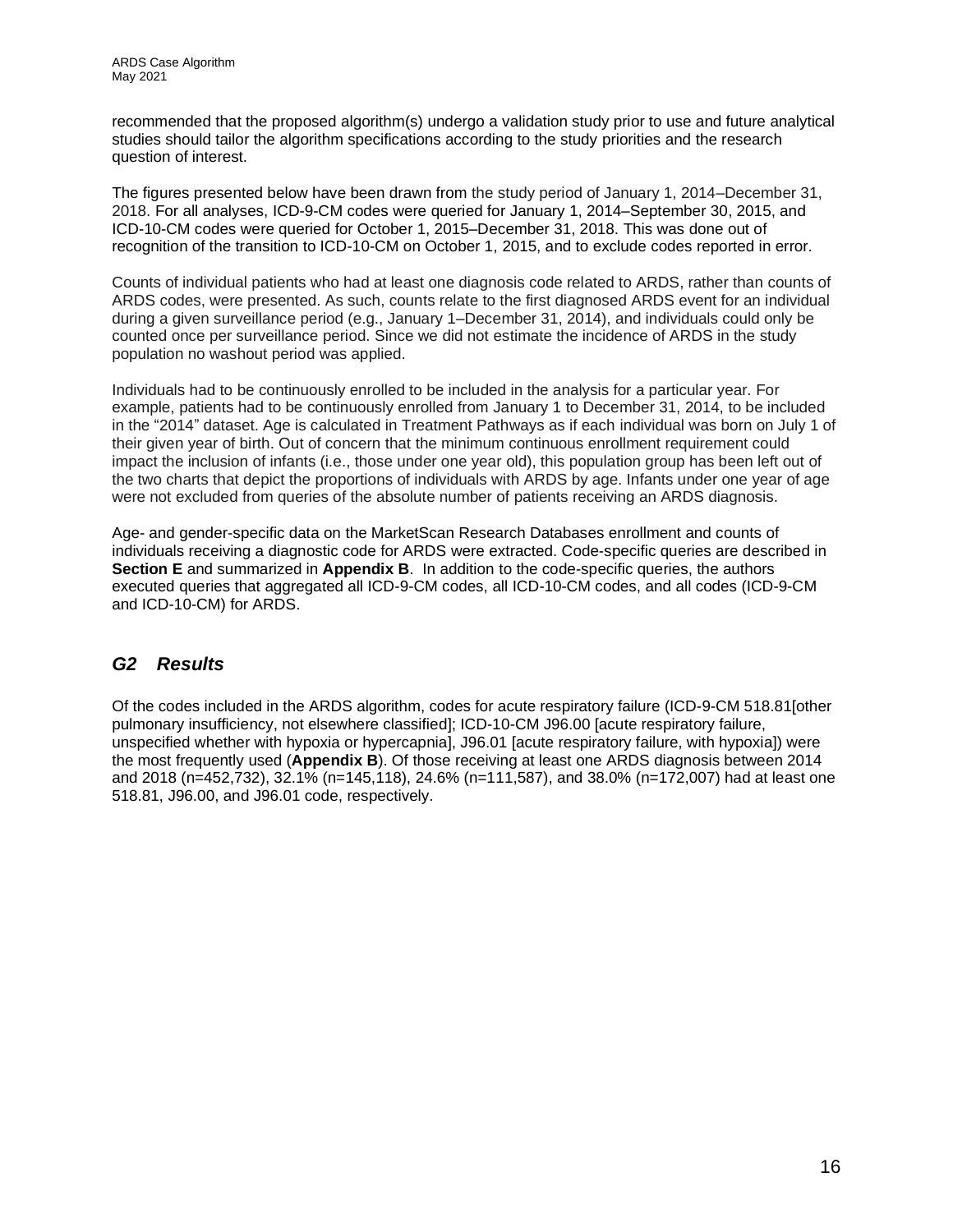**[Table 3](#page-16-0)** provides a summary of aggregate counts for ICD-9-CM and ICD-10-CM codes, suggesting that approximately 3.5–3.8 individuals per 1,000 individuals included in the MarketScan Research Databases received a code associated with ARDS each year. Among the cohort of 46,153,898 patients that were continuously enrolled for at least one calendar year between January 1, 2014, and December 31, 2018, 452,732 individuals (0.98% of the cohort) had at least one ICD-9-CM or ICD-10-CM diagnosis code for ARDS.

|                                                                                | Year       |            |            |            |            |  |  |
|--------------------------------------------------------------------------------|------------|------------|------------|------------|------------|--|--|
| <b>Code/ Description</b>                                                       | 2014       | $2015^a$   | 2016       | 2017       | 2018       |  |  |
| ICD-9-CM                                                                       | 102,292    | 62,139     |            |            |            |  |  |
| ICD-10-CM                                                                      |            | 29,489     | 82,705     | 70,159     | 67,471     |  |  |
| ICD-9-CM OR ICD-10-CM                                                          | 102,292    | 84,968     | 82,705     | 70,159     | 67,471     |  |  |
| MarketScan Research Databases<br>Enrollment <sup>b</sup>                       | 28,407,959 | 22,117,235 | 21,616,291 | 19,563,847 | 19,371,891 |  |  |
| Proportion of Patients with ARDS<br>per 1,000 Enrolled Population <sup>c</sup> | 3.6        | 3.8        | 3.8        | 3.6        | 3.5        |  |  |

<span id="page-16-0"></span>*Table 3. Counts of patients with ARDS by code set and year.*

Abbreviations: ICD-9-CM, International Classification of Diseases, Ninth Revision, Clinical Modification; ICD-10-CM, International Classification of Diseases, Tenth Revision, Clinical Modification.

a In 2015, queries combining ICD-9-CM and ICD-10-CM codes returned lower patient counts than when codes were queried individually. This is because of cases in which both ICD-9-CM and ICD-10-CM codes were reported for the same individual, in the January–September and October–December timeframe, respectively.

b Individuals included in this row are those who were enrolled for the full calendar year (January 1–December 31) for 2014, 2015, 2016, 2017, and 2018, respectively.

c Proportions were calculated using the counts in the "ICD-9-CM OR ICD-10-CM" row.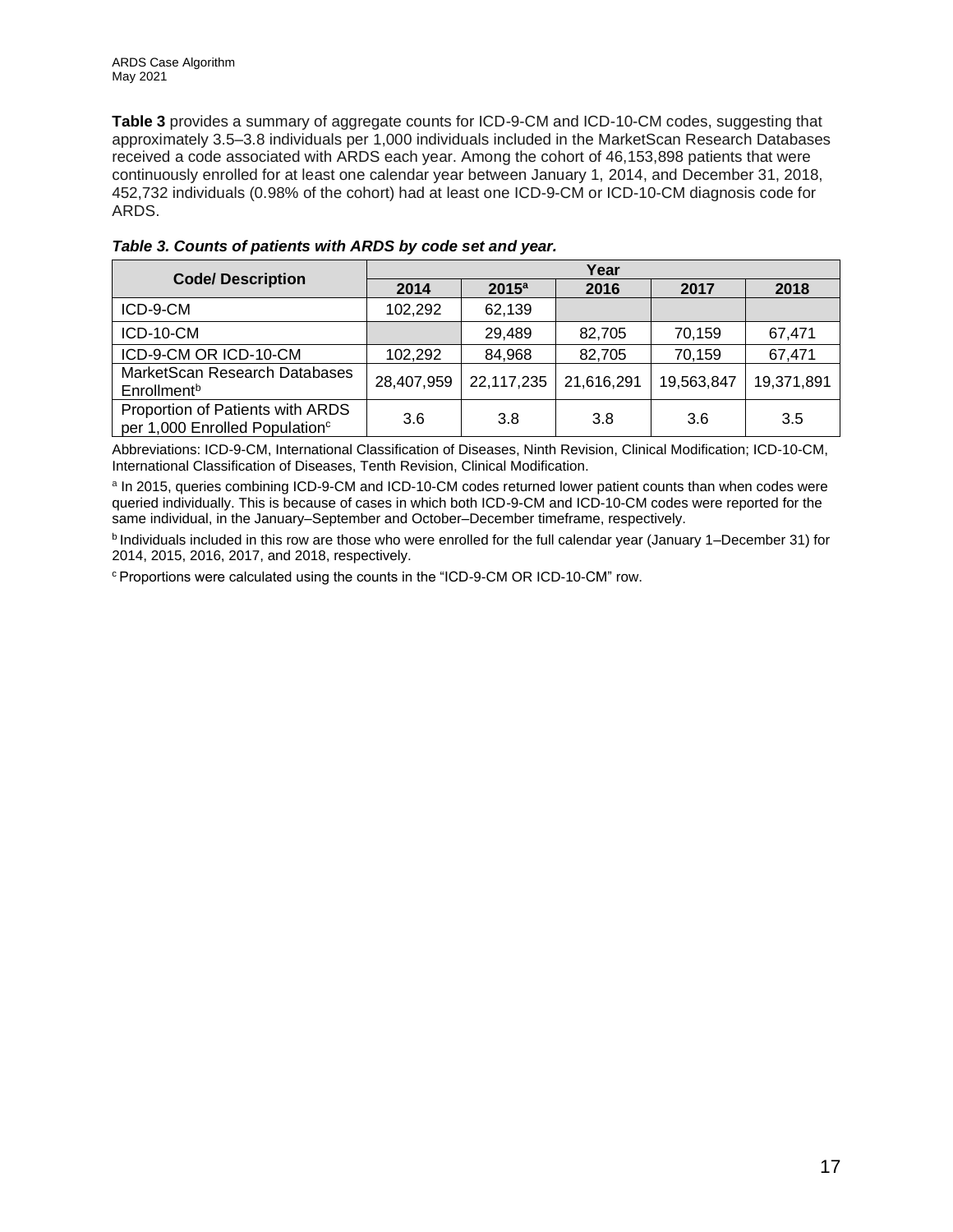The workgroup assessed whether the 2015 transition to ICD-10-CM and any associated changes in coding practices resulted in notable shifts in the frequency of ARDS. **[Figure 1](#page-17-0)** illustrates the proportion of the enrolled population with an ARDS diagnosis and suggests that the transition did not result in a substantial change to the proportion of individuals receiving an ARDS diagnosis.



<span id="page-17-0"></span>*Figure 1. Proportion of patients with ARDS code per 1,000 enrolled, by year (2014–2018).* Note: In 2015, a patient could receive both an ICD-9-CM and an ICD-10-CM diagnosis, in the January– September and October–December timeframe, respectively.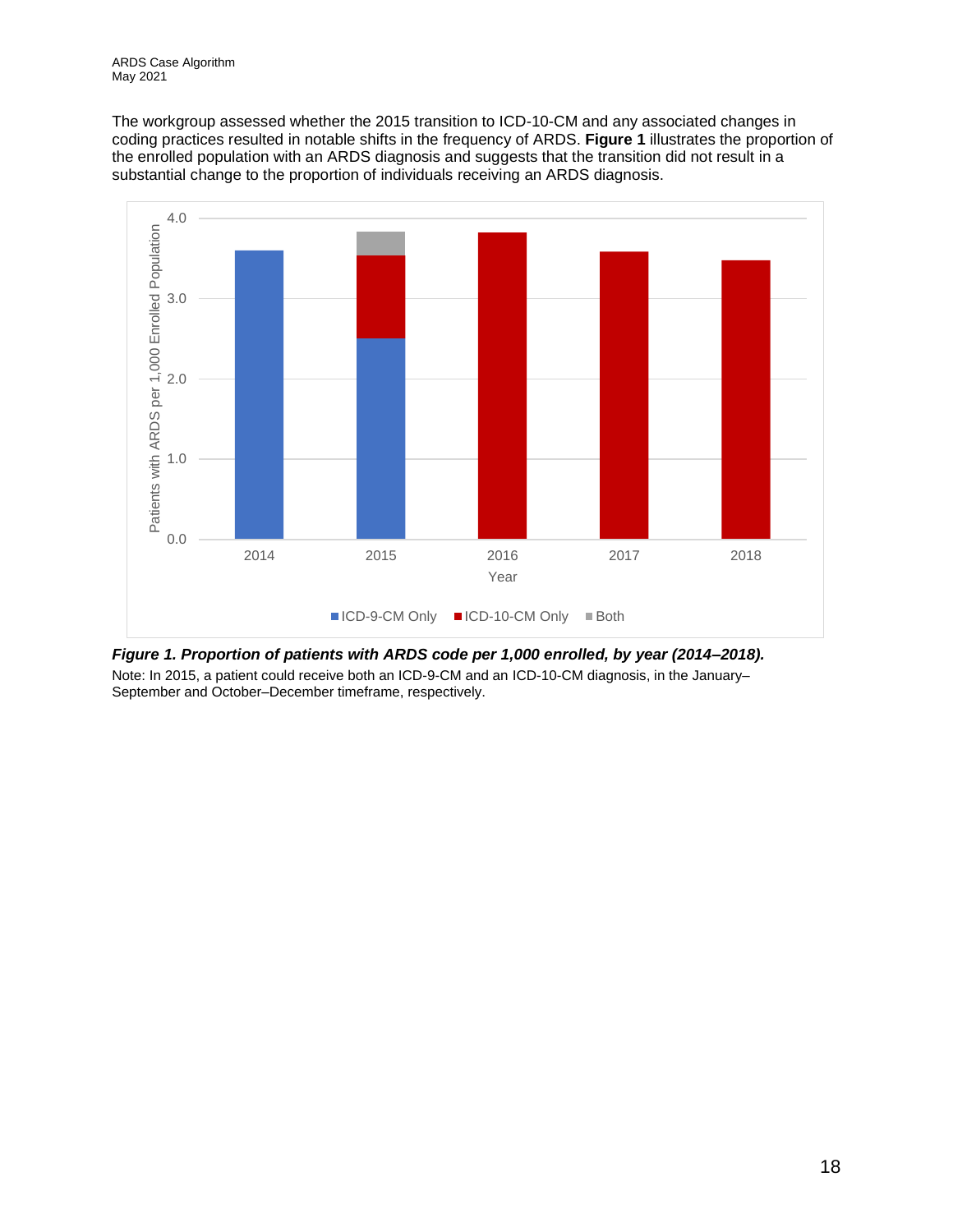ARDS Case Algorithm May 2021

**[Figure 2](#page-18-0)** presents counts of patients with a relevant ICD-9-CM ARDS code (as listed in **[Table 2](#page-12-0)**), stratified by age group. Counts were calculated for the timeframe of January 1, 2014, to September 30, 2015, among the cohort of 33,216,843 patients who were continuously enrolled for at least one calendar year between January 1, 2014, and December 31, 2015. There were 181,101 (0.6%) individuals with at least one ICD-9-CM code for ARDS between January 1, 2014, and September 30, 2015, with an average age (calculated at the first event) of 59 years.



<span id="page-18-0"></span>*Figure 2. Patients with at least one diagnosis code for ARDS defined by ICD-9-CM codes, January 1, 2014–September 30, 2015, stratified by age.*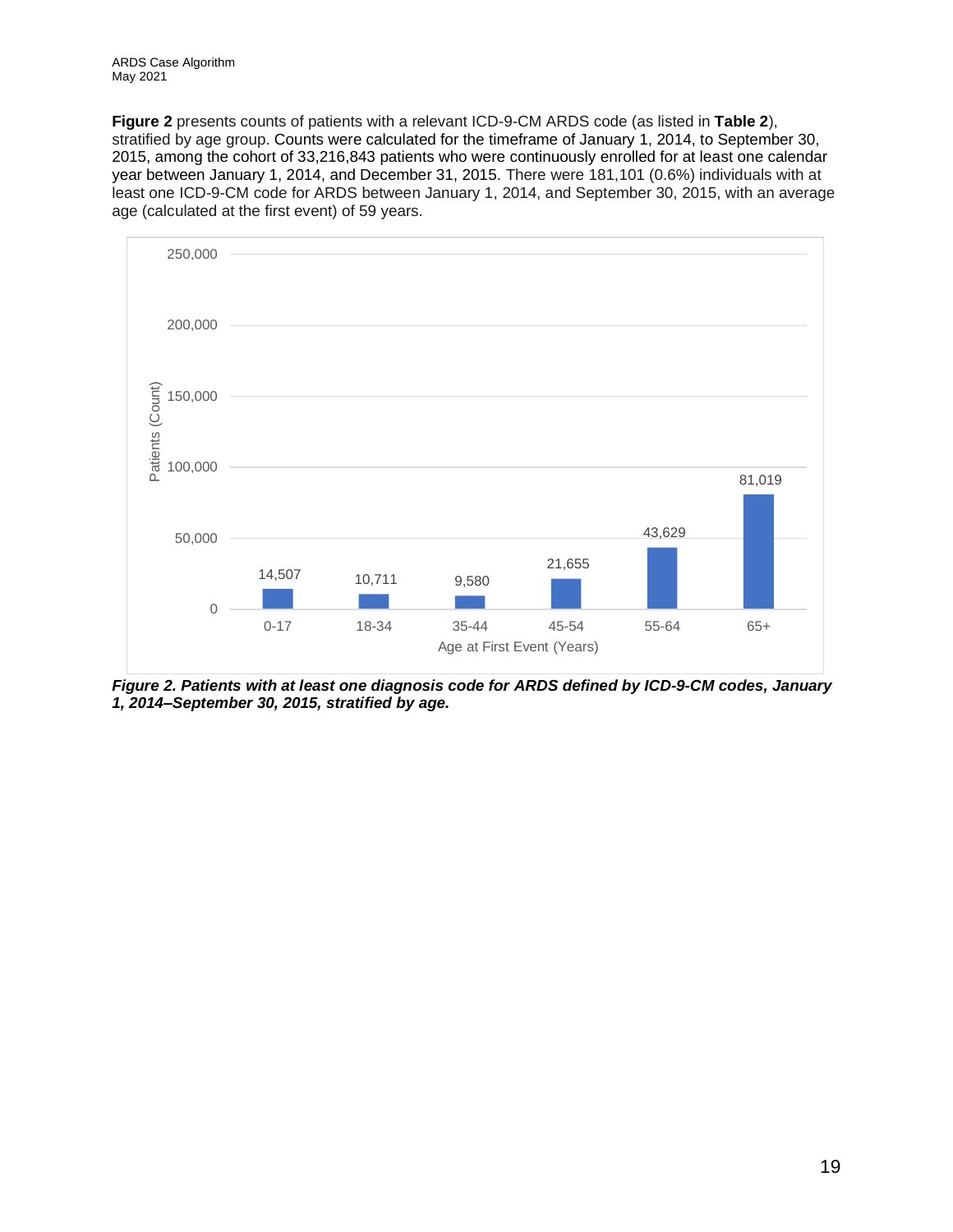ARDS Case Algorithm May 2021

**[Figure 3](#page-19-0)** presents counts of patients with an ICD-10-CM ARDS code (as listed in **[Table 2](#page-12-0)**), stratified by age group. Counts were calculated using a cohort of 35,337,738 patients who were continuously enrolled for at least one calendar year between 2015 and 2018 (i.e., January 1–December 31 for at least one of 2015, 2016, 2017, or 2018), while the ICD-10-CM diagnoses were queried for the ICD-10-CM time period (October 1, 2015–December 31, 2018). Among 291,831 individuals (0.8%) with at least one ICD-10-CM code for ARDS between October 1, 2015, and December 31, 2018, the average age at first event was 58 years.



<span id="page-19-0"></span>*Figure 3. Patients with at least one diagnosis code for ARDS defined by ICD-10-CM codes, October 1, 2015–December 31, 2018, stratified by age.*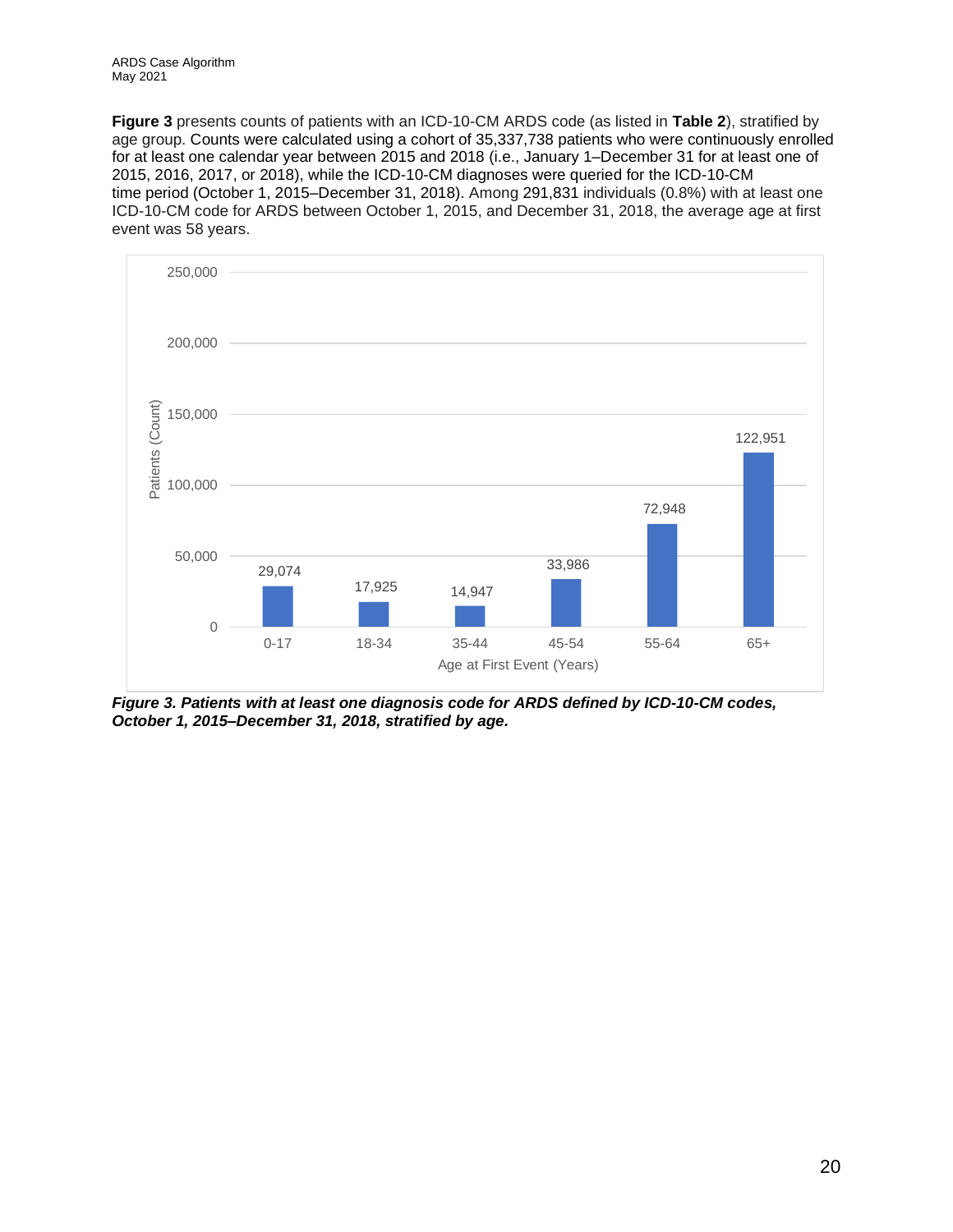**[Figure 4](#page-20-0)** presents counts of patients with either an ICD-9-CM or ICD-10-CM code for ARDS among a cohort of 46,153,898 individuals who were continuously enrolled for at least one calendar year between 2014 and 2018. Among 452,732 individuals (1.0%) who received a diagnosis code for ARDS between January 1, 2014, and December 31, 2018, the average age at the first event was 58 years. Absolute patient counts were highest in the age group of 65+ years.



<span id="page-20-0"></span>*Figure 4. Patients with at least one diagnosis code for ARDS (ICD-9-CM or ICD-10-CM), January 1, 2014–December 31, 2018, stratified by age.*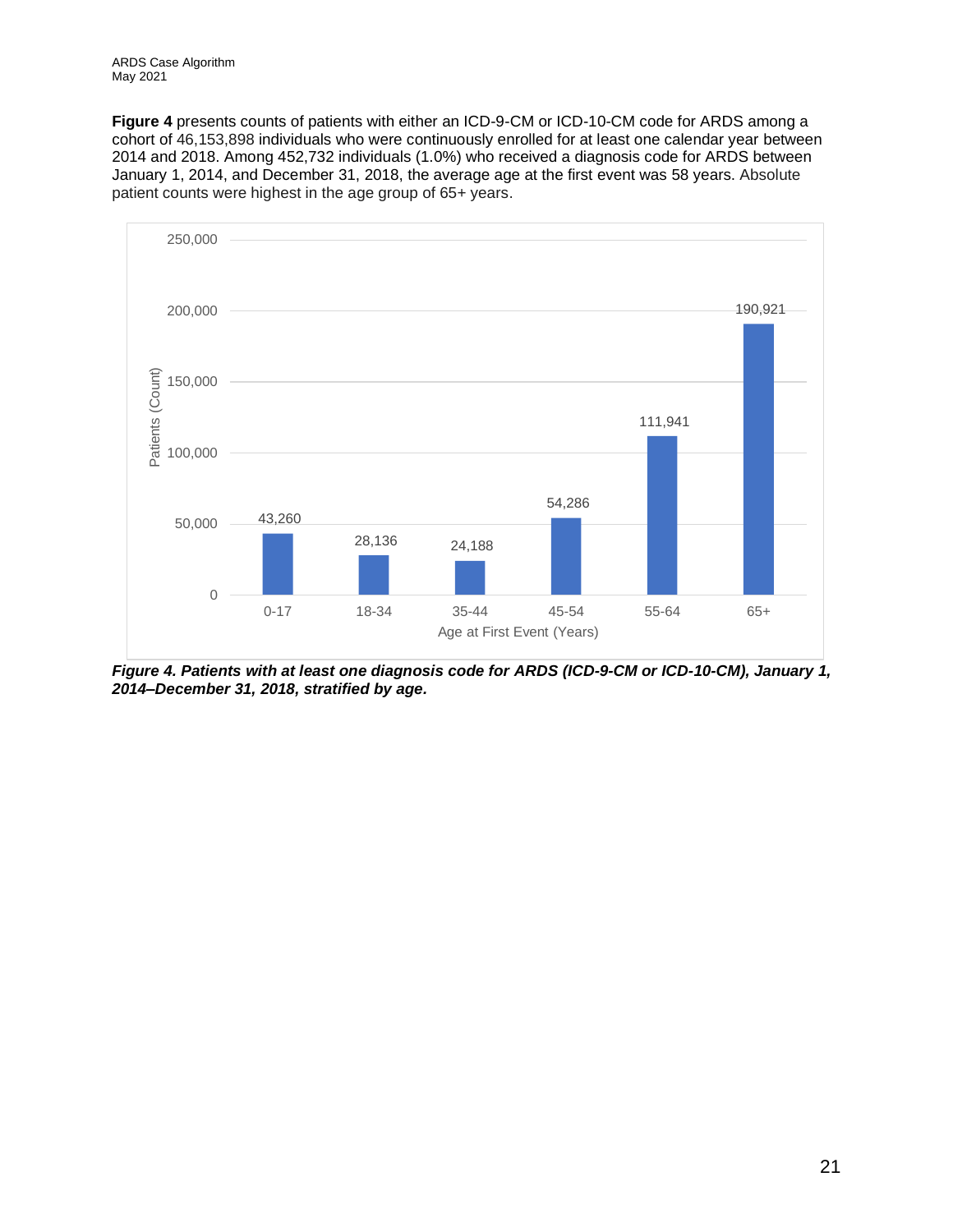**[Figure 5](#page-21-0)** presents the proportion of the population (aged 1-85+ years) with at least one ICD-9-CM or ICD-10-CM code for ARDS (per 1,000 population with continuous enrollment in the MarketScan Research Databases) between January 1, 2014, and December 31, 2018, by age and gender. Individuals were required to be enrolled for at least one calendar year between 2014 and 2018 but were not required to be enrolled for the full five-year period to be included in the calculations. Patients 85 years of age and older were grouped to minimize the effect of unstable estimates due to the smaller enrolled population sizes available in this age range in the commercially insured population. Results suggest that the proportion of patients with ARDS increases with age and that a higher proportion of older (≥65 years) men than women experience ARDS. There is also a small peak in children 1–5 years of age where the proportion boys receiving an ARDS diagnosis code (7.2 per 1,000 enrolled) is slightly higher than that in girls (5.0 per 1,000 enrolled). The proportion of individuals developing ARDS seems to begin increasing around 30–35 years of age and increases rapidly after about 65 years of age.



<span id="page-21-0"></span>*Figure 5. Proportion of patients (1-85+)\* with at least one diagnosis code for ARDS (ICD-9-CM or ICD-10-CM) per 1,000 enrolled population, by age and gender (January 1, 2014–December 31, 2018).*

\* Out of concern that the minimum continuous enrollment requirement could impact the inclusion of infants (i.e., those under 1 year old), the proportion of those under 1 year old experiencing ARDS is excluded from the chart.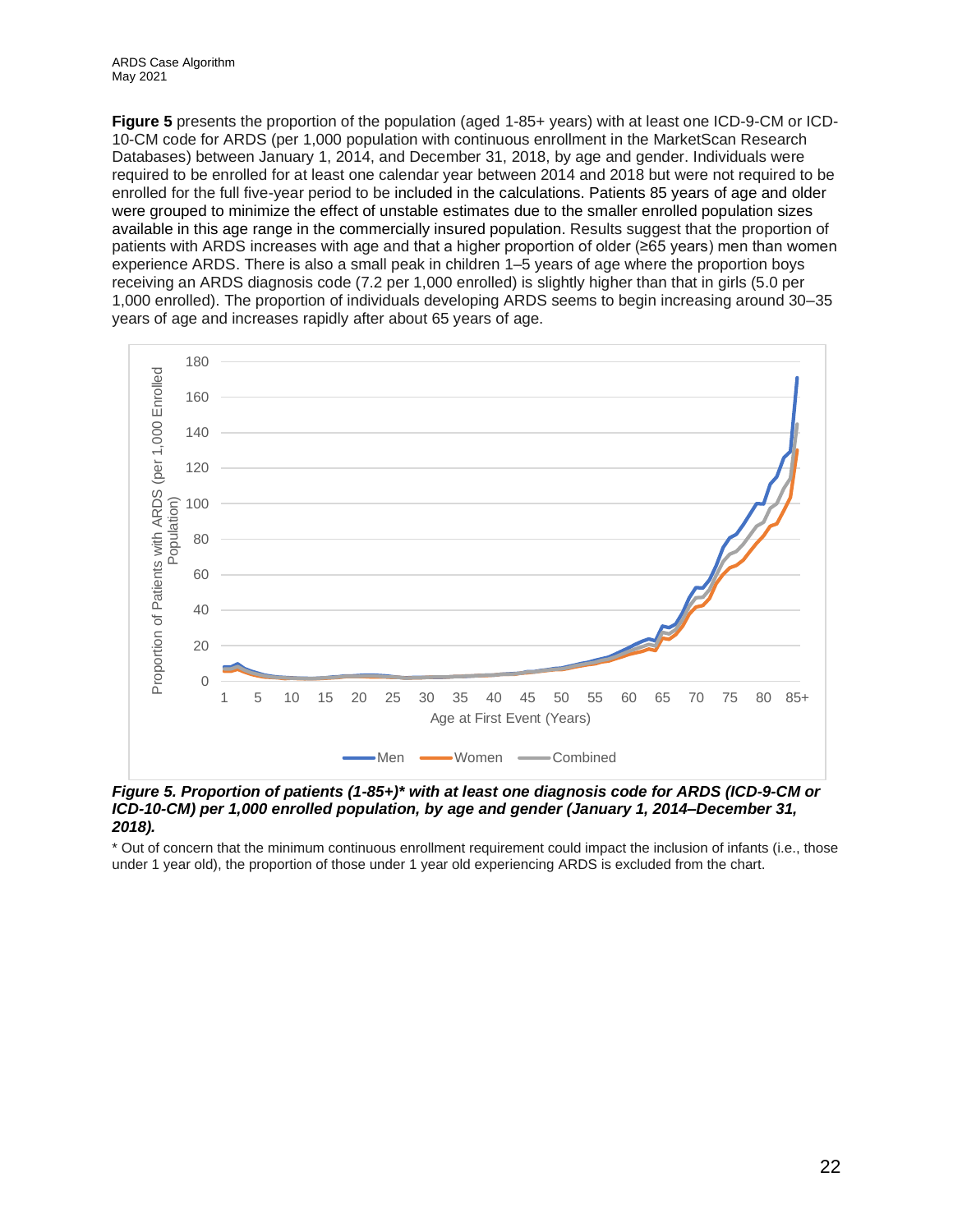ARDS Case Algorithm May 2021

The workgroup also assessed whether there was notable variation in the proportion of patients with ARDS by calendar year of diagnosis. **[Figure 6](#page-22-0)** presents the annual proportions of patients with ARDS for ages 1–85+ years and suggests that observed rates did not vary substantially from year-to-year except for 2018 where the proportion of individuals between the ages of 1-5 with ARDS was higher than other years. It should be noted that the proportions presented in **[Figure 6](#page-22-0)** are substantially lower than those in **[Figure 5](#page-21-0)**, where ARDS encounters were queried for the entire 2014–2018 period instead of for a single year.



<span id="page-22-0"></span>*Figure 6. Proportion of patients (1–85+)\* with at least one diagnosis for* **ARDS** *(ICD-9-CM or ICD-10-CM) per 1,000 enrolled population, by age and calendar year (January 1, 2014–December 31, 2018).*

\*Out of concern that the minimum continuous enrollment requirement could impact the inclusion of infants (i.e., those under 1 year old), the proportion of those under 1 year old experiencing ARDS is excluded from the chart.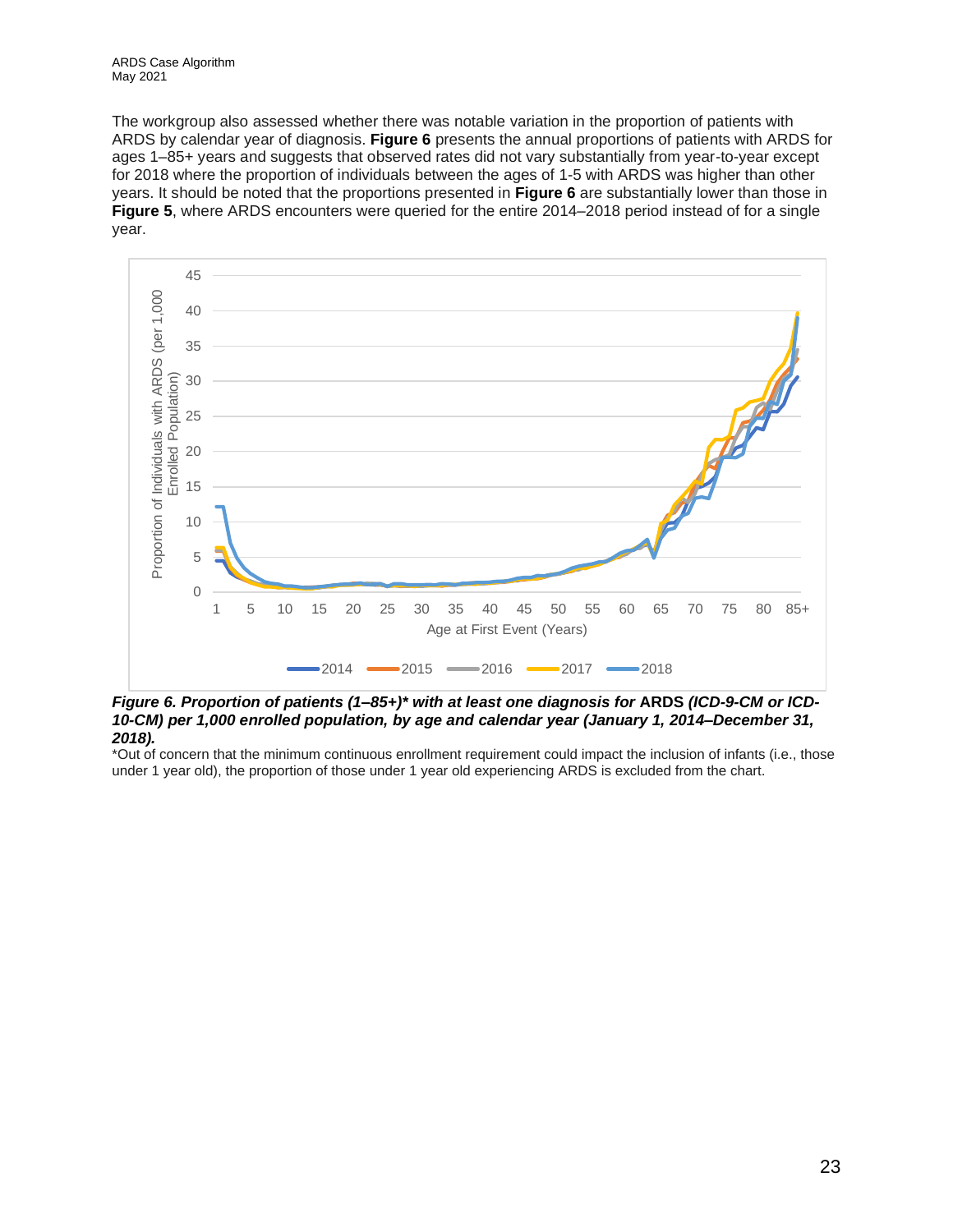Analyses were also conducted to test whether a temporal association in the occurrence or reporting of ARDS according to the time of the year. To test this, enrollment and ARDS encounter data for January 1– June 30 and July 1–December 31 were queried for each year. As presented in **[Table 4](#page-23-1)** and **[Figure 7](#page-23-2)**, there did not appear to be a substantial difference in the proportion of patients experiencing ARDS during the first and second halves of the calendar year.

<span id="page-23-1"></span>*Table 4. Counts and proportions of patients experiencing ARDS<sup>b</sup> , defined by ICD-9-CM and ICD-10-CM codes, stratified by time of year (2014–2018).*

| <b>Description</b>                               | Year       |            |            |            |            |  |  |
|--------------------------------------------------|------------|------------|------------|------------|------------|--|--|
|                                                  | 2014       | 2015       | 2016       | 2017       | 2018       |  |  |
| Jan-June Patient Count                           | 63,700     | 54,975     | 54,061     | 44,122     | 42,985     |  |  |
| July-Dec Patient Count                           | 63,344     | 50,470     | 52,664     | 42,933     | 40,753     |  |  |
| Jan-June Enrollment                              | 31,110,014 | 24,094,695 | 23,531,649 | 21,406,675 | 21,225,754 |  |  |
| July-Dec Enrollment                              | 30,867,380 | 23,759,879 | 23,759,879 | 20,866,148 | 20,866,232 |  |  |
| January-June proportion<br>(per 1,000 enrolled)  | 2.1        | 2.3        | 2.3        | 2.1        | 2.0        |  |  |
| July-December proportion<br>(per 1,000 enrolled) | 2.1        | 2.1        | 2.2        | 2.1        | 2.0        |  |  |

b A patient can be counted in both time periods when queries are run separately, whereas they would be counted only once when the query spans the full year. Therefore, the sum of the proportions presented here will exceed those presented for full calendar years.



#### <span id="page-23-2"></span>**Figure 7. Proportion of patients with at least one diagnosis for ARDS (ICD-9-CM or ICD-10-CM), stratified by time of year (2014–2018).**

#### <span id="page-23-0"></span>**H Discussion and Conclusion**

The objective of this structured review was to assess and understand the validity of electronic coding algorithms for identifying ARDS from administrative claims and EHRs using billing codes. It is unclear how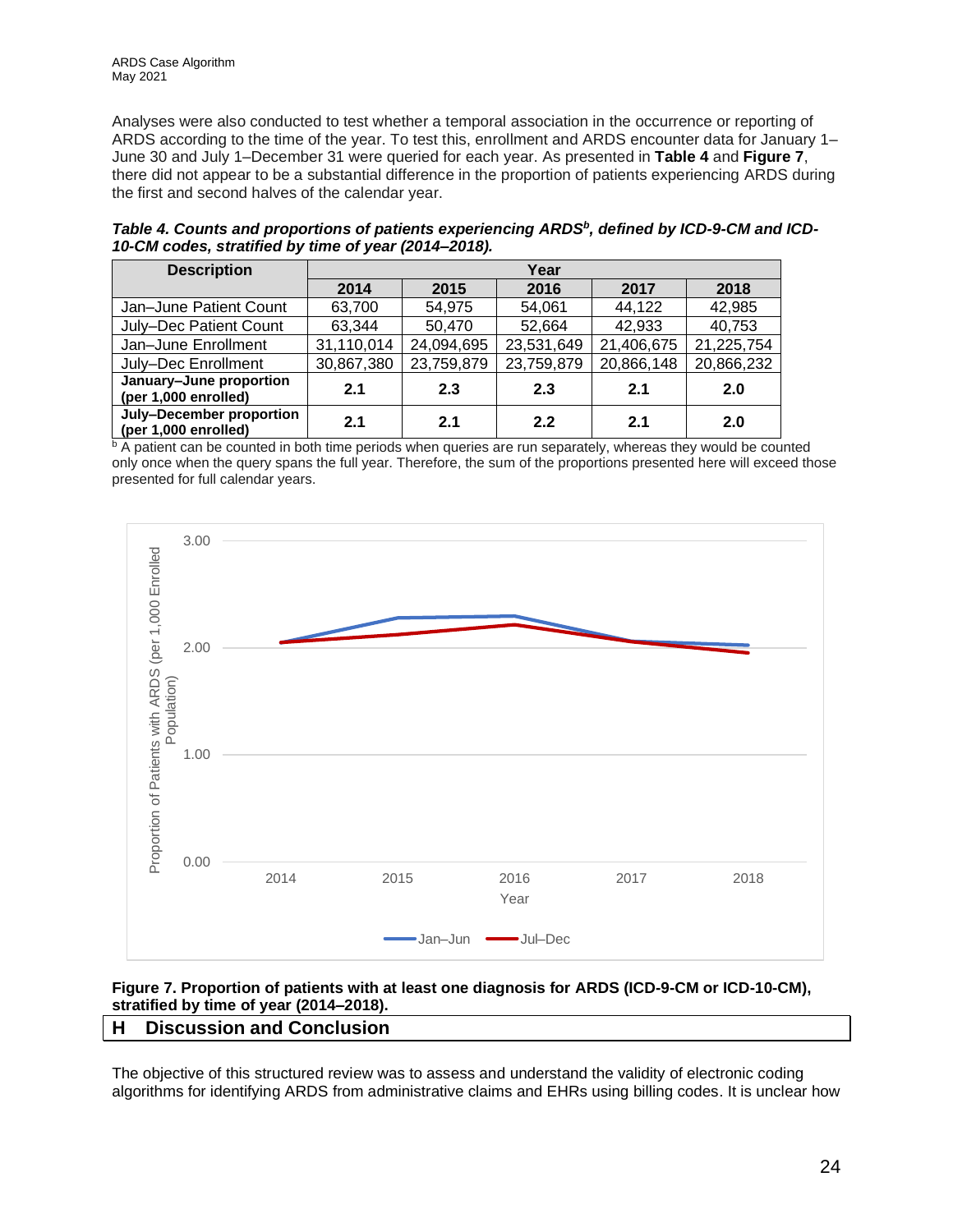diagnostic code-based algorithms would perform differently in EHR compared to claims databases, beyond the differences that already occur within different databases of either EHR or claims.

A structured literature review found no validation studies for claims-based algorithm or applications of ICD-10-CM coding algorithm. However, three validation studies for algorithms using EHRs billing codes (i.e., EHR-based) were identified.<sup>1-3</sup> Measures of the algorithm performance of ARDS varied across these three studies.<sup>1-3</sup> Using the data extracted from the literature of interest, four algorithms were developed within varying focus on sensitivity and specificity, followed by refinements through consultation with clinical SMEs.

The feasibility of one algorithm (i.e., Option 3 in **Section E**) was tested by conducting descriptive analyses in the MarketScan Treatment Pathways, a U.S. database covering commercially insured patients. Counts of patients with specific diagnosis codes associated with ARDS were queried and are presented in **Appendix B**. The resulting counts suggest that the majority of the aggregate counts are represented by codes related to respiratory failure: 518.81 (acute respiratory failure), J96.00 (acute respiratory failure, unspecified whether with hypoxia or hypercapnia), J96.01 (acute respiratory failure, with hypoxia), and J96.90 (respiratory failure, unspecified, unspecified whether with hypoxia or hypercapnia).

Additional analyses were performed to further characterize the epidemiology of the disease amongst the database population. The findings suggest that approximately 3.5–3.8 individuals per 1,000 individuals received a diagnosis code related to ARDS each year. A small decreasing trend in the proportion of individuals receiving an ARDS diagnosis code was observed between 2016 and 2018, despite the small absolute change. The lowest proportion (3.5 per 1,000 enrollees) was observed in 2018, though it is not clear if this is meaningfully different from the proportions observed in the other four years of study (3.6– 3.8 individuals per 1,000). This may have been partly due to a younger enrolled population in 2018 (average age 60 years compared to 62–63 years in the other four years of study). Also, it was reported that the incidence of ARDS decreased over time from 82.4 to 38.8 cases per 100,000 between 2001 and 2008 in Olmsted County, Minnesota; this was attributed to a reduction in hospital-acquired ARDS by implementing changes in hospital practice including improved treatment of sepsis and pneumonia, changing mechanical ventilation practices, and increased staffing.<sup>6</sup>

The average age at the time of first diagnosis was 58 years, with cases distributed fairly evenly between males and females until the age of about 65 years, after which more men than women are affected. There was also a higher proportion those 1–5 years of age receiving an ARDS diagnosis code, especially among boys. This became more obvious for those at age one year in 2018. However, we cannot rule out the possibility that data point in 2018 was an outlier, as there were more cases in 2018 (n=2,148) than in 2014–2017 (n=1,135–1,167).

We compared our findings to a recent study that used the U.S. NIS to generate descriptive statistics on patients with ARDS, which reported an incidence rate ranging from 1.8 to 2.2 cases per 1,000 between 2006 and 2014, with a mean age of 62.0 and 49.1 years for individuals with and without ARDS risk factors, respectively.<sup>4</sup> The higher proportion of individuals receiving an ARDS diagnosis code in the present study may be due to a more sensitive algorithm application and inclusion of codes reported as part of the diagnostic/testing process (i.e., cases that were eventually ruled out as not being ARDS). In this study, females represented 45.6% and 49.5% of those with and without ARDS risk factors, respectively.<sup>4</sup> The increase with age that we observed in the proportion of patients with ARDS is consistent with findings from previous studies conducted in the U.S. and Spain.<sup>8,15</sup> The proportion of patients diagnosed with ARDS did not substantially differ between January to June and July to December, consistent with findings from another study conducted in Australia that did not find seasonal variation in the incidence of ARDS.<sup>16</sup>

Strengths of this study are the development of ARDS algorithms with a presumed range of sensitivity and specificity using ICD-9-CM and ICD-10-CM coding standards, based on a structured review of coding definitions and active engagement with clinical SMEs. To assess the plausibility of the algorithm, it was applied in a large administrative claims database to characterize ARDS in the commercially insured U.S.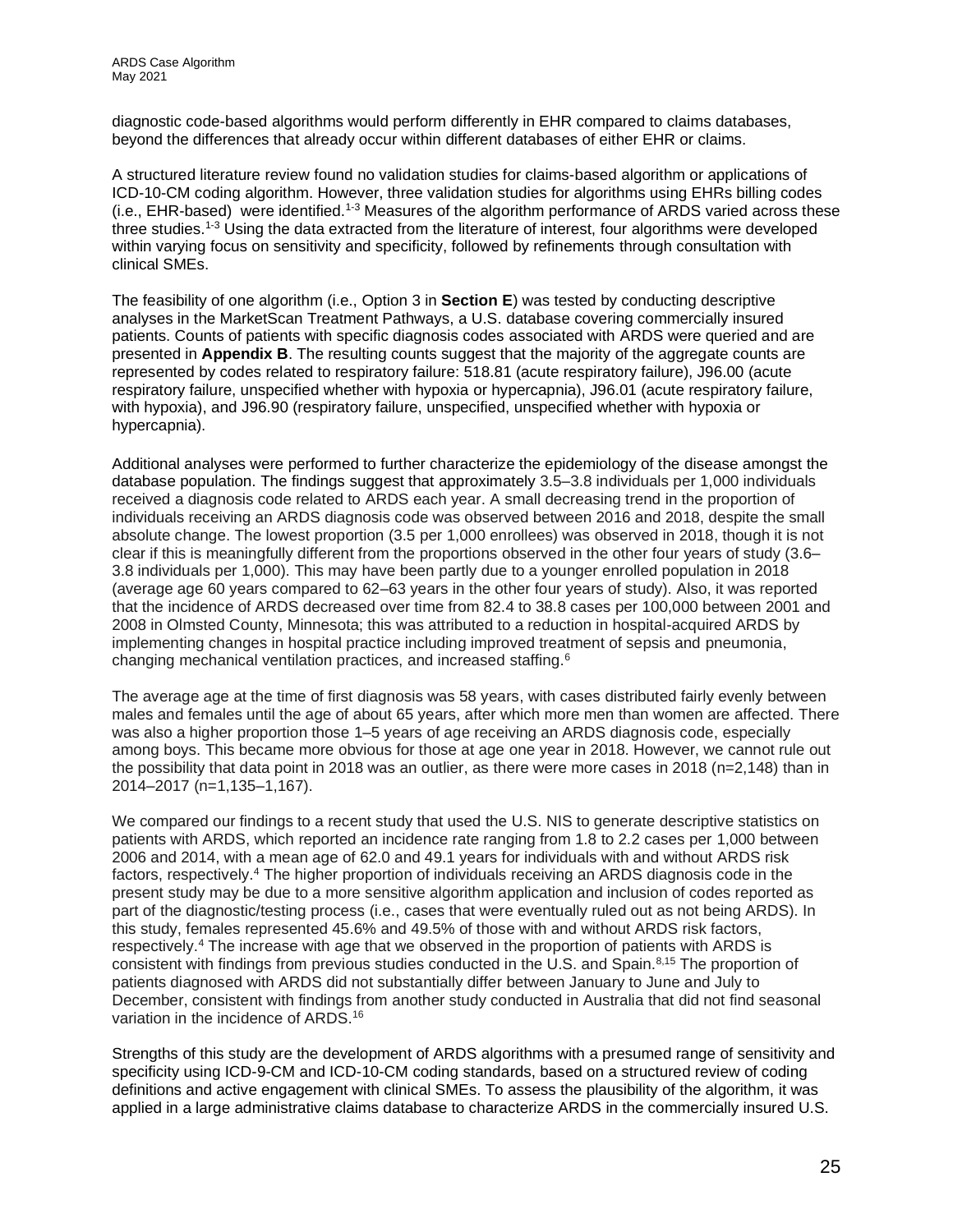population and generate descriptive statistics. Limitations of this review include the absence of validated ICD-10-CM or claims-based algorithms, as well as the variable performance of EHR-based ARDS algorithms used to inform the proposed algorithm — with PPV ranging from 4% to 100%.<sup>1-3</sup> As a result, the performance of the algorithm proposed herein is unknown without a validation study in claims data with access to medical records. Further, the analyses conducted in the MarketScan Research Databases should be viewed as exploratory and generalizable to the U.S. population that is commercially insured, and additional studies among populations with different insurance coverage would be required to validate the results and observations stemming from these queries.

## <span id="page-25-0"></span>**I Acknowledgements**

Development of the ARDS algorithm and review report benefitted from significant engagement with the FDA CBER team members and their partners. We thank them for their contributions and feedback. Additional feedback on the proposed algorithm and draft report was provided by IBM Watson Health, Acumen (Laurie Feinberg, Nirmal Choradia) and Epi Excellence LLC.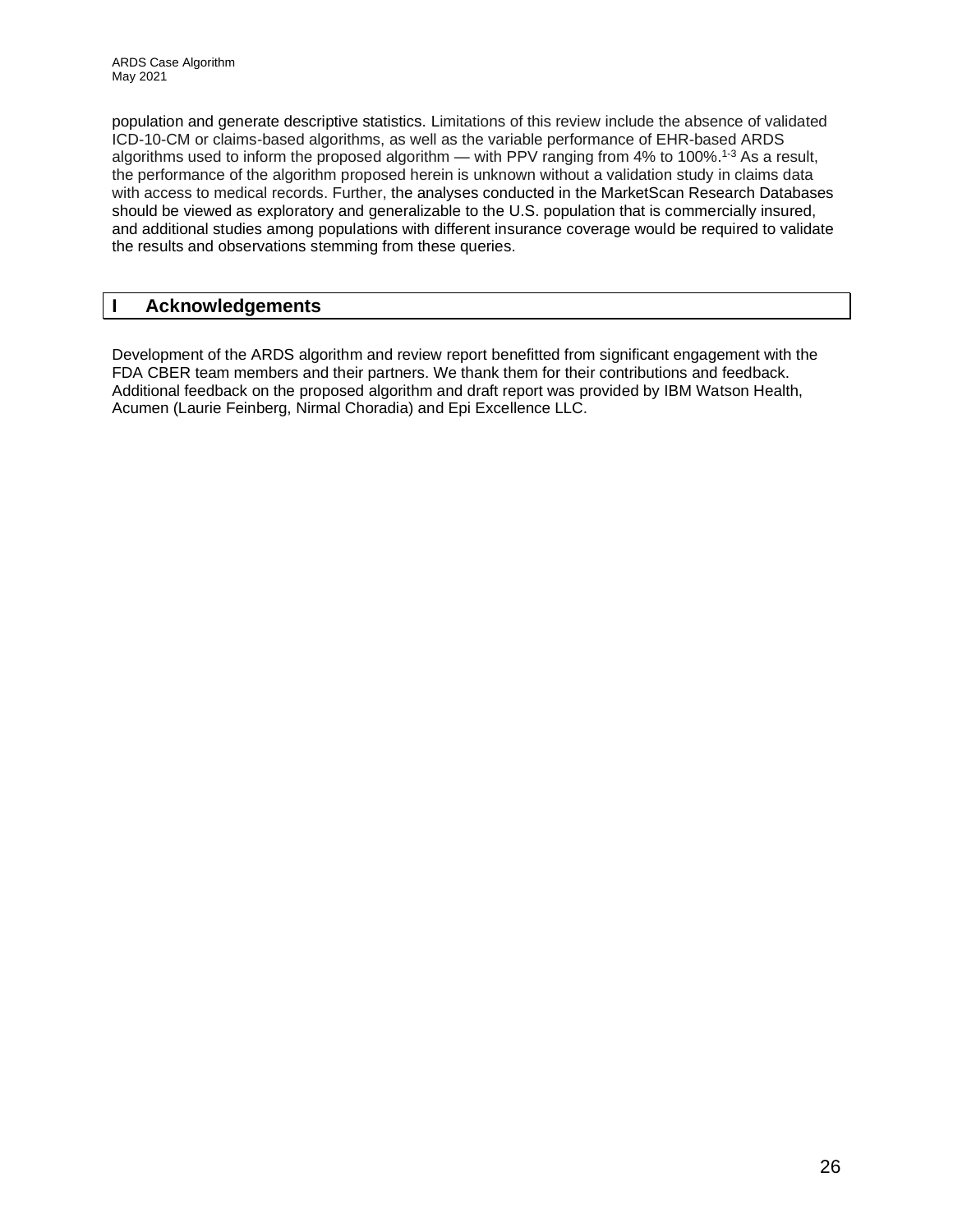#### <span id="page-26-0"></span>**J References**

- 1. Howard AE, Courtney-Shapiro C, Kelso LA, Goltz M, Morris PE. Comparison of 3 methods of detecting acute respiratory distress syndrome: clinical screening, chart review, and diagnostic coding. *Am J Crit Care.* 2004;13(1):59-64.
- 2. Thomsen GE, Morris AH. Incidence of the adult respiratory distress syndrome in the state of Utah. *Am J Respir Crit Care Med.* 1995;152(3):965-971.
- 3. Rincon F, Ghosh S, Dey S, et al. Impact of acute lung injury and acute respiratory distress syndrome after traumatic brain injury in the United States. *Neurosurgery.* 2012;71(4):795-803.
- 4. Eworuke E, Major JM, Gilbert McClain LI. National incidence rates for Acute Respiratory Distress Syndrome (ARDS) and ARDS cause-specific factors in the United States (2006-2014). *J Crit Care.* 2018;47:192-197.
- 5. Taylor MM. ARDS diagnosis and management: implications for the critical care nurse. *Dimens Crit Care Nurs.* 2005;24(5):197-207; quiz 208-199.
- 6. Li G, Malinchoc M, Cartin-Ceba R, et al. Eight-year trend of acute respiratory distress syndrome: a population-based study in Olmsted County, Minnesota. *Am J Respir Crit Care Med.*  2011;183(1):59-66.
- 7. Griffiths MJD, McAuley DF, Perkins GD, et al. Guidelines on the management of acute respiratory distress syndrome. *BMJ Open Respir Res.* 2019;6(1):e000420.
- 8. Rubenfeld GD, Caldwell E, Peabody E, et al. Incidence and outcomes of acute lung injury. *The New England journal of medicine.* 2005;353(16):1685-1693.
- 9. Martin GS, Bernard GR. Airway and lung in sepsis. *Intensive Care Med.* 2001;27 Suppl 1:S63-79.
- 10. Ranieri VM, Rubenfeld GD, Thompson BT, et al. Acute respiratory distress syndrome: the Berlin Definition. *Jama.* 2012;307(23):2526-2533.
- 11. Li X, Ma X. Acute respiratory failure in COVID-19: is it "typical" ARDS? *Crit Care.* 2020;24(1):198.
- 12. Reynolds HN, McCunn M, Borg U, Habashi N, Cottingham C, Bar-Lavi Y. Acute respiratory distress syndrome: estimated incidence and mortality rate in a 5 million-person population base. *Crit Care.* 1998;2(1):29-34.
- 13. Thomsen G, Morris A, Danino J, Ellsworth J, Wallace C. Accuracy of ICD-9 coding in the diagnosis of ARDS. *Am Rev Respir Dis.* 1992;145:A81.
- 14. Bernard GR, Artigas A, Brigham KL, et al. Report of the American-European consensus conference on ARDS: definitions, mechanisms, relevant outcomes and clinical trial coordination. The Consensus Committee. *Intensive Care Med.* 1994;20(3):225-232.
- 15. Manzano F, Yuste E, Colmenero M, et al. Incidence of acute respiratory distress syndrome and its relation to age. *J Crit Care.* 2005;20(3):274-280.
- 16. Bersten AD, Edibam C, Hunt T, Moran J. Incidence and mortality of acute lung injury and the acute respiratory distress syndrome in three Australian States. *Am J Respir Crit Care Med.*  2002;165(4):443-448.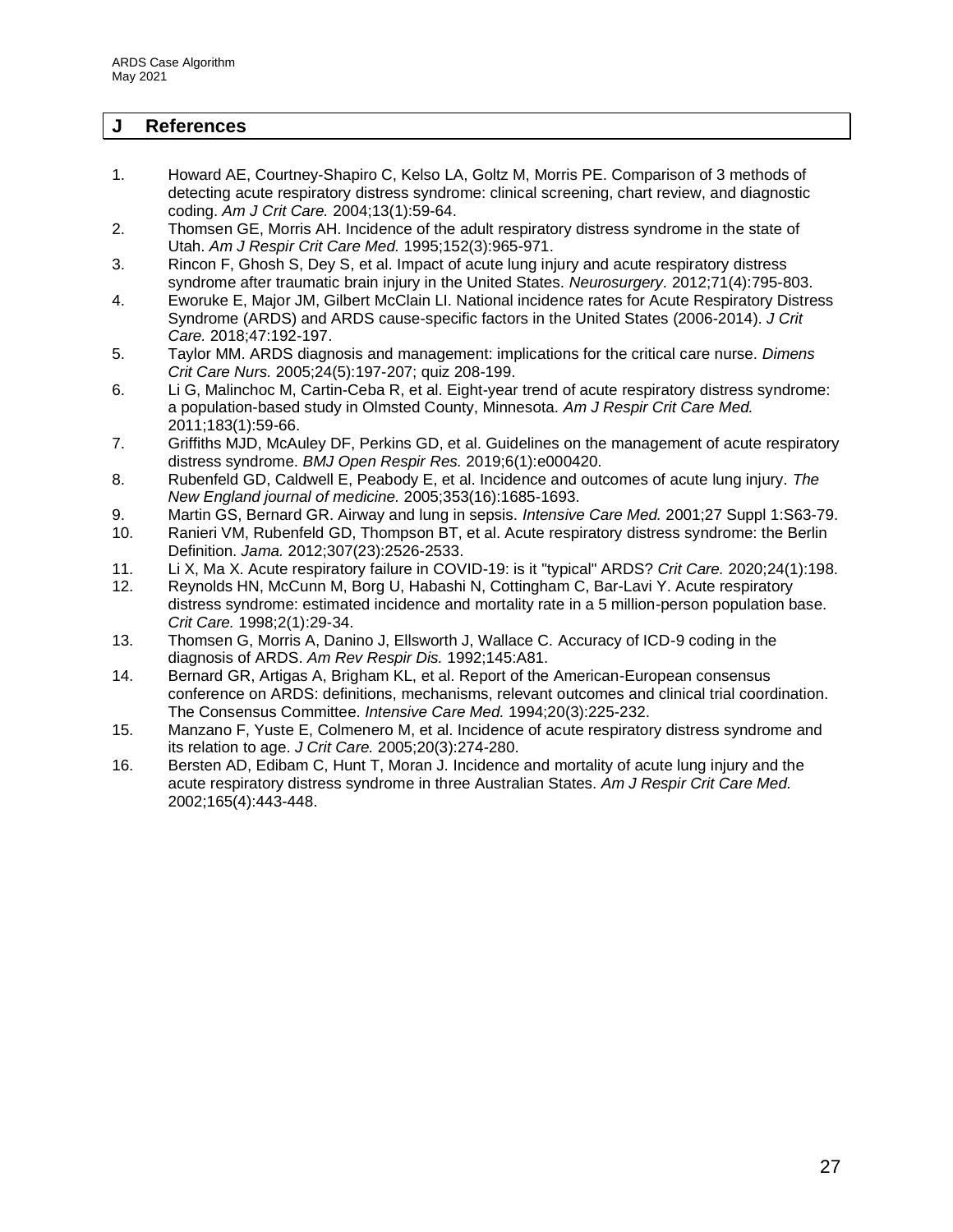## **Appendix A. Literature Review Summary**

**Table A1** below includes a summary of the data extraction table used to extract data from papers of interest.

#### *Table A1. Data Extraction Table*

<span id="page-27-0"></span>

| Author,<br>Year   | <b>Title</b>                                                                                                                                                                        | <b>Country</b> | <b>Summary</b>                                                                                                                                          | <b>Disease</b><br><b>Definition</b> | Algorithm/Criteria                                                                                                          | <b>Validity</b>                               | <b>Claims/EHR-</b><br>based<br>Algorithm <sup>vii</sup> |
|-------------------|-------------------------------------------------------------------------------------------------------------------------------------------------------------------------------------|----------------|---------------------------------------------------------------------------------------------------------------------------------------------------------|-------------------------------------|-----------------------------------------------------------------------------------------------------------------------------|-----------------------------------------------|---------------------------------------------------------|
| Eworuke,<br>2018  | National incidence<br>rates for Acute<br>Respiratory<br><b>Distress Syndrome</b><br>(ARDS) and ARDS<br>cause-specific<br>factors in the<br><b>United States</b><br>$(2006 - 2014).$ | U.S.           | Study used ICD-9-<br>CM codes to<br>determine the<br>incidence of ARDS<br>and risk factors in<br>the U.S. in all<br><b>ARDS</b> hospital<br>discharges. | Berlin definition                   | ICD-9-CM diagnosis<br>codes in primary or<br>secondary position:<br>518.5, 518.82, 518.81<br>AND procedure code:<br>96.70-2 | <b>NA</b>                                     | <b>EHR</b>                                              |
| Howard,<br>2004   | Comparison of 3<br>methods of<br>detecting acute<br>respiratory distress<br>syndrome: clinical<br>screening, chart<br>review, and<br>diagnostic coding.                             | U.S.           | Calculated<br>sensitivity and<br>specificity for ICD-9<br>ARDS codes in<br>medical ICU<br>patients.                                                     | <b>AECC</b> definition              | ICD-9-CM discharge<br>codes: 518.82, 518.85                                                                                 | Sensitivity:<br>6.2%<br>Specificity:<br>99.6% | <b>EHR</b>                                              |
| Reynolds,<br>1998 | Acute respiratory<br>distress syndrome:<br>estimated<br>incidence and<br>mortality rate in a<br>5-million-person<br>population base.                                                | U.S.           | The study used<br>ICD-9 codes to<br>investigate the<br>incidence and<br>mortality rate for<br>ARDS in patients<br>over the age of 12.                   | <b>NA</b>                           | ICD-9-CM codes: 518.5,<br>518.82 AND procedure<br>code: 96.70, 96.71,<br>96.72                                              | <b>NA</b>                                     | <b>EHR</b>                                              |

vii Each publication reported on a either a claims-based (i.e., ARDS codes derived from insurance claims) or EHR-based (i.e., ARDS codes derived from administrative medical records) algorithm.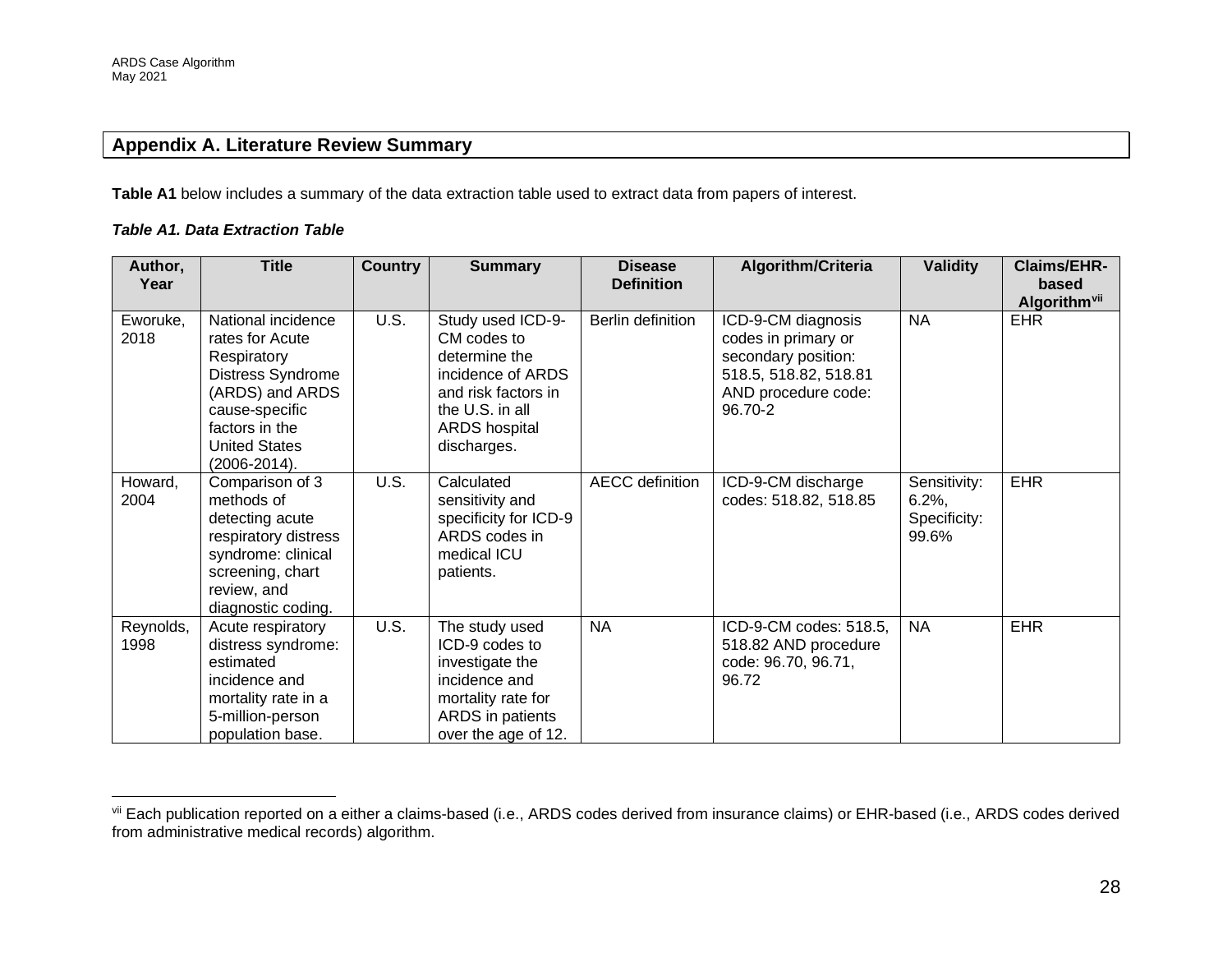| Author,<br>Year  | <b>Title</b>                                                                                                                   | <b>Country</b> | <b>Summary</b>                                                                                                                                                                     | <b>Disease</b><br><b>Definition</b>                                                                                                                                                                                                                                                                                                                                       | Algorithm/Criteria                                              | <b>Validity</b>                                                                                                    | <b>Claims/EHR-</b><br>based |
|------------------|--------------------------------------------------------------------------------------------------------------------------------|----------------|------------------------------------------------------------------------------------------------------------------------------------------------------------------------------------|---------------------------------------------------------------------------------------------------------------------------------------------------------------------------------------------------------------------------------------------------------------------------------------------------------------------------------------------------------------------------|-----------------------------------------------------------------|--------------------------------------------------------------------------------------------------------------------|-----------------------------|
|                  |                                                                                                                                |                |                                                                                                                                                                                    |                                                                                                                                                                                                                                                                                                                                                                           |                                                                 |                                                                                                                    | Algorithm <sup>vii</sup>    |
| Rincon,<br>2012  | Impact of acute<br>lung injury and<br>acute respiratory<br>distress syndrome<br>after traumatic<br>brain injury in the<br>U.S. | U.S.           | Calculated PPV,<br>specificity, and<br>sensitivity for ICD-<br>9-CM ARDS codes<br>in patients<br>admitted into a<br>hospital with<br>ARDS/ALI using<br>different AECC<br>criteria. | <b>AECC</b> definition                                                                                                                                                                                                                                                                                                                                                    | ICD 9-CM codes: 518.5,<br>518.82,<br>96.70, 96.71, 96.72        | Depending<br>on AECC<br>criteria<br>used:<br>PPV: 90-<br>100%<br>Sensitivity:<br>53-71%<br>Specificity:<br>73-100% | <b>EHR</b>                  |
| Thomsen,<br>1995 | Incidence of the<br>adult respiratory<br>distress syndrome<br>in the state of Utah.                                            | U.S.           | Calculated PPV,<br>NPV, specificity<br>and sensitivity for<br>ICD-9 codes for<br>patients aged 12<br>and over in the<br>ICU.                                                       | Following<br>criteria had to<br>be met:<br>1) Pao2/PAo2 ≦<br>0.2<br>2) Chest<br>radiograph<br>showing<br>bilateral lung<br>infiltrates<br>3) No evidence<br>of heart failure<br>or fluid overload<br>or if available,<br>pulmonary<br>wedge pressure<br>$\leq$ 15 mm Hg)<br>4) Total static<br>thoracic<br>compliance 50<br>ml/cm H20 or<br>over<br>5) Age 12 and<br>over | ICD-9-CM discharge<br>diagnosis codes: 518.5,<br>518.81, 518.82 | <b>PPV: 7%</b><br>NPV:<br>>99.9%<br>Sensitivity:<br>85%<br>Specificity:<br>98%                                     | <b>EHR</b>                  |

Abbreviations: AECC, American-European Consensus Conference; EHR, electronic health record; ICD-9-CM, International Classification of Diseases, Ninth Revision, Clinical Modification; NA, not applicable; U.S., United States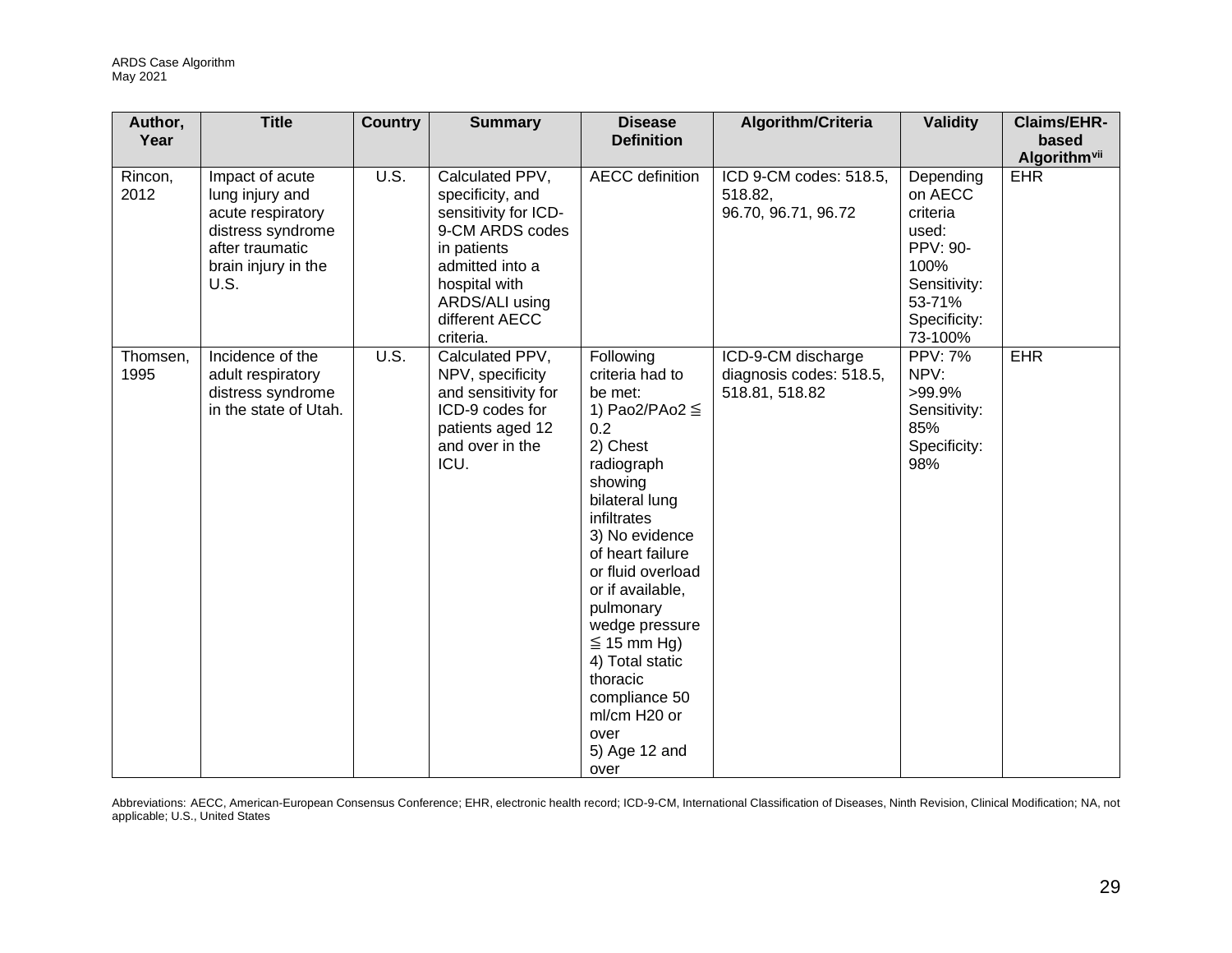## <span id="page-29-0"></span>**Appendix B. Counts of Patients with Specific Codes Proposed for the Algorithm**

As an initial test of the proposed algorithm, the workgroup ran code-specific queries for ARDS inclusion categories 1 and 1.5 (i.e., Algorithm Option 3) in a large U.S. administrative claims dataset. Researchers used the MarketScan Research Databases (Commercial, Medicare Supplemental), accessed via the Treatment Pathways online analytic platform, querying the past five full years of available data. Results are presented in **Table B1**. Because the transition between International Classification of Diseases, Ninth and Tenth Revisions, Clinical Modification (ICD-9-CM to ICD-10-CM) occurred on October 1, 2015, ICD-9-CM codes were queried for January 1, 2014–September 30, 2015, and ICD-10-CM codes were queried for October 1, 2015–December 31, 2018.

Subtotal rows and total columns may be smaller than the sum of individual cells, because patients with multiple codes in a single year and with more than one of the same diagnosis codes in different years will only be counted once in these rows and columns. As a result, the sum of all "% of Total" cells in a single column may exceed 100%. However, the "Total" column could also be larger than the sum of individual years, as a result of situations where an individual is only enrolled for part of the year that they experience an ARDS event but is then continuously enrolled for a separate year. For example, an individual could be continuously enrolled for a few days, weeks, or months in 2016 and experience an ARDS event, then be continuously enrolled for all of 2017. This event would not be captured in the column for the 2016 (as the individual would be excluded from that cohort) but would be captured in the "Total" column.

Of the codes included in the ARDS algorithm, codes for acute respiratory failure (ICD-9-CM 518.81; ICD-10-CM J96.00, J96.01) and respiratory failure (ICD-10-CM J96.90) were the most frequently used during the study period. Of those receiving at least one ARDS diagnosis between 2014 and 2018 (n=452,732), 32.1% (n=145,118) had received an ICD-9-CM 518.81 code (acute respiratory failure). Meanwhile, 38.0% (n=172,007), 24.6% (n=111,587), and 17.9% (n=80,838) received ICD-10-CM code J96.01 (acute respiratory failure, with hypoxia), J96.00 (acute respiratory failure, unspecified whether with hypoxia or hypercapnia), and J96.90 (respiratory failure, unspecified, unspecified whether with hypoxia or hypercapnia), respectively.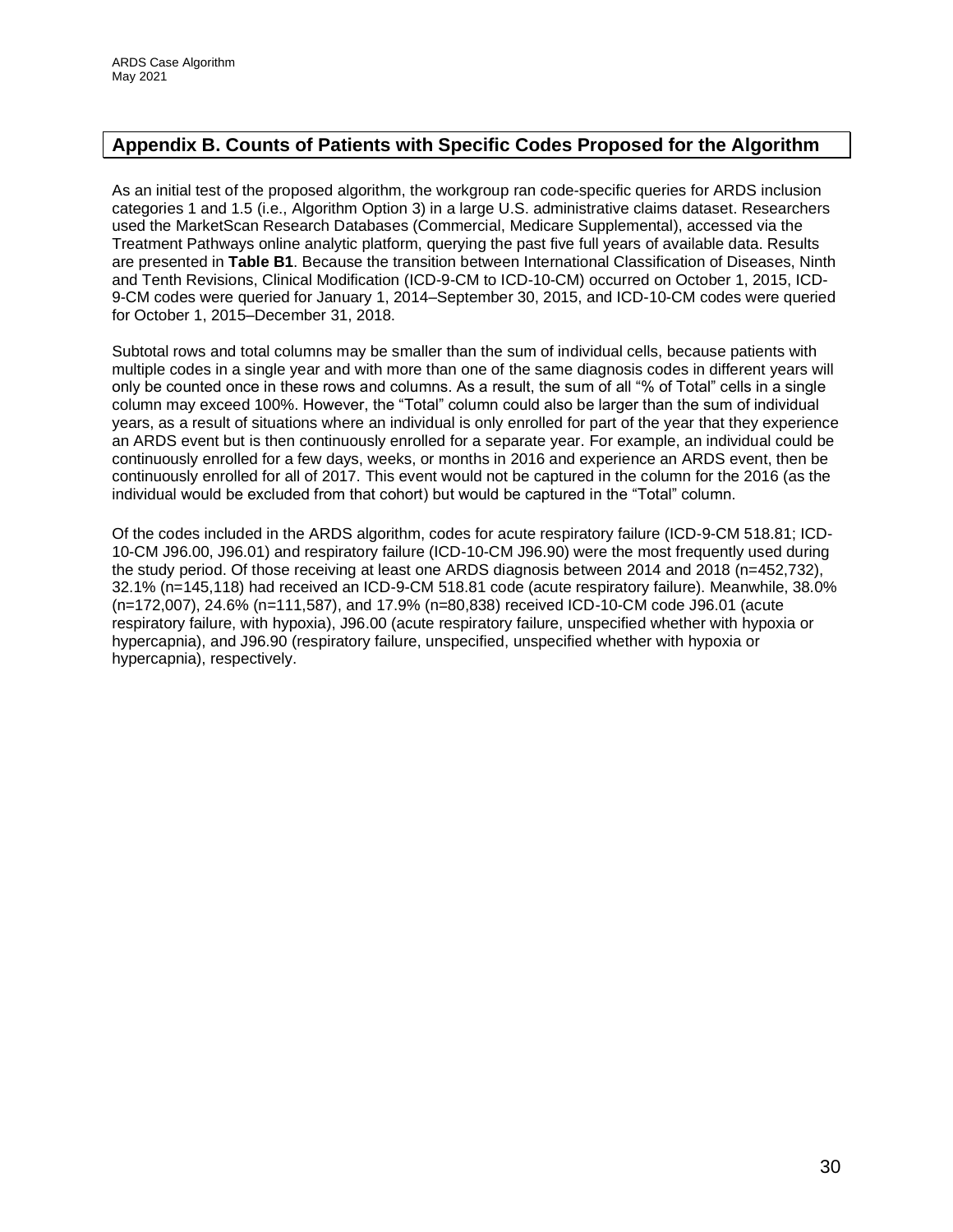#### *Table B1. Annual patient counts and proportions for ICD-9-CM and ICD-10-CM diagnosis codes proposed for inclusion in ARDS algorithm (January 1, 2014–December 31, 2018).*

|                             |                                                                                           | Year        |                          |                 |                         |                 |                         |                 |                         |                 |                         | Total                   |                 |
|-----------------------------|-------------------------------------------------------------------------------------------|-------------|--------------------------|-----------------|-------------------------|-----------------|-------------------------|-----------------|-------------------------|-----------------|-------------------------|-------------------------|-----------------|
| Code                        | <b>Code Description</b>                                                                   |             | 2014<br>(% of<br>Total)  | 2015<br>(Count) | 2015<br>(% of<br>Total) | 2016<br>(Count) | 2016<br>(% of<br>Total) | 2017<br>(Count) | 2017<br>(% of<br>Total) | 2018<br>(Count) | 2018<br>(% of<br>Total) | <b>Total</b><br>(Count) | (% of<br>Total) |
| ICD-9-CM                    |                                                                                           |             |                          |                 |                         |                 |                         |                 |                         |                 |                         |                         |                 |
| 518.51                      | Acute respiratory failure following trauma and surgery                                    |             | 10.2%                    | 5,522           | 6.5%                    |                 |                         |                 |                         |                 |                         | 18,003                  | 4.0%            |
| 518.52                      | Other pulmonary insufficiency, not elsewhere classified,<br>following trauma and surgery  | 6,604       | 6.5%                     | 3,596           | 4.2%                    |                 |                         |                 |                         |                 |                         | 11,395                  | 2.5%            |
| 518.53                      | Acute and chronic respiratory failure following trauma and<br>surgery                     | 729<br>0.7% |                          | 351             | 0.4%                    |                 |                         |                 |                         |                 |                         | 1,216                   | 0.3%            |
| 518.7                       | Transfusion related acute lung injury (TRALI)                                             | 65          | 0.1%                     | 33              | 0.0%                    |                 |                         |                 |                         |                 |                         | 115                     | 0.0%            |
| 518.81                      | <b>Acute respiratory failure</b>                                                          | 79,309      | 77.5%                    | 48,626          | 57.2%                   |                 |                         |                 |                         |                 |                         | 145,118                 | 32.1%           |
| 518.82                      | Other pulmonary insufficiency, not elsewhere classified                                   | 25,419      | 24.8%                    | 14,463          | 17.0%                   |                 |                         |                 |                         |                 |                         | 44,697                  | 9.9%            |
| 518.84                      | Acute and chronic respiratory failure                                                     | 17,317      | 16.9%<br>11,111<br>13.1% |                 |                         |                 |                         | 31,756          | 7.0%                    |                 |                         |                         |                 |
| ICD-9-CM<br><b>Subtotal</b> |                                                                                           | 102,292     | 100.0%                   | 62,139          | 73.1%                   |                 |                         |                 |                         |                 |                         | 183,431                 | 40.5%           |
| <b>ICD-10-CM</b>            |                                                                                           |             |                          |                 |                         |                 |                         |                 |                         |                 |                         |                         |                 |
| J80                         | Acute respiratory distress syndrome                                                       |             |                          | 5,130           | 6.0%                    | 15,096          | 18.3%                   | 8,922           | 12.7%                   | 5,105           | 7.6%                    | 43,019                  | 9.5%            |
| J95.1                       | Acute pulmonary insufficiency following thoracic surgery                                  |             |                          | 285             | 0.3%                    | 1,149           | 1.4%                    | 1,024           | 1.5%                    | 866             | 1.3%                    | 3,693                   | 0.8%            |
| J95.2                       | Acute pulmonary insufficiency following nonthoracic surgery                               |             |                          | 244             | 0.3%                    | 1,054           | 1.3%                    | 942             | 1.3%                    | 699             | 1.0%                    | 3,356                   | 0.7%            |
| J95.821                     | Acute postprocedural respiratory failure                                                  |             |                          | 1,798           | 2.1%                    | 5,379           | 6.5%                    | 3,897           | 5.6%                    | 3,157           | 4.7%                    | 17,106                  | 3.8%            |
| J95.822                     | Acute and chronic postprocedural respiratory failure                                      |             |                          | 232             | 0.3%                    | 638             | 0.8%                    | 261             | 0.4%                    | 147             | 0.2%                    | 1,599                   | 0.4%            |
| J95.84                      | Transfusion-related acute lung injury (TRALI)                                             |             |                          | 23              | 0.0%                    | 44              | 0.1%                    | 31              | 0.0%                    | 34              | 0.1%                    | 179                     | 0.0%            |
| J96.00                      | Acute respiratory failure, unspecified whether with hypoxia or<br>hypercapnia             |             |                          | 12,332          | 14.5%                   | 30,600          | 37.0%                   | 23,495          | 33.5%                   | 18,764          | 27.8%                   | 111,587                 | 24.6%           |
| J96.01                      | Acute respiratory failure, with hypoxia                                                   |             |                          | 13,230          | 15.6%                   | 44,290          | 53.6%                   | 41,943          | 59.8%                   | 38,315          | 56.8%                   | 172,007                 | 38.0%           |
| J96.02                      | Acute respiratory failure, with hypercapnia                                               |             |                          | 2.405           | 2.8%                    | 7.744           | 9.4%                    | 7,420           | 10.6%                   | 6.068           | 9.0%                    | 31,643                  | 7.0%            |
| J96.20                      | Acute and chronic respiratory failure, unspecified whether with<br>hypoxia or hypercapnia |             |                          | 3,418           | 4.0%                    | 7,508           | 9.1%                    | 5,560           | 7.9%                    | 3,811           | 5.6%                    | 24,864                  | 5.5%            |
| J96.21                      | Acute and chronic respiratory failure, with hypoxia                                       |             |                          | 4,244           | 5.0%                    | 12,375          | 15.0%                   | 11,179          | 15.9%                   | 8,712           | 12.9%                   | 44,646                  | 9.9%            |
| J96.22                      | Acute and chronic respiratory failure, with hypercapnia                                   |             |                          | 1,577           | 1.9%                    | 4,375           | 5.3%                    | 3,872           | 5.5%                    | 3,214           | 4.8%                    | 16,281                  | 3.6%            |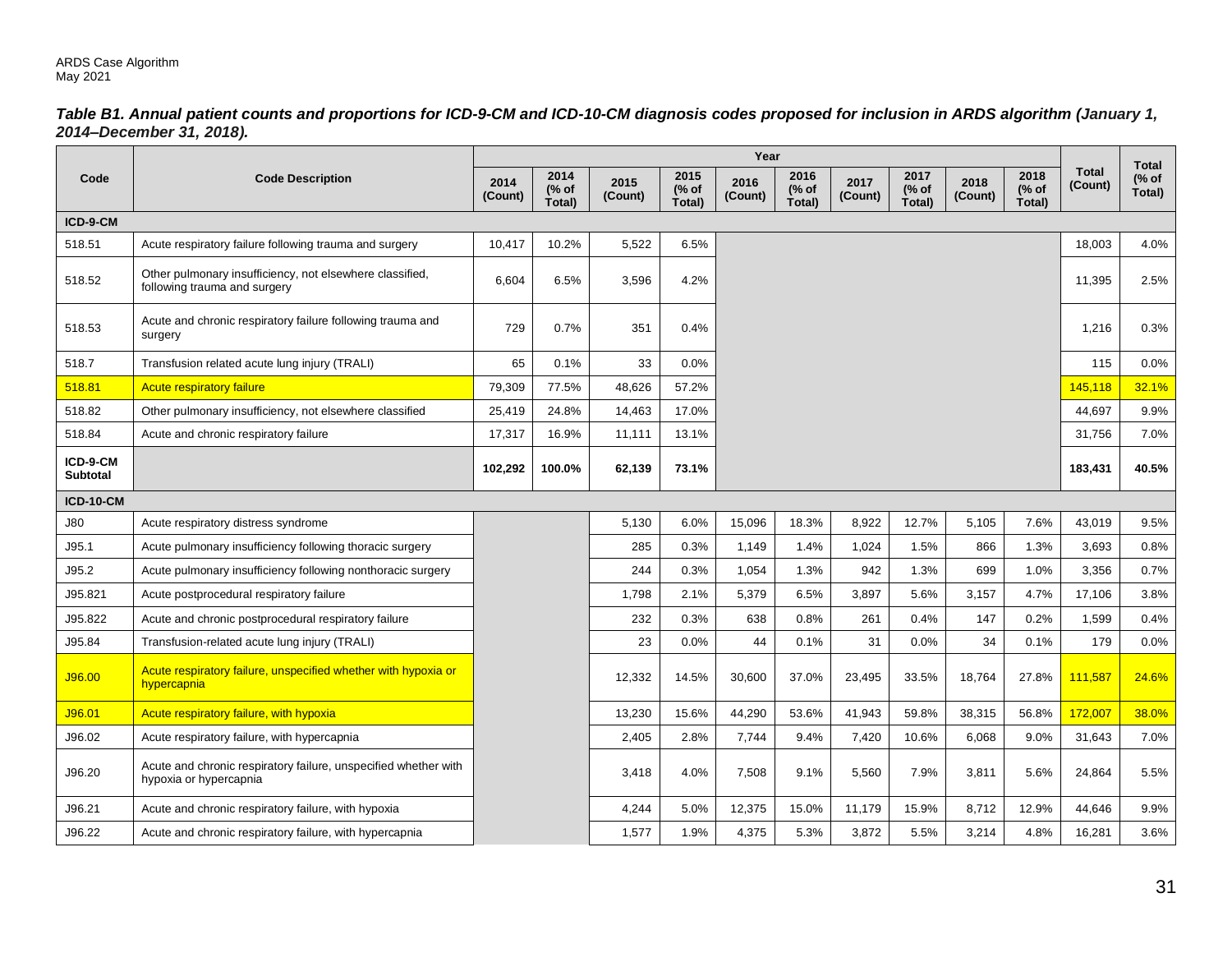|                                     |                                                                                      |         |                         |                 |                         | Year            |                         |                 |                         | <b>Total</b>    |                         |                  |                 |
|-------------------------------------|--------------------------------------------------------------------------------------|---------|-------------------------|-----------------|-------------------------|-----------------|-------------------------|-----------------|-------------------------|-----------------|-------------------------|------------------|-----------------|
| Code                                | <b>Code Description</b>                                                              |         | 2014<br>(% of<br>Total) | 2015<br>(Count) | 2015<br>(% of<br>Total) | 2016<br>(Count) | 2016<br>(% of<br>Total) | 2017<br>(Count) | 2017<br>(% of<br>Total) | 2018<br>(Count) | 2018<br>(% of<br>Total) | Total<br>(Count) | (% of<br>Total) |
| J96.90                              | Respiratory failure, unspecified, unspecified whether with<br>hypoxia or hypercapnia |         |                         | 8,423           | 9.9%                    | 21,555          | 26.1%                   | 16,532          | 23.6%                   | 13,094          | 19.4%                   | 80,838           | 17.9%           |
| J96.91                              | Respiratory failure, unspecified, with hypoxia                                       |         |                         | 2,385           | 2.8%                    | 6,970           | 8.4%                    | 5,631           | 8.0%                    | 4.473           | 6.6%                    | 25,322           | 5.6%            |
| J96.92                              | Respiratory failure, unspecified, with hypercapnia                                   |         |                         | 621             | 0.7%                    | 1,553           | 1.9%                    | 1,274           | .8%                     | 996             | 1.5%                    | 5,874            | 1.3%            |
| R06.03                              | Acute respiratory distress                                                           |         | $\Omega$                | 0.0%            | $\Omega$                | 0.0%            | 3,223                   | 4.6%            | 15,549                  | 23.0%           | 21,835                  | 4.8%             |                 |
| <b>ICD-10-CM</b><br><b>Subtotal</b> |                                                                                      |         |                         | 29,489          | 34.7%                   | 82,705          | 100.0%                  | 70.159          | 100.0%                  | 67,471          | 100.0%                  | 295,753          | 65.3%           |
| <b>Total</b>                        |                                                                                      | 102,292 | 100.0%                  | 84,968          | 100.0%                  | 82,705          | 100.0%                  | 70,159          | 100.0%                  | 67,471          | 100.0%                  | 452,732          | 100.0%          |

Abbreviations: ICD-9-CM, International Classification of Diseases, Ninth Revision, Clinical Modification; ICD-10-CM, International Classification of Diseases, Tenth Revision, Clinical Modification.

Note: Codes highlighted in **yellow** represent those that accounted for at least 10% of the overall count among the 2014-2018 cohort.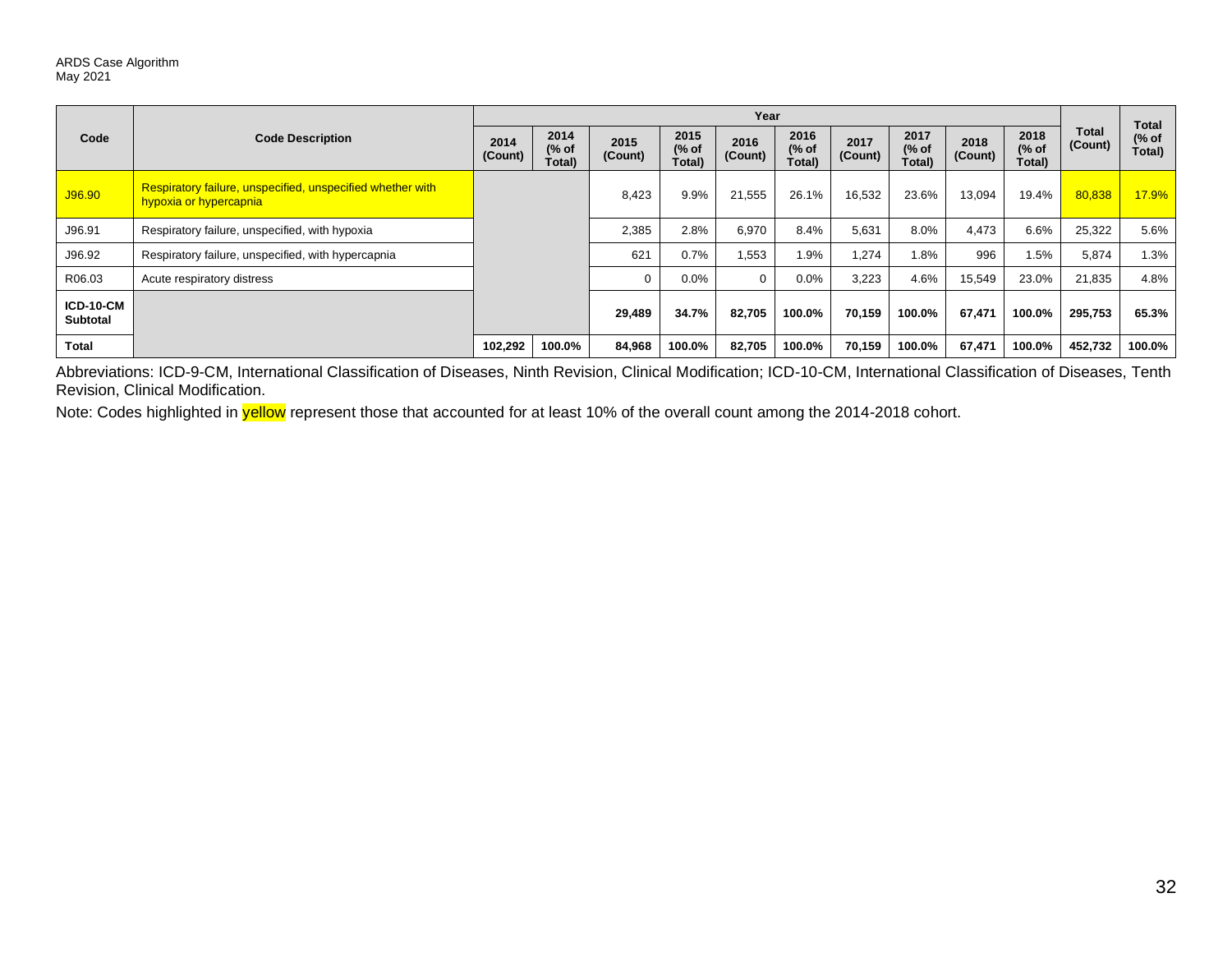## <span id="page-32-0"></span>**Appendix C. Codes Excluded from the Proposed Algorithm**

The diagnosis codes listed in **Table C1** were considered based on literature review and consultation with clinical SMEs (JB, TB, JC, DT), but excluded from the algorithm. They were not used to identify patients with a relevant ARDS diagnosis.

| Table C1. Excluded codes potentially relevant to ARDS identified from the literature or GEMs |  |
|----------------------------------------------------------------------------------------------|--|
| mappings.                                                                                    |  |

| Code    | <b>Description</b>                                                            | Code            | Code             |
|---------|-------------------------------------------------------------------------------|-----------------|------------------|
|         |                                                                               | Category        | <b>Type</b>      |
| 518.0   | Pulmonary collapse                                                            | DX              | 9                |
| 518.1   | Interstitial emphysema                                                        | DX              | $\boldsymbol{9}$ |
| 518.2   | Compensatory emphysema                                                        | <b>DX</b>       | $\overline{9}$   |
| 518.3   | Pulmonary eosinophilia                                                        | <b>DX</b>       | $\overline{9}$   |
| 518.4   | Acute edema of lung, unspecified                                              | <b>DX</b>       | $\boldsymbol{9}$ |
| 518.6   | Allergic bronchopulmonary aspergillosis                                       | <b>DX</b>       | $\overline{9}$   |
| 518.83  | Chronic respiratory failure                                                   | DX              | $\overline{9}$   |
| 518.89  | Other diseases of lung, not elsewhere classified                              | DX              | $\overline{9}$   |
| B44.81  | Allergic bronchopulmonary aspergillosis                                       | <b>DX</b>       | 10               |
| J81.0   | Acute pulmonary edema                                                         | DX              | 10               |
| J81.1   | Chronic pulmonary edema                                                       | <b>DX</b>       | 10               |
| J82     | Pulmonary eosinophilia, not elsewhere classified                              | <b>DX</b>       | 10               |
| J95.00  | Unspecified tracheostomy complication                                         | DX              | 10               |
| J95.01  | Hemorrhage from tracheostomy stoma                                            | DX              | 10               |
| J95.02  | Infection of tracheostomy stoma                                               | <b>DX</b>       | 10               |
| J95.03  | Malfunction of tracheostomy stoma                                             | $\overline{DX}$ | 10               |
| J95.04  | Tracheo-esophageal fistula following tracheostomy                             | DX              | 10               |
| J95.09  | Other tracheostomy complication                                               | <b>DX</b>       | 10               |
| J95.3   | Chronic pulmonary insufficiency following surgery                             | DX              | 10               |
| J95.4   | Chemical pneumonitis due to anesthesia                                        | DX              | 10               |
| J95.5   | Postprocedural subglottic stenosis                                            | DX              | 10               |
| J95.61  | Intraoperative hemorrhage and hematoma of a respiratory system organ or       |                 |                  |
|         | structure complicating a respiratory system procedure                         | DX.             | 10               |
|         | Intraoperative hemorrhage and hematoma of a respiratory system organ or       |                 |                  |
| J95.62  | structure complicating other procedure                                        | DX.             | 10               |
|         | Accidental puncture and laceration of a respiratory system organ or structure |                 |                  |
| J95.71  | during a respiratory system procedure                                         | DX              | 10               |
|         | Accidental puncture and laceration of a respiratory system organ or structure |                 |                  |
| J95.72  | during other procedure                                                        | <b>DX</b>       | 10               |
| J95.811 | Postprocedural pneumothorax                                                   | DX              | 10               |
| J95.812 | Postprocedural air leak                                                       | DX              | 10               |
|         | Postprocedural hemorrhage of a respiratory system organ or structure          |                 |                  |
| J95.830 | following a respiratory system procedure                                      | DX.             | 10               |
|         | Postprocedural hemorrhage of a respiratory system organ or structure          |                 |                  |
| J95.831 | following other procedure                                                     | DX.             | 10               |
| J95.850 | Mechanical complication of respirator                                         | DX              | 10               |
| J95.851 | Ventilator associated pneumonia                                               | <b>DX</b>       | 10               |
| J95.859 | Other complication of respirator [ventilator]                                 | DX              | 10               |
|         | Postprocedural hematoma of a respiratory system organ or structure            |                 |                  |
| J95.860 | following a respiratory system procedure                                      | <b>DX</b>       | 10               |
|         | Postprocedural hematoma of a respiratory system organ or structure            |                 |                  |
| J95.861 | following other procedure                                                     | <b>DX</b>       | 10               |
|         | Postprocedural seroma of a respiratory system organ or structure following a  |                 |                  |
| J95.862 | respiratory system procedure                                                  | <b>DX</b>       | 10               |
|         | Postprocedural seroma of a respiratory system organ or structure following    |                 |                  |
| J95.863 | other procedure                                                               | DX.             | 10               |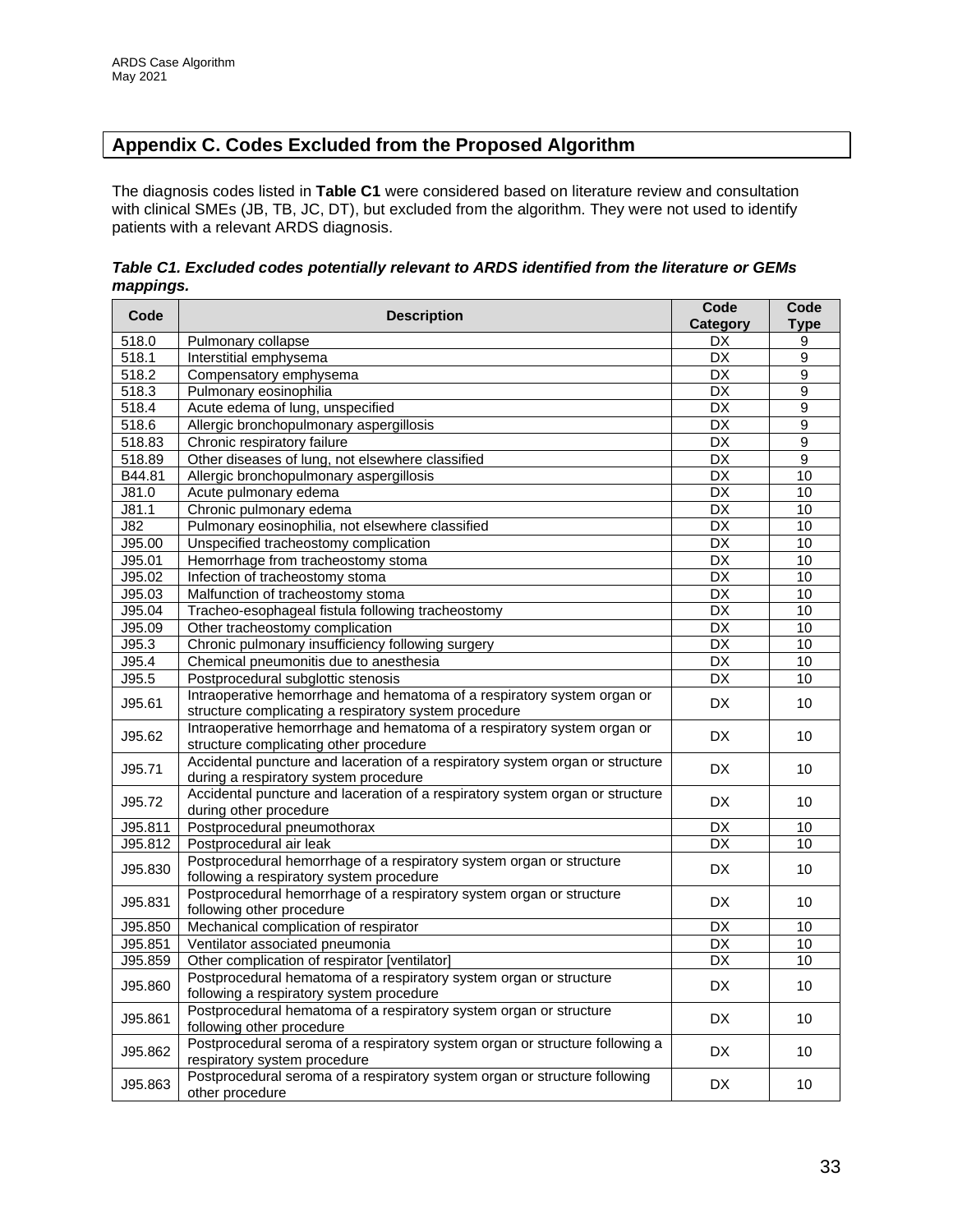| Code   | <b>Description</b>                                                                                  | Code<br><b>Category</b> | Code<br><b>Type</b> |
|--------|-----------------------------------------------------------------------------------------------------|-------------------------|---------------------|
| J95.88 | Other intraoperative complications of respiratory system, not elsewhere<br>classified               | <b>DX</b>               | 10                  |
| J95.89 | Other postprocedural complications and disorders of respiratory system, not<br>elsewhere classified | <b>DX</b>               | 10                  |
| J96.10 | Chronic respiratory failure, unspecified whether with hypoxia or hypercapnia                        | <b>DX</b>               | 10                  |
| J96.11 | Chronic respiratory failure, with hypoxia                                                           | DX                      | 10                  |
| J96.12 | Chronic respiratory failure, with hypercapnia                                                       | DX                      | 10                  |
| J98.01 | Acute bronchospasm                                                                                  | DX.                     | 10                  |
| J98.09 | Other diseases of bronchus, not elsewhere classified                                                | DX                      | 10                  |
| J98.11 | Atelectasis                                                                                         | DX                      | 10                  |
| J98.19 | Other pulmonary collapse                                                                            | DX                      | 10                  |
| J98.2  | Interstitial emphysema                                                                              | <b>DX</b>               | 10                  |
| J98.3  | Compensatory emphysema                                                                              | <b>DX</b>               | 10                  |
| J98.4  | Other disorders of lung                                                                             | DX                      | 10                  |
| J98.51 | Mediastinitis                                                                                       | DX.                     | 10                  |
| J98.59 | Other diseases of mediastinum, not elsewhere classified                                             | DX.                     | 10                  |
| J98.6  | Disorders of diaphragm                                                                              | <b>DX</b>               | 10                  |
| J98.8  | Other specified respiratory disorders                                                               | DX                      | 10                  |
| J98.9  | Respiratory disorder, unspecified                                                                   | <b>DX</b>               | 10                  |
| R06.00 | Dyspnea, unspecified                                                                                | DX                      | 10                  |
| R06.01 | Orthopnea                                                                                           | <b>DX</b>               | 10                  |
| R06.02 | Shortness of breath                                                                                 | DX                      | 10                  |
| R06.09 | Other forms of dyspnea                                                                              | DX                      | 10                  |
| R06.1  | Stridor                                                                                             | DX.                     | 10                  |
| R06.2  | Wheezing                                                                                            | DX                      | 10                  |
| R06.3  | Periodic breathing                                                                                  | DX.                     | 10                  |
| R06.4  | Hyperventilation                                                                                    | $\overline{DX}$         | 10                  |
| R06.5  | Mouth breathing                                                                                     | DX.                     | 10                  |
| R06.6  | Hiccough                                                                                            | DX                      | 10                  |
| R06.7  | Sneezing                                                                                            | $\overline{DX}$         | 10                  |
| R06.81 | Apnea, not elsewhere classified                                                                     | DX.                     | 10                  |
| R06.82 | Tachypnea, not elsewhere classified                                                                 | $\overline{DX}$         | 10                  |
| R06.83 | Snoring                                                                                             | DX.                     | 10                  |
| R06.89 | Other abnormalities of breathing                                                                    | $\overline{DX}$         | 10                  |
| R06.9  | Unspecified abnormalities of breathing                                                              | <b>DX</b>               | 10                  |

Abbreviation: DX, ICD-CM diagnosis.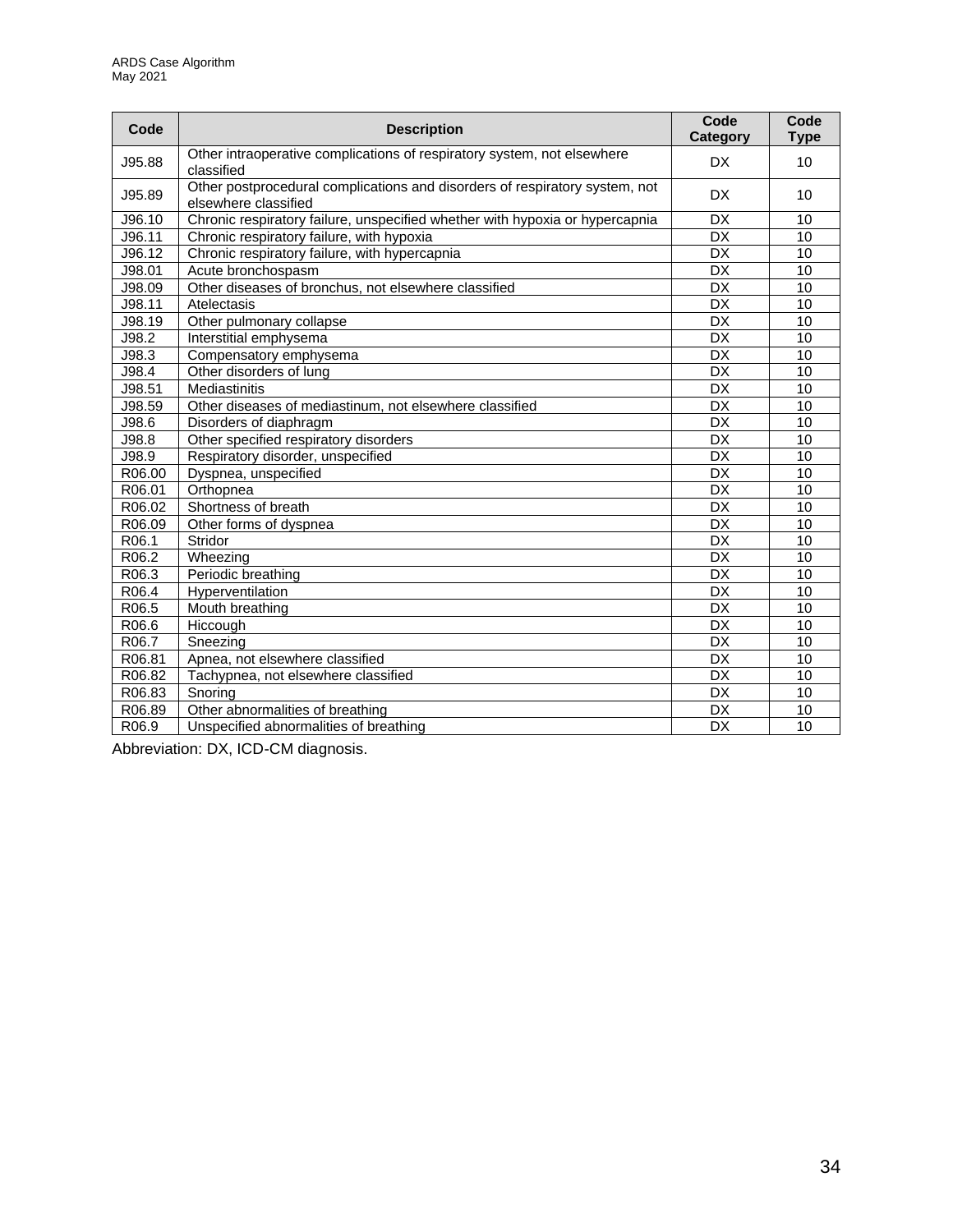Authors also ran code-specific queries in the MarketScan Research Databases (Commercial and Medicare Supplemental) during January 1, 2014–December 31, 2018, to assess the number of patients with diagnosis codes above that were ultimately excluded. This was done to understand how many patients will be excluded as a result of each code being omitted from the algorithm; however, it should be noted that patients with excluded codes may be included in the analysis if they *also* have a code that was included in the algorithm. Results are presented in **Table C2**.

The transition from ICD-9-CM to ICD-10-CM occurred October 1, 2015; no ICD-9-CM codes were queried after this date and no ICD-10-CM codes were queried prior to this date. The code standard-specific subtotal rows were calculated by querying all codes for a particular code standard together. The "Total (Count)" column was calculated by querying the individual code in a cohort of patients who were enrolled for at least one calendar year between 2014 and 2018.

Subtotal rows and Total columns may be smaller than the sum of individual cells because patients with multiple codes in a single year and with more than one of the same diagnosis codes in different years will only be counted once in these rows and columns. As a result, the sum of all "% of Total" cells in a single column may exceed 100%. However, the "Total" column could also be larger than the sum of individual years, as a result of situations where an individual is only enrolled for part of the year that they experience an ARDS event but is then continuously enrolled for a separate year. For example, an individual could be continuously enrolled for a few days, weeks, or months in 2016 and have a diagnosis code of interest (per **Table C1**), then be continuously enrolled for all of 2017. This event would not be captured in the column for the 2016 (as the individual would be excluded from that cohort) but would be captured in the "Total" column.

Acute edema of lung, unspecified (ICD-9-CM 518.4; ICD-10-CM J81.0) was noted as being of interest. Researchers queried the frequency with which these codes were reported among individuals in three contexts related to ARDS codes:

- 1. Independent of ARDS codes (Algorithm Option 3: categories 1 and 1.5 in **[Table 2\)](#page-12-0)**
- 2. Inclusive of ARDS codes (Algorithm Option 3: categories 1 and 1.5 in **[Table 2](#page-12-0)**)
- 3. Exclusive of ARDS codes (Algorithm Option 3: categories 1 and 1.5 in **[Table 2](#page-12-0)**)

The same query period — determined by calendar year and ICD-CM transition dates — was used to query both ARDS and acute edema of lung, unspecified. In other words, an individual that received an ARDS diagnosis code in 2016 and an acute edema of lung code in 2018 would be captured in categories 1 and 3 in the 2016 column but would be captured in categories 1 and 2 in the Total column, where the query boundaries are larger.

Results (**Table C2**) suggest that nearly half of individuals receiving a diagnostic code for acute edema of the lung, unspecified (518.4) or acute pulmonary edema (J81.0) did not also receive a diagnostic code for ARDS. This supports the clinical judgment that acute pulmonary edema has clinical causes other than ARDS (e.g., cardiogenic pulmonary edema). Acute pulmonary edema is only found in the presence of ARDS about half of the time and is not a major component of the ARDS case definition, supporting its exclusion from the ARDS algorithm.